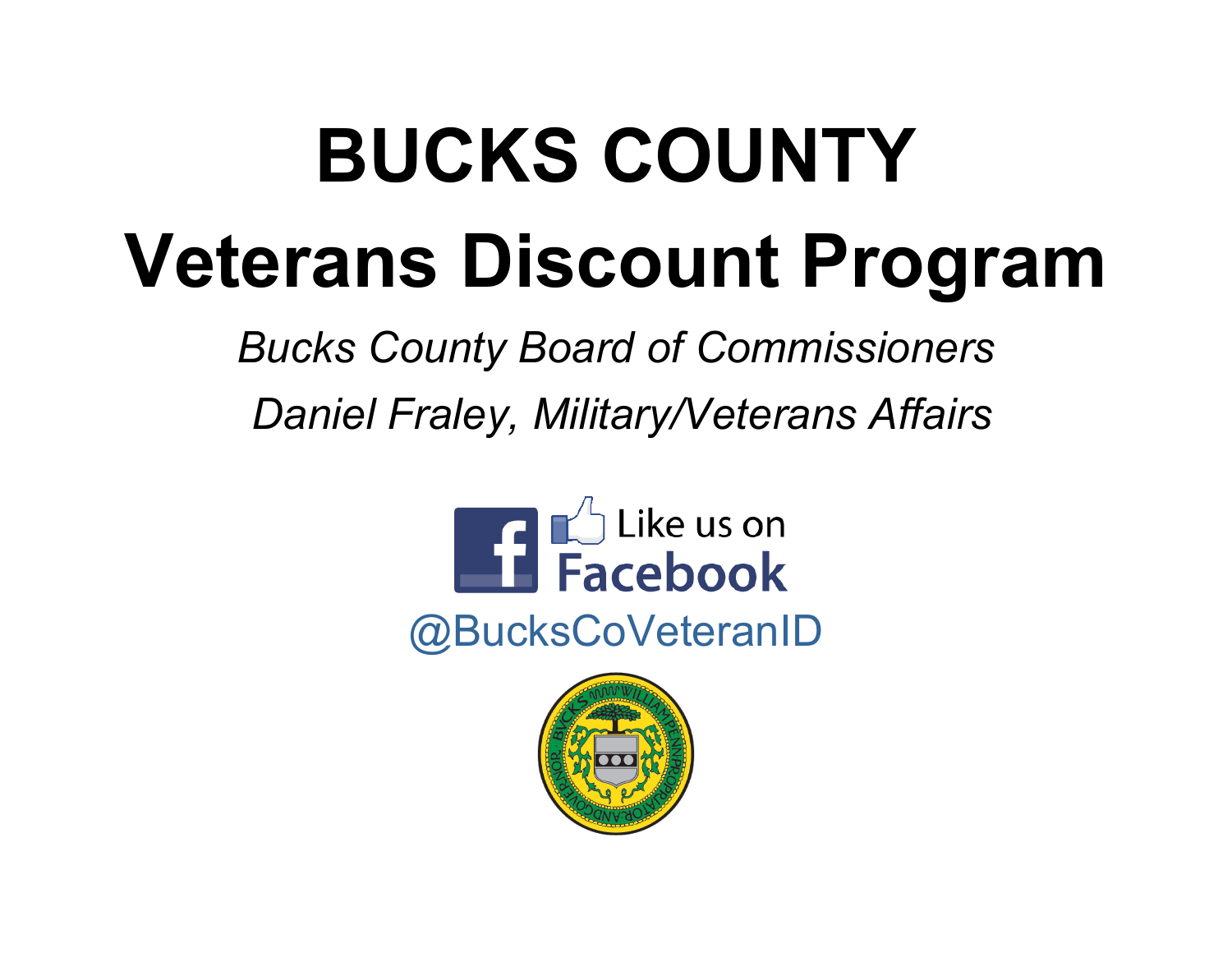| City                   | Vendor                                          | <b>Address</b>                    | <b>Discount Offered</b>                                      | <b>Phone</b> |
|------------------------|-------------------------------------------------|-----------------------------------|--------------------------------------------------------------|--------------|
| Abington               | Air Purity Experts Inc.                         | POB OX 367,19001                  | 25% off                                                      | 215-659-1776 |
| Abington               | Chud Indoor Air Comfort                         | 1570 Old York Rd, 19001           | 10% off                                                      | 215-659-4343 |
| All Bucks Co Locations | Applebee's                                      | All Bucks County Locations        | 10% off on Mondays only until 9:00pm; n/a Alcohol, tax, tips |              |
| All County             | Bucks Co Parks and Rec.                         | All Bucks County Locations        | 10% off on all Rentals                                       | 215-348-6114 |
| All County             | Waste Management - Bagster                      | All pick up locations             | 15% off the collection of the Bagster bag                    | 877-789-2247 |
| All Locations          | <b>Bucks County Courier Times/Intelligencer</b> | All Locations                     | 10% off classified advertising some exclusions apply/call    | 215-949-4255 |
| All Locations          | Mavis Discount Tire &STS Auto Centers           | All Locations                     | 5% off                                                       |              |
| All Locations          | Sam's Club                                      | All Locations                     | \$15.00 gift card toward membership/new or renewal           | 215-657-4654 |
| All Locations          | Sherman Brothers Inc.                           | All Locations                     | 10% off, excludes Alden brand excludes other offers          | 267-421-5379 |
| All Locations          | <b>WAY</b>                                      | All Locations                     | 20% off                                                      | 408-598-3338 |
| All Locations          | Univest Bank and Trust Co.                      | All Locations                     | Call for details; Equal Housing Lender                       | 215-703-5448 |
| Allentown              | Faulkner-Ciocca Volkswagen                      | 1346 Lehigh St., 18103            | 15% off parts & service; preferred pricing on most new/used  | 610-797-6330 |
| Ambler                 | Frox                                            | 28 North Main St., 19002          | 10% off full priced items                                    | 267-460-8275 |
| Ambler                 | United Tire & Service                           | 140 N Ridge Ave. 19002            | 10% off labor; \$10.00 off oil change (no other coupons)     | 215-646-2424 |
| Andalusia              | <b>Brodi Valos Band</b>                         | 1037 Whittier Ave, 19020          | Free admission to performances                               | 267-333-4280 |
| Audubon                | Hobby Hut                                       | 613 S. Tropper Rd, 19403          | 10% off parts & acc.; 5% off kits & electronics              | 610-635-1063 |
| Bensalem               | A Fashionable Flower Boutique                   | 1470 Street Rd 19020              | 20% off                                                      | 215-639-4207 |
| Bensalem               | Aldo's Pizza                                    | 2070 Street Rd., 19020            | 10% off, not to be combined with any other offer             | 215-638-4006 |
| Bensalem               | Allmed Comprehensive Care Center                | 2966 Street Rd, 19020             | free first aid kit; in office visit required                 | 215-638-0666 |
| Bensalem               | Al's Auto Repair                                | 4929 Neshaminy Blvd., 19020       | 10% off                                                      | 215-752-7511 |
| Bensalem               | Apollo's Family Pizzeria                        | 2255 Bristol Pike, 19020          | 15% off all purchases, no other offer or discount            | 215-638-2023 |
| Bensalem               | Bagelocity & The Soup King                      | 5611 Bensalem Blvd., 19020        | 10% off                                                      | 215-245-7687 |
| Bensalem               | <b>Belly Buster</b>                             | 2660 Bristol Pike, 19020          | 5% off - pick up only/ no other specials or coupons          | 215-693-9522 |
| Bensalem               | <b>Belmont Pharmacy</b>                         | 3571 Hulmeville Rd, 19020         | 15% off in stock merchandise, no other offers                | 215-645-1527 |
| Bensalem               | Bensalem Farm Market and Deli                   | 5448 Hulmeville Rd., 19020        | 5% off                                                       | 267-231-9504 |
| Bensalem               | Bensalem Acct'g & Tax Service                   | 1882 Gibson Rd., 19020            | 20% off on returns/\$50 on 1st Monthly fee                   | 215-435-1740 |
| Bensalem               | Bensalem Auto Body                              | 2531 Street Rd, 19020             | 10% off; save \$500.00 over \$3,000.00                       | 215-639-1581 |
| Bensalem               | Bensalem Auto Care Inc.                         | 3585 Bristol Rd, 19020            | 10% over \$100.00; \$5.00 discount on oil change             | 215-752-8722 |
| Bensalem               | Bensalem Auto Tags                              | 3373 Bristol Pike, 19020          | 5% off                                                       | 215-639-1171 |
| <b>Bensalem</b>        | Bensalem Beer & Soda                            | 1919 Street Rd., 19020            | 5% off beer/soda/juice/water purchases                       | 215-639-4790 |
| Bensalem               | Bensalem Muscle Therapy                         | 1950 Street Rd Suite 318          | \$10.00 off the price of 1 hour session for pain relief      | 215-244-1999 |
| Bensalem               | <b>Bensalem Pharmacy</b>                        | 2112 Street Rd., 19020            | 15% off in stock merchandise; no other offers                | 215-244-4244 |
| Bensalem               | Bensalem Township Country Club                  | 2000 Brown Ave, 19020             | 10% off services & pro shop, Golf M-F; no holidays/wknds     | 215-639-5556 |
| Bensalem               | <b>Best Western Plus</b>                        | 3455 Street Rd                    | 10% off                                                      | 215-638-1500 |
| Bensalem               | Bob Nolan's Auto Service Inc                    | 2464 Bristol Pike, 19020          | 10% off all repairs over \$100.00                            | 215-639-9909 |
| Bensalem               | <b>Boscov's Department Store</b>                | 2000 Neshaminy Blvd., 19020       | 5% - 15% off purchases                                       |              |
| Bensalem               | <b>Bristol &amp; Taylor Garage</b>              | 2429 Bristol Rd., 19020           | \$10.00 off any service                                      | 215-757-4100 |
| Bensalem               | Camila's Pizzeria                               | 5813 Bensalem Blvd, 19020         | 10% off                                                      | 215-245-6114 |
| Bensalem               | Century 21 Advantage Gold                       | 2864 Street Rd., 19020            | Free 1 year home warranty                                    | 215-638-4880 |
| Bensalem               | Champs Pizza                                    | 1336 Bristol Pike Suite A5, 19020 | 10% off                                                      | 215-633-0907 |
| Bensalem               | Chick-fil-A of Neshaminy                        | 307 Neshaminy Mall., 19020        | 20% off                                                      | 215-364-9155 |
| <b>Bensalem</b>        | China Sun                                       | 1869 Street Rd, 19020             | 10% off                                                      | 215-639-3955 |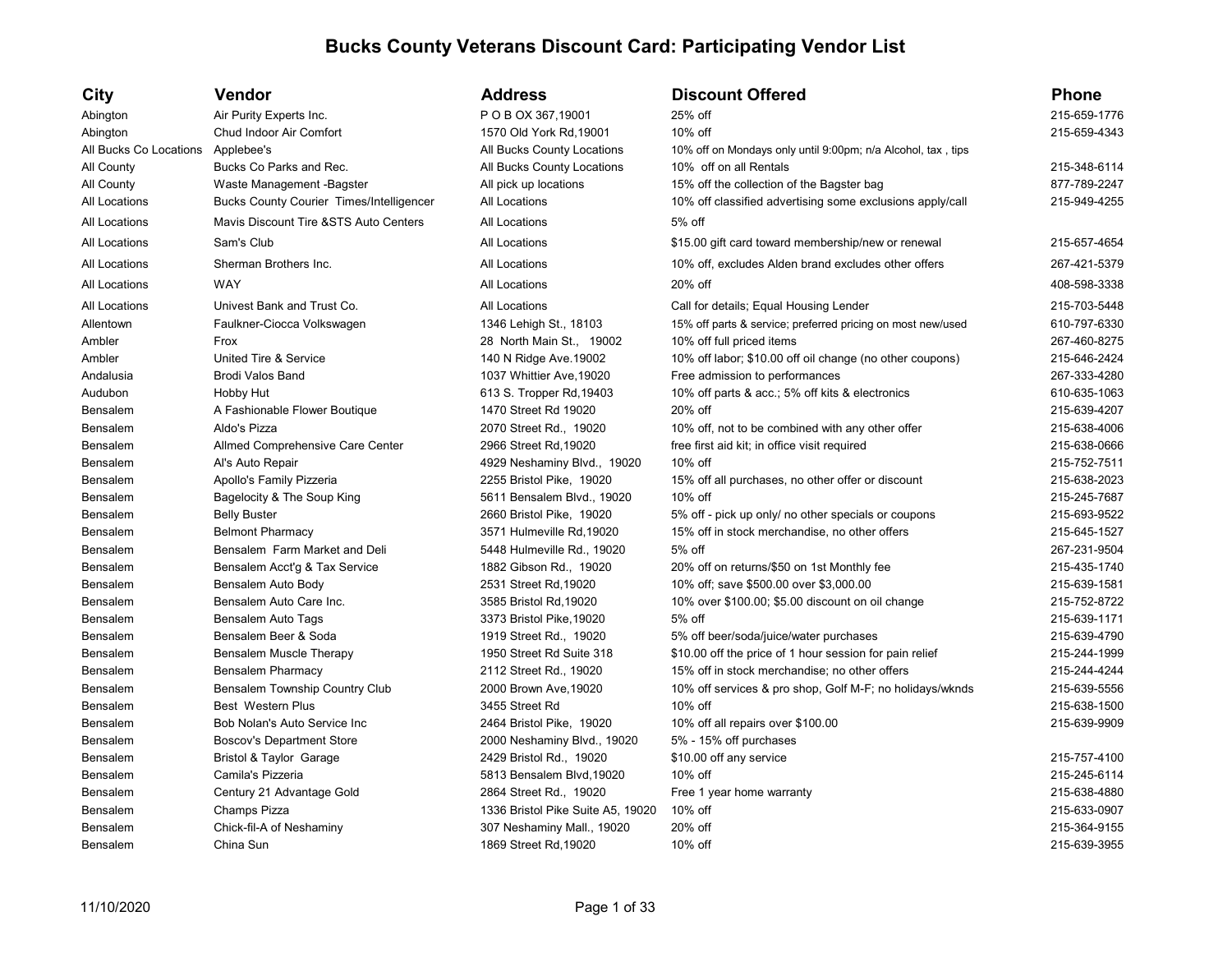| City            | Vendor                                  | Address                     | Discount Offered                                            | <b>Phone</b> |
|-----------------|-----------------------------------------|-----------------------------|-------------------------------------------------------------|--------------|
| Bensalem        | <b>Computer Troubleshooters</b>         | P.O. Box 372, 19020         | 10% off (Labor only)                                        | 215-638-8556 |
| Bensalem        | CP Sunoco                               | 3340 Bristol Road, 19020    | 15% off repairs - does not include tires                    | 215-750-0580 |
| Bensalem        | D & Z Auto Service                      | 2359 Galloway Rd, 19020     | 10% off                                                     | 215-638-3149 |
| Bensalem        | D.P.B. Heating & Cooling LLC            | 3526 Morrow Drive., 19020   | 10% off                                                     | 267-767-3869 |
| Bensalem        | Dave's Auto Service Center              | 1216 Street Rd, 19020       | 10% off                                                     | 215-639-1932 |
| Bensalem        | Davidson's Collision Center             | 3913 Bristol Pike, 19020    | 10% off up to \$200.00, restriction apply                   | 215-245-6048 |
| <b>Bensalem</b> | DeChristopher Memorials Inc             | 2161 Galloway Rd., 19020    | 10% off                                                     | 215-638-9004 |
| Bensalem        | Doctor Jeffrey Rosen - Dentist          | 5166 Neshaminy Blvd., 19020 | 20% off all services                                        | 215-757-1197 |
| Bensalem        | Dominic's Shoe Repair                   | 1937 Bensalem Center, 19020 | 5% off on merchandise                                       | 215-639-4736 |
| <b>Bensalem</b> | Dowd Heating & Air Inc.                 | 2490 Williamson Ct., 19020  | 5% off up to \$300 off any installation                     | 215-752-3638 |
| Bensalem        | ECI                                     | 2136 Bristol Pk, 19020      | 10% off any HVAC service                                    | 215-245-3200 |
| Bensalem        | East Coast Cycle Center                 | 2800 Bristol Pike, 19020    | 10% off service, parts, accessories, \$100 off vehicle      | 215-639-3100 |
| Bensalem        | <b>Eddington House</b>                  | 2813 Hulmeville Rd, 19020   | Mon-Tues after 4:30 Dinner: buy 1/get 1 half off equal/less | 215-639-1220 |
| Bensalem        | Eye Wise                                | 103 Neshaminy Mall          | 10% off a complete pair of glasses, see store for details   | 215-942-7861 |
| Bensalem        | Finishline Auto Salon                   | 3913 Bristol Pike, 19020    | 10% off, up to \$200.00                                     | 215-245-6048 |
| Bensalem        | Firestone Complete Autocare             | 1923 Street Rd., 19020      | 10% off                                                     | 215-638-9545 |
| Bensalem        | <b>Fisher's Tudor House</b>             | 1858 Street Rd., 19020      | 10% off, Veteran's meal only (not total check)              | 215-244-9777 |
| Bensalem        | <b>Flower Girl Florist</b>              | 2832 Street Rd 19020        | 10% off, no other specials or coupons apply                 | 215-638-2442 |
| Bensalem        | <b>Franklin Metals</b>                  | 839 Bristol Pike, 19020     | 3 Cents/lb over board prices                                | 215-633-9700 |
| Bensalem        | Fun Center Power Sports                 | 2639 Bristol Pike, 19020    | 5% off vehicles; 10% off parts, accessories and labor       | 215-245-0800 |
| Bensalem        | Gabes Candy & Nut House                 | 2339 Bristol Road, 19020    | 10% off                                                     | 215-752-7441 |
| Bensalem        | <b>Gel Nail Salon</b>                   | 5607 Bensalem Blvd, 19020   | 10% off                                                     | 215-245-1488 |
| Bensalem        | H F Hornberger Bakery                   | 2217 Galloway Rd., 19020    | 10% off                                                     | 215-244-3258 |
| Bensalem        | <b>Hawk Automotive</b>                  | 2111 Hulmeville Rd, 19020   | \$10.00 off any service over \$60.00                        | 215-245-9900 |
| Bensalem        | Hellyer Performing Arts Center          | 2000 Bensalem Blvd          | 5% off private lessons; 10% off classes                     | 215-757-7775 |
| Bensalem        | <b>High Tides Restaurant</b>            | 1067 Totem Rd, 19020        | 20% off                                                     | 215-828-4425 |
| Bensalem        | Horizon Insurance                       | 501 Cambria Ave, 19020      | free insurance evaluation                                   | 215-604-6131 |
| Bensalem        | J & D Automotive                        | 3913 Bristol Oike, 19020    | 10% off, up to \$500.00                                     | 215-245-6048 |
| Bensalem        | J L S Financial Management Services LLC | 4201 Neshaminy BlvdSte 108  | 10% off tax preparation at your home                        | 267-251-7896 |
| Bensalem        | Jack's Cold Cuts of Bensalem            | 1951 Street Rd., 19020      | 10% off                                                     | 215-639-2346 |
| Bensalem        | Joe Domzalski Electrical Contractors    | 1049 Richardson Ave, 19020  | 10% off, up to first \$1,000.00                             | 215-245-6334 |
| Bensalem        | <b>Just Because Flowers</b>             | 3540 Street RD 19020        | Free local delivery or discounted wire services charges     | 215-639-1020 |
| Bensalem        | Kelly's Kitchen                         | 2363 Bristol Rd., 19020     | Free cup of coffee                                          | 215-750-1112 |
| Bensalem        | Keystone Discount Tire Center           | 1224 Street Rd, 19020       | 5% off on tires, repairs, service; no other coupons         | 215-638-2700 |
| Bensalem        | Kiss Professional Photography           | 1562 Bristol Pk, 19020      | 10% off                                                     | 215-639-8826 |
| Bensalem        | Knights Chiropractic                    | 2776 Knights Rd, 19020      | Free Initial Exam, 25% off thereafter                       | 215-244-1800 |
| Bensalem        | Knights Collision Center                | 2323 Byberry Rd, 19020      | 10% off, not to exceed \$500.00                             | 215-633-5988 |
| Bensalem        | Koller Automotive                       | 2933 Pasqualone Blvd, 19020 | 10% off                                                     | 215-757-6966 |
| Bensalem        | La Cena                                 | 2233 Galloway Rd, 19020     | 10% off                                                     | 215-639-9969 |
| Bensalem        | Law Offices of Larry H Lefkowitz Esq.   | 4802 Neshaminy Blvd Suite 5 | 10% off                                                     | 215-750-9202 |
| Bensalem        | Lee's Hoagie House                      | 1871 Street Rd., 19020      | 10% off food                                                | 215-245-1500 |
| Bensalem        | Luria Visuals                           |                             | 20% off                                                     | 215-639-2992 |
| <b>Bensalem</b> | Mangiamo Pizzeria & Grille              | 961 Bristol Pike, 19020     | 15% off Total check. 4 person max: no other offers          | 215-633-0800 |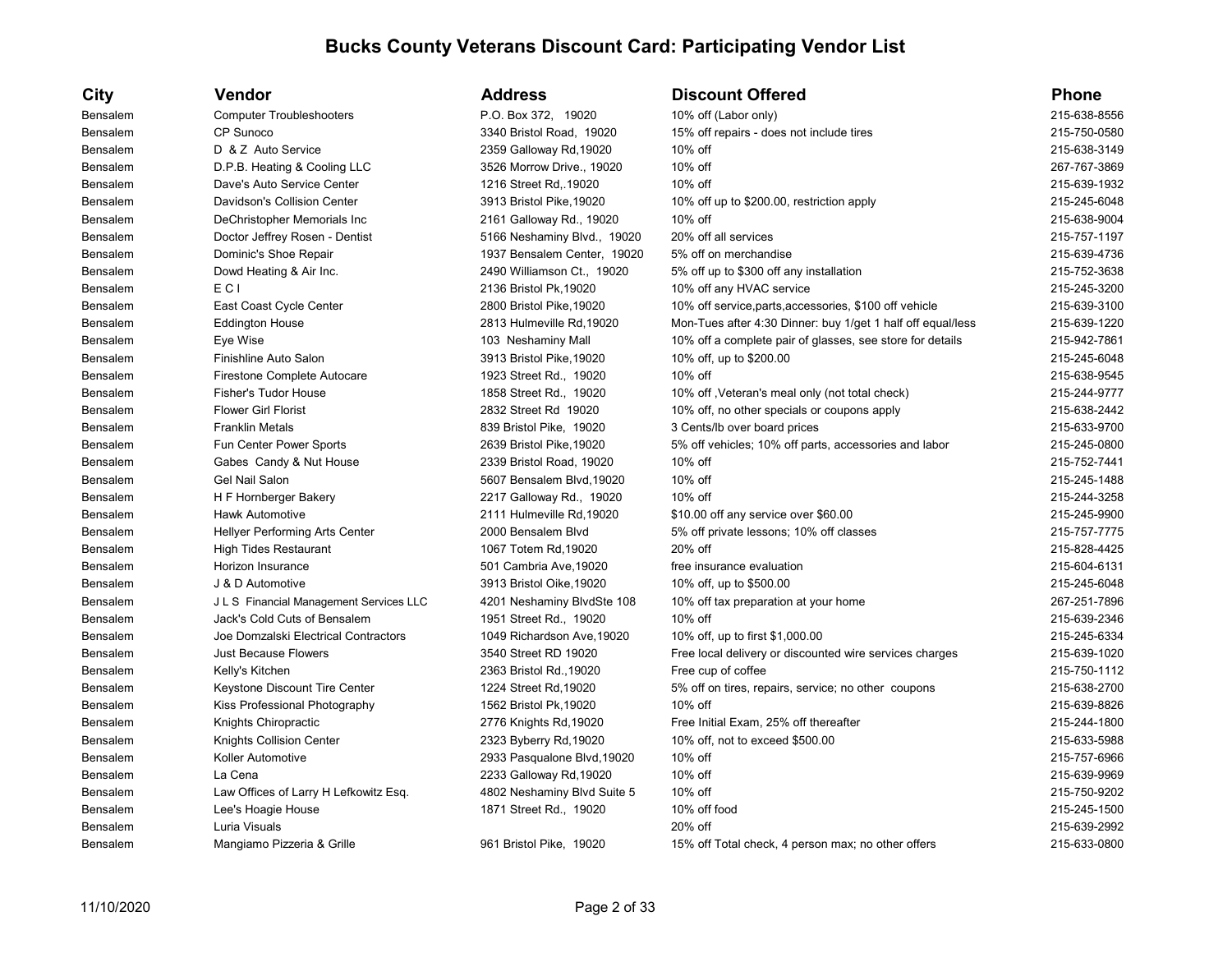| City            | Vendor                                     | <b>Address</b>                    | <b>Discount Offered</b>                                        | <b>Phone</b> |
|-----------------|--------------------------------------------|-----------------------------------|----------------------------------------------------------------|--------------|
| <b>Bensalem</b> | Mariel U S A Heating & A C                 | 351-B Camer Dr, 19020             | 15% off or Daikin mini-split HVAC installation                 | 215-638-1111 |
| <b>Bensalem</b> | <b>Metro Diner</b>                         | 3630 Street Rd, 19020             | 10% off                                                        | 215-261-7080 |
| <b>Bensalem</b> | Miracle-Ear                                | 250 Rockhill Dr, 19020            | 10% off; free hearing aid cleaning                             | 215-322-4240 |
| <b>Bensalem</b> | Mr. Auto Inc                               | 3560 Bristol Pike, 19020          | 10% off any repair over \$100.00 or more                       | 215-245-1333 |
| <b>Bensalem</b> | Northeast Discount Transmission            | 3390 Street Rd, 19020             | 10% or up to \$200.00                                          | 215-639-7551 |
| <b>Bensalem</b> | Old Roman Pizza                            | 3561 Hulmeville Rd, 19020         | \$1.00 off large pizza, Sun-Thursday only                      | 215-638-3750 |
| <b>Bensalem</b> | <b>Oldskillz Graffik Garmentz</b>          | 1921 Park Ave, 19020              | 15% off                                                        | 215-852-7549 |
| Bensalem        | Oldskool Produxions Inc                    | 2100 Bristol Pike, 19020          | 15% off, plus free screen setups on 1st time projects          | 215-638-4804 |
| <b>Bensalem</b> | On The Go                                  | 707 Neshaminy Mall., 19020        | 10% off                                                        | 215-953-0882 |
| <b>Bensalem</b> | One Cup Joe                                | 2090 Street Rd, 19020             | 5% off                                                         | 267-520-7068 |
| <b>Bensalem</b> | Parkwood Street Road Pharmacy              | 3532 Street Rd., 19020            | 10% off all over the counter items                             | 215-639-1950 |
| <b>Bensalem</b> | Pat's Music                                | 2072 Street Rd., 19020            | 10% off musical instrument, \$1.00 off any cd.                 | 215-638-9750 |
| <b>Bensalem</b> | Paul G. Lang, Esq.                         | 3618 Hulmeville Rd., 19020        | Free 1/2 hour consult; 15% off hourly rate                     | 215-789-6257 |
| <b>Bensalem</b> | Pep Boys Auto                              | 1748 Street Rd., 19020            | 10% off                                                        | 215-638-3788 |
| <b>Bensalem</b> | Pep Boys Auto                              | 982 W Street Rd., 19020           | 10% off                                                        | 215-328-9520 |
| <b>Bensalem</b> | Perfume Place                              | 33 Neshaminy Mall                 | \$2.00 to \$5.00 off on various brands                         | 215-357-5229 |
| <b>Bensalem</b> | Pets Plus                                  | 1336 Bristol Pike, 19020          | 10% off, not valid with any other offer                        | 267-529-1490 |
| <b>Bensalem</b> | Philly It Cheesesteaks                     | 2179 Galloway Rd, 19020           | 5% off any sandwich                                            | 215-245-4343 |
| Bensalem        | Plumbarama Co. Inc                         | 3431 Bristol Pike, 19020          | 10% off, excluding sale items                                  | 215-638-1599 |
| <b>Bensalem</b> | Precious Smiles Family & Implant Dentistry | 4201 Neshaminy Blvd. Suite 117    | 20% off office fee schedule                                    | 215-396-9080 |
| <b>Bensalem</b> | R & R Automotive Service Center            | 1216 Street Rd, 19020             | 10% off                                                        | 215-639-1932 |
| <b>Bensalem</b> | R & R Caterers                             | 3040 Glenn Ave, 19020             | 5% off any catering on 50 or more guests                       | 215-638-7376 |
| <b>Bensalem</b> | <b>Radford Motel</b>                       | 4000 Bristol Pike., 19020         | 10% off                                                        | 215-639-3400 |
| <b>Bensalem</b> | Redhouse Bagels                            | 1542 Bristol Pike, 19020          | 10% off, no other offers                                       | 215-244-0776 |
| <b>Bensalem</b> | Region Service Co. Inc.                    | 1020 Bristol Pike 19020           | 10% off, up to \$200.00                                        | 215-639-0424 |
| <b>Bensalem</b> | Riccio Family Pharmacy                     | 2217 Bristol Pike Suite 2, 19020  | 15% off, over the counter general merchandise                  | 215-639-6680 |
| <b>Bensalem</b> | <b>Ricks Expert Tree Service</b>           | 1907 Bensalem Blvd., 19020        | 5% off services or Vets and All Military                       | 215-785-2168 |
| <b>Bensalem</b> | Ron's Sew & Vac                            | 1963 Street Rd., 19020            | 10% off regular price not to be combined with other offers     | 215-638-8555 |
| Bensalem        | Salem Creekside Inn                        | 1031 Totem Rd, 19020              | 15% off                                                        | 215-913-5283 |
| <b>Bensalem</b> | Salem Harbor Apartments                    | 455 Old Bridge Rd., 19020         | \$250 off 1st month rent, \$10 off each add'l                  | 215-320-2000 |
| <b>Bensalem</b> | Sarappo's Pizza                            | 3328 Bristol Rd., 19020           | 10% off                                                        | 215-639-3939 |
| <b>Bensalem</b> | ShopRite of Bensalem                       | 2200 Bristol Rd., 19020           | 3% off on Tuesdays                                             | 215-757-5491 |
| <b>Bensalem</b> | Smoken Dudes B B Q                         | 3400 Neshaminy Blvd., 19020       | 10% off excluding catering                                     | 215-738-4489 |
| <b>Bensalem</b> | Sofiabella Pizzeria                        | 2216 Street Rd, 19020             | 10% off                                                        | 215-638-1921 |
| Bensalem        | Stefano's Brick Oven                       | 3855 Hulmeville Rd, 19020         | 10% off veteran plus one excludes other offers                 | 215-244-9585 |
| <b>Bensalem</b> | Steve's Automotive & Collision             | 5526 Hulmeville Rd Unit B., 19020 | 10% off all auto repairs; \$100.00 off bodywork over \$1500.00 | 215-639-9851 |
| <b>Bensalem</b> | <b>STS</b>                                 | 2912 Old Lincoln Hwy., 19020      | 5% off on tires repairs/service                                | 215-693-0117 |
| <b>Bensalem</b> | Susan's Hallmark                           | 2329 Neshaminy Blvd., 19020       | 15% off all purchases                                          | 215-750-3360 |
| <b>Bensalem</b> | Susan's Hallmark                           | 2731 Street Road, 19020           | 15% off all purchases                                          | 215-244-6770 |
| Bensalem        | T D Bank Amphitheater                      | 2400 Byberry Rd, 19020            | \$1.00 off concert admission with ID                           | 215-633-3600 |
| <b>Bensalem</b> | Taranovos Italian Restaurant               | 4201 Neshaminy Blvd. 19020        | 10% off purchase                                               | 215-396-9655 |
| <b>Bensalem</b> | Tattoos by Bird                            | 1548 Bristol Pike, 19020          | 20% off                                                        | 215-638-2093 |
| Bensalem        | Team Sports Zone                           | 2381 Pasqualone Blvd., 19020      | 10% off no other offer                                         | 215-752-3223 |
|                 |                                            |                                   |                                                                |              |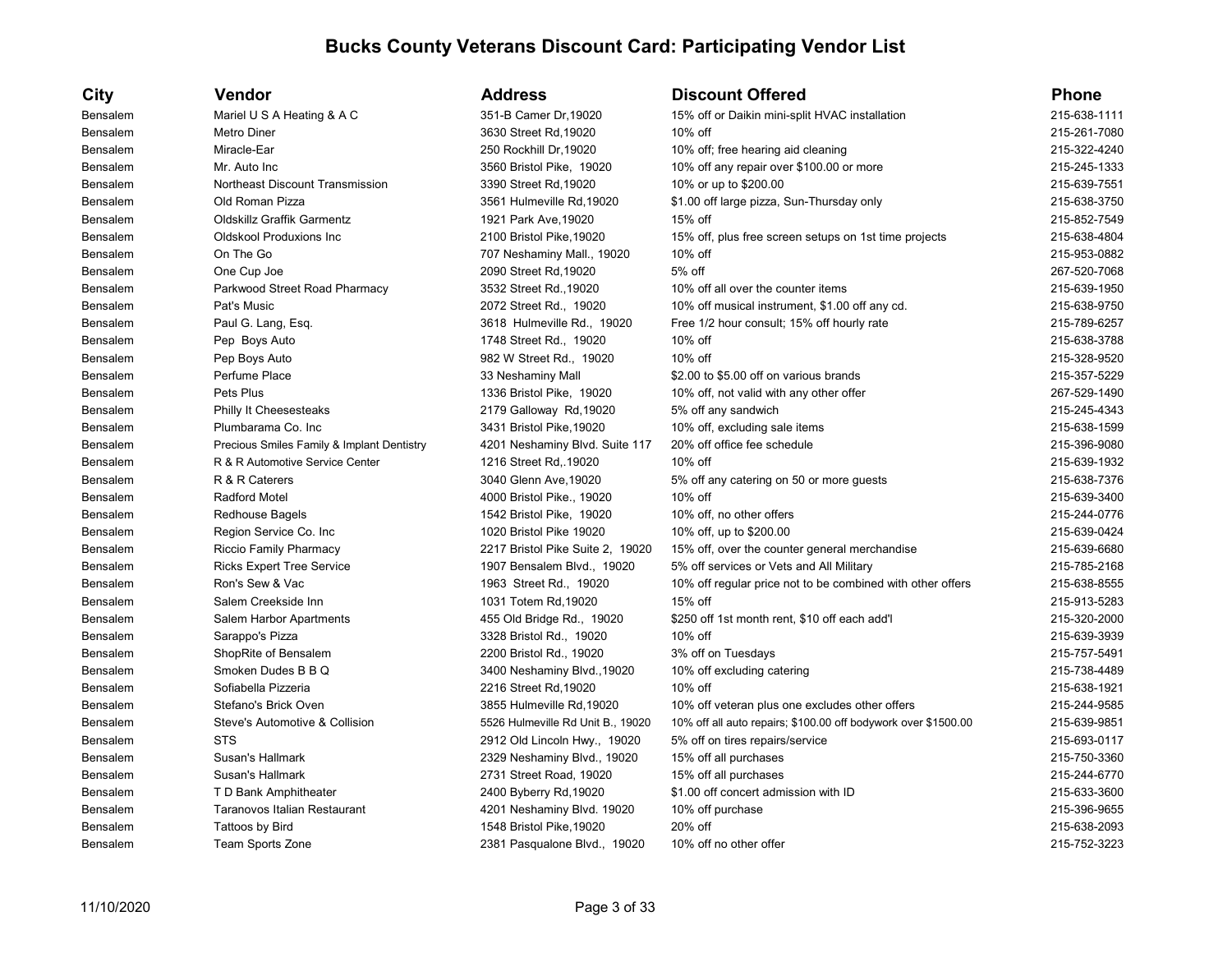| City             | Vendor                               | <b>Address</b>                    | Discount Offered                                        | <b>Phone</b> |
|------------------|--------------------------------------|-----------------------------------|---------------------------------------------------------|--------------|
| Bensalem         | <b>Texas Roadhouse</b>               | 1545 Street Rd., 19020            | Please call for info to get discount: 215-348-6017 or   | 215-639-7427 |
| <b>Bensalem</b>  | The Perri's Barber Shop              | 2755 Hulmeville Rd. 19020         | \$2.00 off haircut                                      | 215-639-1628 |
| Bensalem         | The Valley Pizza Restaurant          | 5421 Neshaminy Blvd, 19020        | 15% off all food                                        | 215-757-1314 |
| <b>Bensalem</b>  | Tokyo                                | 1847 Street Rd, 19020             | 10% off                                                 | 267-332-0506 |
| Bensalem         | <b>Tomlinson Funeral Home</b>        | 2207 Bristol Pike, 19020          | Depends on services chosen                              | 215-639-0422 |
| <b>Bensalem</b>  | Tonys King of Pizza                  | 5637 Bensalem Blvd., 19020        | 20% off all purchase                                    | 215-638-1090 |
| Bensalem         | Vincenzos Pizza                      | 1646 Bridgewater Rd., 19020       | 10% off, not valid with any other coupon                | 215-244-0270 |
| <b>Bensalem</b>  | Visionworks                          | 2240 Street Rd, 19020             | paperless coupon for promotional discounts              | 215-639-4045 |
| Bensalem         | <b>Warner's Candies</b>              | 3518 Bristol Pike, 19020          | 10% off, no other offers can be used                    | 215-639-1615 |
| Bensalem         | Young, Marr & Associates LLC         | 3544 Hulmeville Rd Ste 102, 19020 | 20% off criminal, traffic, disability & accidents       | 215-639-5297 |
| Bensalem         | Zounds Hearing Aids, LLC             | 4201 Neshaminy Blvd Ste 104       | \$25.00 off each Hearing Aid                            | 215-322-5240 |
| <b>Bethlehem</b> | Guitar Villa                         | 216 Nazareth Pike, 18020          | 10% off any new item or accessory                       | 610-746-9200 |
| <b>Bristol</b>   | 4th Avenue Motors, Inc.              | 1010 Bristol Pike, 19007          | 15% off purchase of vehicle-excluding tax & title       | 215-785-3650 |
| <b>Bristol</b>   | Agelo's Place                        | 407 Mill St, 19007                | 10% off                                                 | 215-478-5699 |
| <b>Bristol</b>   | American Saints Tattoo               | 300 Mill St, 19007                | 15% off                                                 | 267-812-5340 |
| <b>Bristol</b>   | <b>Another Time Antiques</b>         | 301 Mill St, 19007                | 10 to 50% off                                           | 215-788-3131 |
| <b>Bristol</b>   | Apollo's Pizza                       | 1835 E Farragut Ave               | 10% off; not to be combined with coupons                | 215-785-6478 |
| <b>Bristol</b>   | <b>Attraction Tattoo</b>             | 325 Mill St, 19007                | 30% off                                                 | 215-781-2300 |
| <b>Bristol</b>   | Beni's Pizza and Deli                | 366 Lafayette St, 19007           | 10% off                                                 | 215-781-2222 |
| <b>Bristol</b>   | <b>Bird of Paradise Flowers</b>      | 231 Mill St., 19007               | 20% off                                                 | 215-458-7388 |
| <b>Bristol</b>   | Blue Chip Copy & Print               | 401 Jefferson Ave                 | 15% off                                                 | 215-788-2877 |
| <b>Bristol</b>   | Body Work By Bernard                 | 2400 E Farragut Ave'19007         | 10% off, maximum \$500.00                               | 215-788-7711 |
| <b>Bristol</b>   | <b>Bristol Antiques Market</b>       | 329 Mill St, 19007                | 10% off not to be combined with other offers            | 267-812-5222 |
| <b>Bristol</b>   | <b>Bristol Ink</b>                   | 325 Mill St, 19007                | 30% off                                                 | 215-781-2300 |
| <b>Bristol</b>   | <b>Bristol Riverside Theatre</b>     | 120 Radcliffe St., 19007          | 20% off Mainstage Productions                           | 215-785-6664 |
| <b>Bristol</b>   | Calm Waters Coffee Roasters          | 242 Mill St, 19007                | 10% off                                                 | 215-781-6286 |
| <b>Bristol</b>   | Carnival Pizza III                   | 215 Mill St, 19007                | 10% off                                                 | 215-788-8108 |
| <b>Bristol</b>   | <b>Cornerstone Book Store</b>        | 401 Mill St, 19007                | 10% off                                                 | 267-554-7307 |
| <b>Bristol</b>   | Digger Dogs                          | 317 Mill St, 19007                | 10% off grooming appt. only                             | 267-304-6045 |
| <b>Bristol</b>   | <b>Disturbed Cycles</b>              | 301 Old Rt 13 19007               | 10% off parts and service                               | 215-416-2009 |
| <b>Bristol</b>   | <b>Express Yourself Hair Studio</b>  | 125 Radcliff St, 19007            | 15% off                                                 | 215-725-5124 |
| <b>Bristol</b>   | Farmco Auto                          | 2000 E Farragut Ave               | 5% off                                                  | 215-788-1636 |
| <b>Bristol</b>   | Fink Flowers & Gifts                 | 580 US Highway 13, 19007          | 10% off purchases - local delivery & pick up            | 215-788-8494 |
| <b>Bristol</b>   | Finnells Auto Body                   | 3017 Rt. 413, 19007               | 5% off body work, mechanical work up to \$50.00         | 215-788-0834 |
| <b>Bristol</b>   | <b>Flash Effects Tattoo</b>          | 328 Mill St., 19007               | 20% off                                                 | 215-458-7764 |
| <b>Bristol</b>   | Friends of Silver Lake Nature Center | 1306 Bath Rd, 19007               | Same as member's discount on programs & merchandise     | 215-785-1177 |
| <b>Bristol</b>   | Gabriela Tomato Pie #1               | 900 Jefferson Ave, 19007          | 10% off checks over \$20.00 excludes other coupons      | 215-788-1622 |
| <b>Bristol</b>   | Gesualdi Printing                    | 2225 Farragut Ave                 | 20% off                                                 | 215-785-3960 |
| <b>Bristol</b>   | Got Wine                             | 483 Pond St, 19007                | 5% off wine; 10% off Baskets                            | 215-941-0076 |
| <b>Bristol</b>   | Historic King George II Inn          | 102 Radcliffe St, 19007           | 10% off Sunday thru Friday; no holidays or Saturdays    | 215-788-5536 |
| <b>Bristol</b>   | <b>ITRI Wood Fired</b>               | 310 Mill St, 19007                | 10% off veteran plus one guest excludes other discounts | 215-458-8419 |
| <b>Bristol</b>   | Jo Marie's                           | 205 Mill St, 19007                | 10% off                                                 | 215-788-1030 |
| <b>Bristol</b>   | Kut Hairhouse                        | 323 Mill St, 19007                | 10% off first service                                   | 215-785-2106 |
|                  |                                      |                                   |                                                         |              |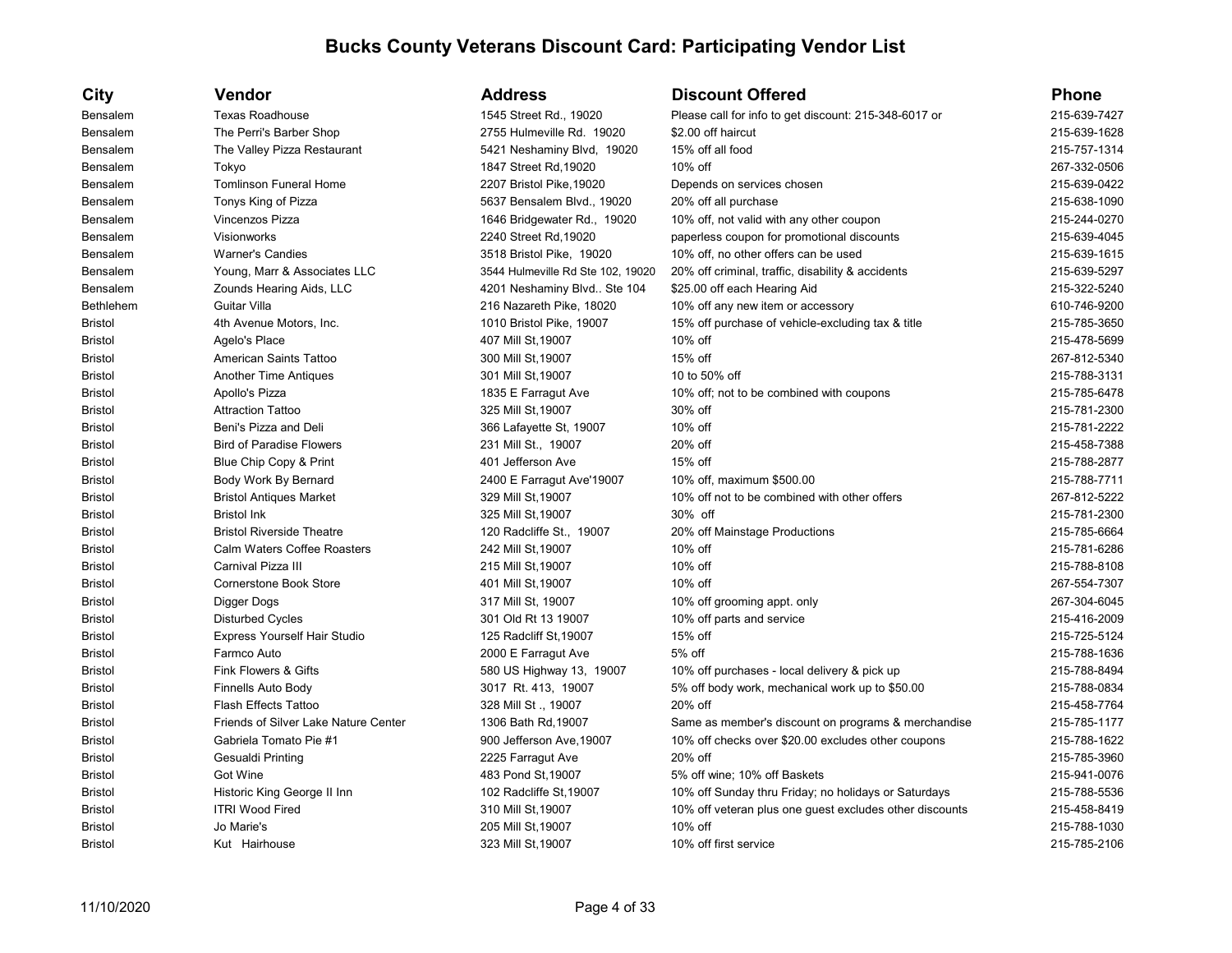| <b>City</b>    | <b>Vendor</b>                                  | <b>Address</b>                 | <b>Discount Offered</b>                                     | <b>Phone</b> |
|----------------|------------------------------------------------|--------------------------------|-------------------------------------------------------------|--------------|
| Bristol        | Le Cle Jewelry                                 | 304 Mill St, 19007             | 15% jewelry /watch repair 20% sales excludes other offers   | 215-578-5000 |
| <b>Bristol</b> | Lower Bucks Hospital                           | 501 Bath Rd, 19007             | \$50.00 off                                                 | 215-785-9202 |
| <b>Bristol</b> | Lykon Automotive, Inc.                         | 3213 Bath Rd, 19007            | 10% max discount of \$50.00                                 | 215-788-6018 |
| <b>Bristol</b> | Maestro's Classic                              | 246 Mill St, 19007             | 15% off                                                     | 267-812-5770 |
| <b>Bristol</b> | Mignoni Jewelry                                | 200 Mill St, 19007             | 10% off any purchases any day                               | 215-788-3243 |
| <b>Bristol</b> | Mill Street Cantina                            | 101 Mill St, 19007             | 10% veteran plus one guest                                  | 215-788-0969 |
| Bristol        | <b>Nameless Prints</b>                         | 219 Mill St, 19007             | 15% off store items; 10% off bulk print orders              | 609-533-5601 |
| Bristol        | <b>Newport Animal Hospital</b>                 | 2416 Durham Rd, 19007          | 10% off                                                     | 215-943-7175 |
| <b>Bristol</b> | Polka Dot Parlor                               | 324 Mill St, 19007             | 15% off                                                     | 267-554-7287 |
| <b>Bristol</b> | Primo Hoagie's                                 | 2661 Durham Rd 19007           | 10% off all sandwiches                                      | 215-788-7001 |
| <b>Bristol</b> | Rob's Automotive & Collision                   | 2700 Veterans Hwy., 19007      | 5% off                                                      | 215-826-9200 |
| <b>Bristol</b> | <b>Rolling Tire</b>                            | 3950 New Falls Rd Bld B        | \$10.00 off per tire, new or used                           | 267-973-3555 |
| <b>Bristol</b> | Rosado Jewelers                                | 324 Mill St, 19007             | 10% off or one free soder or repair                         | 215-946-6360 |
| <b>Bristol</b> | Rosado Tee Shirts and Decals                   | 324 Mill St, 19007             | 10% off or free decal                                       | 215-946-6360 |
| <b>Bristol</b> | Sharkey's                                      | 204 Mill St, 19007             | 50% off                                                     | 215-788-8065 |
| <b>Bristol</b> | STS Tire & Auto                                | 95 Commerce Circle, 19007      | 5% off                                                      | 215-781-1823 |
| <b>Bristol</b> | Sloan's Thrift                                 | 220 Bristol Pike, 19007        | 15% OFF                                                     | 267-433-4556 |
| <b>Bristol</b> | Steve's Tees/Barking Spyder Board Shop         | 207 Mill St, 19007             | 10 to 20% off selected Merchandise                          | 215-788-3500 |
| Bristol        | Streamline Payroll LLC                         | 1 North Wilson Ave, 19007      | 20% off                                                     | 267-566-0351 |
| Bristol        | The Glamorous Life                             | 303 Mill St, 19007             | 10% off                                                     | 215-781-9777 |
| Bristol        | The Pine's Tavern                              | 6217 N Radcliff St, 19007      | 20% off, veterans meal only                                 | 215-788-1659 |
| <b>Bristol</b> | Tire City, Inc.                                | 2917 Veterans Highway, 19007   | free Spin Balance, rotation w/tire purchase                 | 215-785-2255 |
| <b>Bristol</b> | <b>Trainpops Attic</b>                         | 400 Mill St, Bristol 19007     | 10% off, excludes other offers                              | 215-788-2014 |
| Bristol        | <b>Walt's Service Center</b>                   | 2105 E Farragut Ave, 19007     | 20% off                                                     | 215-788-4813 |
| Buckingham     | Baci Restaurant & Heart of Oak Pub             | 2559 Bogart's Tavern Rd, 18912 | 10% off food                                                | 215-794-7784 |
| Buckingham     | <b>Buckingham Valley Winery</b>                | 1521 Rt. 413, 18912            | \$1.00 off a bottle(s) of wine-present card before ordering | 215-794-7188 |
| Buckingham     | <b>Bucks County Saddlery</b>                   | 4765 York Rd, 18912            | 15% off regular priced western or work boots                | 215-794-5411 |
| Buckingham     | Candlewyck                                     | Rt413 & 263                    | 10% off vets meal, specials not included                    | 215-794-8233 |
| Buckingham     | <b>Evolution Pro Bike</b>                      | 2544 Durham Rd                 | 10% off                                                     | 215-794-9600 |
| Buckingham     | <b>Mad Princes Brewing</b>                     | 2537 Bogarts Tavern Rd         | 10% off veteran and one guest                               | 267-697-9235 |
| Buckingham     | Mechanicsville Cemetery                        | 3424 Rt. 413,18934             | 10% off burial sites & granite monuments                    | 215-794-8446 |
| Buckingham     | <b>Pineville Tavern</b>                        | 1098 Durham Rd                 | 10% off veteran only                                        | 215-598-3890 |
| Buckingham     | Solebury Lighting and Home                     | 4950 York Rd, 18902            | 20% off regular priced items                                | 215-794-1550 |
| Buckingham     | The U P S Store                                | 4950c York Rd, 18912           | 10% off, not to be combined with any other offer            | 215-794-1199 |
| Chalfont       | Action Karate & Zen Fitness                    | 303 West Butler Pike, 18914    | free trial, free uniform                                    | 215-791-5750 |
| Chalfont       | <b>Amerikick Chalfont</b>                      | 3332 Limekiln Pike, 18914      | 20% off membership or wave registration fee                 | 215-716-3623 |
| Chalfont       | <b>Anytime Fitness</b>                         | 4275 County Line Rd #3, 18914  | 10% off dues; no enrollment fee                             | 215-933-2807 |
| Chalfont       | Becker's Auto Body                             | 525 Butler Pk, 18914           | 20% off                                                     | 215-822-8841 |
| Chalfont       | Bentley's Pack Ship Notary & auto tags         | 4275 County Line Rd., 18914    | 10% off                                                     | 215-996-9101 |
| Chalfont       | <b>Blue Dog Tavern</b>                         | 4275 County Line Rd., 18914    | 15% off excluding alcohol; no other offers                  | 215-997-9988 |
| Chalfont       | <b>Bucks County Antique Gallery</b>            | 8 Skyline Dr., 18914           | 10% off                                                     | 215-997-3227 |
| Chalfont       | <b>Chal-Brit Beverages</b>                     | 214 E. Butler Ave., 18914      | 5% off beer and soda                                        | 215-822-8645 |
| Chalfont       | <b>Chalfont Collision &amp; Service Center</b> | 74 Park Avenue, 18914          | 15% off all services or \$100 off/Ins Deductible.           | 215-822-8810 |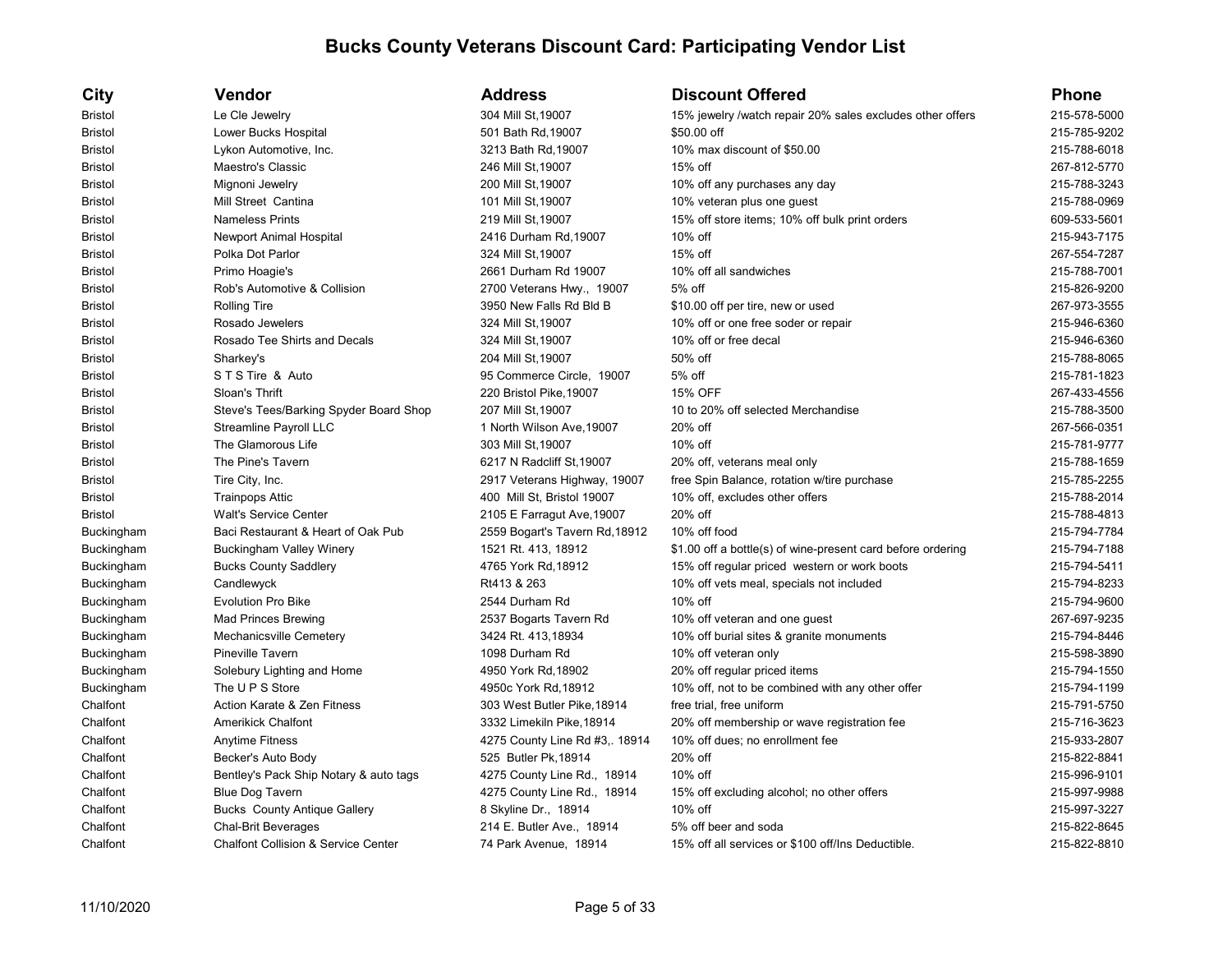| City             | Vendor                                 | <b>Address</b>                   | <b>Discount Offered</b>                                  | Phone        |
|------------------|----------------------------------------|----------------------------------|----------------------------------------------------------|--------------|
| Chalfont         | Cheeburger Cheeburger                  | 4275 County Line Rd., 18914      | 10% off Vets meal only, dine in only                     | 267-477-1110 |
| Chalfont         | Christopher Alexander Photography      | 175 Bluejay Rd., 18914           | 5% off all services                                      | 267-939-2673 |
| Chalfont         | <b>Collier's Carpet Cleaning</b>       | 18 Fairview Rd, 18914            | 10% off                                                  | 215-822-1947 |
| Chalfont         | Creek Side Inn                         | 115 e Butler Ave., 18914         | 10% off excludes alcohol                                 | 215-822-3976 |
| Chalfont         | Dale Rimmer Siding                     | 237 Township Line Rd, 18914      | 10% OFF                                                  | 215-822-1900 |
| Chalfont         | Dominicks/The Side Door Pub            | 3337 County Line Rd, 18914       | 10% off food only, dine in only                          | 215-822-8010 |
| Chalfont         | <b>Estates Chimney Sweep</b>           | 48 Sunset Ave, 18914             | \$10.00 off chimney cleaning, 3% off all merchandise.    | 215-997-6880 |
| Chalfont         | <b>Gordon Florist</b>                  | 4275 County Line Rd., 18914      | 10% off, pick up and local delivery only                 | 215-716-3332 |
| Chalfont         | Habitat for humanity of B C Restore    | 31 Oak Ave., 18914               | 20% off                                                  | 215-822-2708 |
| Chalfont         | Hill Top Family Tire & Auto            | 127 W Butler Ave., 18914         | 10% off repairs no tires                                 | 215-822-6719 |
| Chalfont         | Home Care Assistance                   | 4275 County Line Rd Suite 18     | $10\%$ off                                               | 215-645-4663 |
| Chalfont         | Jack J Hetherington Elder Law Attorney | 1700 Horizon Dr 18914            | Free Consultation or discounted fees on legal work       | 215-822-0115 |
| Chalfont         | Jim Grover Bux- Mont Locksmith         | 4 Clover Lane, 18914             | 10% off all services                                     | 215-822-7375 |
| Chalfont         | Luca's Pizza                           | 3324 Limekiln Pike               | 20% off                                                  | 215-716-3623 |
| Chalfont         | Mason Arms Gunsmithing                 | 4309 County Line Rd, 18914       | 10% off gun cleaning, excludes other offers              | 215-8221989  |
| Chalfont         | Nakmuay Gym Chalfont                   | 27 W Butler Ave, 18914           | 15% off                                                  | 215-622-6725 |
| Chalfont         | <b>Nex Level Fitness</b>               | 500 Horizon Dr Suite 505         | 15% off                                                  | 215-716-3599 |
| Chalfont         | Pasta Mista                            | 290 W Butler Ave., 18914         | 10% off, dine in only                                    | 215-997-0332 |
| Chalfont         | Pep Boys                               | 4309 County Line Rd., 18914      | 10% off Tuesdays, Wednesdays, Thursdays                  | 215-997-5862 |
| Chalfont         | Pina's Pizza                           | 215 E. Butler Ave, 18914         | 10% off                                                  | 215-822-2929 |
| Chalfont         | Randazzo's Pizza                       | 4275 County Line Rd., 18914      | 10% off                                                  | 215-768-3013 |
| Chalfont         | Smithprints                            | 74 Park Avenue, 18914            | 5 to 10% in advertising                                  | 215-997-8077 |
| Chalfont         | Solid Rock Café & Books                | 156 E Butler Ave, 18901          | 20% off any non sale items & free small coffee           | 215-822-1833 |
| Chalfont         | Spatola's                              | 403 W Butler Pk., 18914          | 10% off                                                  | 215-822-1121 |
| Chalfont         | STS Tire and Auto                      | 401 W Butler Ave., 18914         | 5% off services                                          | 215-997-8250 |
| Chalfont         | <b>Target World Inc</b>                | Rt 202 & County Line Rd, 18914   | 5% to 20% off                                            | 215-822-3900 |
| Chalfont         | Tommy Carr Tire & Auto                 | 196 E Butler Ave., 18914         | 10% off Repairs Includes Parts & Labor; No Tires         | 215-822-7379 |
| Chalfont         | Tony D's Hairstyling                   | 308 W Butler Dr, 18914           | 30% off any service with Jill or Matt                    | 215-822-3335 |
| Chalfont         | Wehrung's Hardware                     | 206 Butler Ave                   | 10% off excludes other offers                            | 215-822-0303 |
| Chalfont         | Willow Health Food and Wellness Center | 4275 County Line Rd., 18914      | \$5.00 Off Sales Over 25.00; Non Sale Items              | 215-997-2838 |
| Cheltenham       | Executive Auto Body                    | 560 Cottman Ave, 19012           | 10% off                                                  | 215-379-6600 |
| Churchville      | <b>Churchville Nature Center</b>       | 501 Churchville Lane, 18966      | 10% on most programs and merchandise                     | 215-785-1177 |
| Churchville      | The Churchville Inn                    | 1500 Bustleton Pk, 18966         | 10% off food only, VETERAN ONLY                          | 215-357-3967 |
| Cinnaminson N.J. | <b>Action Karate</b>                   | 1703 Highland Ave, 08077         | Free trial, free uniform                                 | 856-733-0593 |
| Collegeville     | See Pest & Lawn Solutions              | 204 Gravel Pike, 19426           | 15% off                                                  | 610-287-9804 |
| Colmar           | American Arms & Ammo                   | 808 Bethlehem Pk., 18915         | 5% off excludes specials                                 | 215-997-8010 |
| Colmar           | Dog Town                               | 252 Bethlehem Pike, 18915        | 10% off excludes other offers                            | 267-308-0459 |
| Colmar           | The Gutter Guys                        | 515 Bethlehem Pk. Ste 103, 18915 | 15% off                                                  | 215-996-9916 |
| Colmar           | United Tire & Service                  | 795 Bethlehem Pike               | 10% off labor, \$10.00 off oil change (no other coupons) | 215-997-7180 |
| Colmar           | Yum Yum Bake Shops                     | RT 309, 18915                    | 1.00 off 1/2 dozen 2.00 off dozen                        | 215-407-7227 |
| Coopersburg      | Dream Stone Granite & Marble           | 1896 Rte 309                     | 5% off                                                   | 484-863-8633 |
| Coopersburg      | Keith's Lock & Door Service            | 202 South 3rd St                 | 10% off. excludes other offers                           | 484-241-6040 |
| Coopersburg      | <b>Scott Powersports</b>               | 1675 Route 309,18036             | 10% off parts excludes tires, fuel and other discounts   | 610-282-8354 |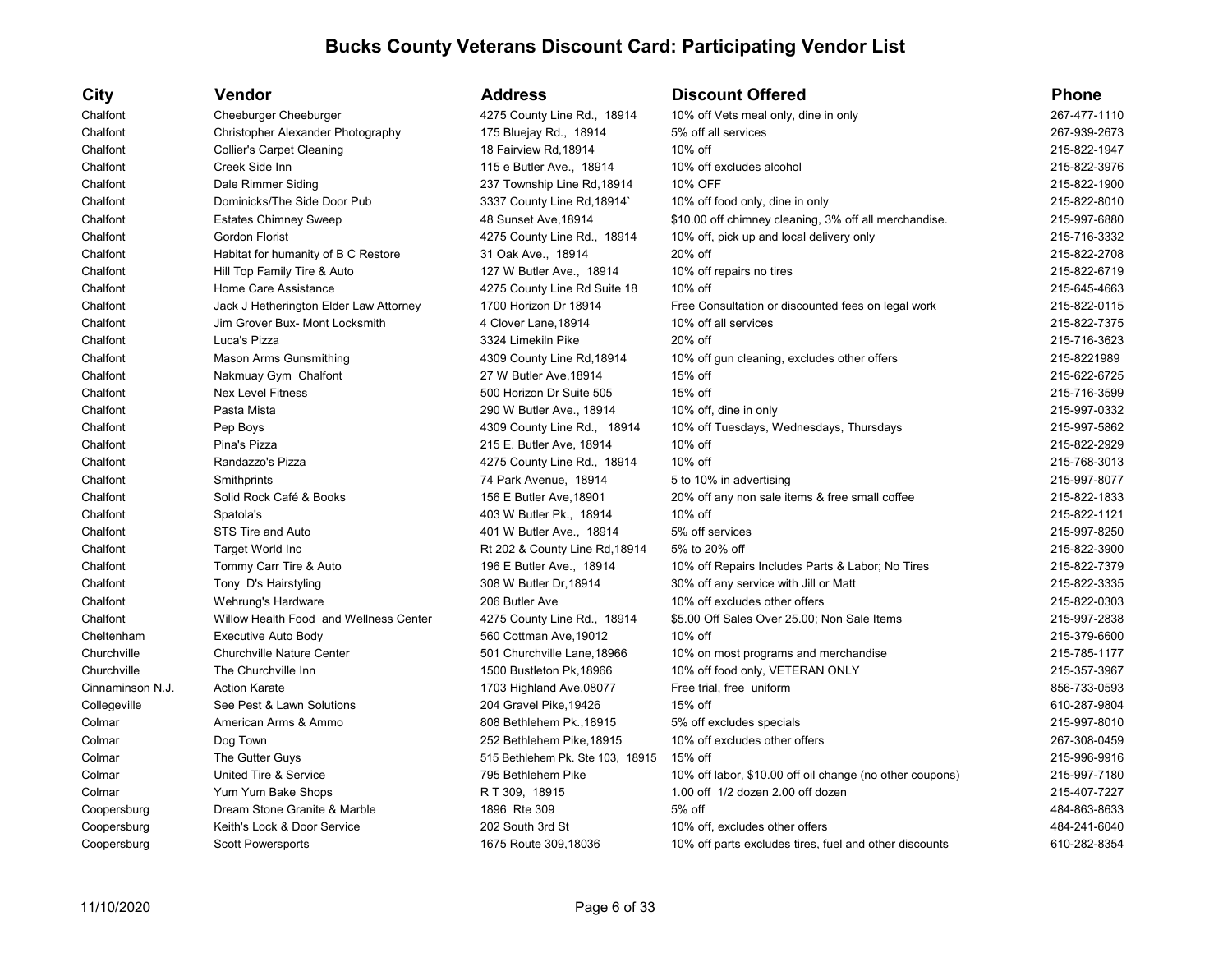| City        | Vendor                              | Address                     | <b>Discount Offered</b>                                              | <b>Phone</b> |
|-------------|-------------------------------------|-----------------------------|----------------------------------------------------------------------|--------------|
| Coopersburg | <b>Tales of Adventure</b>           | 201 South 3rd St            | 15% New comics & graphic novels                                      | 484-863-9178 |
| Croydon     | <b>B&amp;B True Value Hardware</b>  | 611 State Rd., 19021        | 10% off, only on regular priced (no coupons)                         | 215-785-3643 |
| Croydon     | Blask of Croydon                    | 800 State Road., 19021      | 10% off cards, gifts, & imported cigars                              | 215-788-8686 |
| Croydon     | <b>Blue Cross Animal Hospital</b>   | 115 Newportville Rd, 19021  | 10% off medical hospital services and no office fee with vaccination | 215-788-9449 |
| Croydon     | Croydon Mattress Factory            | 3161 State Rd., 19020       | 5% off all purchases                                                 | 215-604-0500 |
| Croydon     | Croydon Pizza                       | 808 State Rd., 19021        | 10% off, no other coupons or offers                                  | 215-785-4822 |
| Croydon     | Dog & Bull Brew & Music House       | 810 Bristol Pike, 19021     | 10% off food for cardholder, excl. lunch specials/happy hr           | 215-788-2855 |
| Croydon     | Eye Care For You                    | 707 Bristol Pike, 19020     | 20% off glasses starting at \$70 complete                            | 215-781-0622 |
| Croydon     | Five Star Tinting                   | 2045 Bristol Pike, 19021    | 10% off, excludes other offers                                       | 267-202-6070 |
| Croydon     | Gartanos                            | 709 Bristol Pike, 19021     | 10% off                                                              | 215-788-7100 |
| Croydon     | Johnston's Sporting Goods LLC       | 715 State Rd., 19021        | 5% off New firearms-10% off other items                              | 215-788-8448 |
| Croydon     | Jordans Auto Tags & Check Cashing   | 721 Bristol Pike, 19021     | 15% off service fee                                                  | 215-785-4666 |
| Croydon     | Kat's Antiques                      | 2205 Bristol Pike, 19021    | 10% off regular price, excludes items marked "FIRM"                  | 215-785-2034 |
| Croydon     | Larry's Hot Rods & Harley's         | 2019 Bristol Pike, 19021    | 10% off, excludes other offers                                       | 215-788-6400 |
| Croydon     | Mat's Pharmacy & Medical Supplies   | 701 Bristol Pike, 19021     | 10% off all purchases except prescription items                      | 215-785-3537 |
| Croydon     | <b>Preferred Vapor, LLC</b>         | 719 Bristol Pike, 19021     | 10% off                                                              | 215-788-1145 |
| Croydon     | Sandwich Club Croydon               | 105 Newportville Rd, 19021  | 10% off                                                              | 215-788-2807 |
| Croydon     | Sarappo's Pizza                     | 304 Bristol Pike, 19020     | 10% off                                                              | 215-788-2848 |
| Croydon     | Unicorn's Armory                    | 1333 Minot Ave, 19021       | 10% off; 15% off with custom built gun                               | 215-826-1192 |
| Danboro     | George's Tool Rental                | 4938 Silo Hill Rd., 18916   | 10% off rentals; no other offers                                     | 215-348-3426 |
| Danboro     | J & M Electric                      | PO Box 214., 18916          | 5% off                                                               | 215-766-8209 |
| Delran NJ   | Pets Plus                           | 1321 A Fairview Blvd        | 10% off, not valid with any other offer                              | 856-764-4414 |
| Doylestown  | 86 West                             | 86 West State St., 18901    | 10% off Food only                                                    | 215-651-6680 |
| Doylestown  | Advanced Asphalt Care Inc           | 3859 Old Easton Rd., 18901  | 20% off seal coating or hot crack filling                            | 215-622-2211 |
| Doylestown  | Age-in -My-Place LLC                | 47 Charter Oak Ct, 18901    | 15% off                                                              | 215-285-3577 |
| Doylestown  | All About Vacuums                   | 4383 W. Swamp Rd., 18902    | 10% all purchases                                                    | 215-230-7000 |
| Doylestown  | Allied Eye Care                     | 4391 Swamp Rd., 18902       | 20% off, not to be combined with insurance                           | 215-348-3127 |
| Doylestown  | Altomonte's Italian Market          | 856 N Easton Rd             | 5% off maximum discount \$20.00 excludes other offers                | 215-489-8889 |
| Doylestown  | Amber Inn                           | Shewell & Doyle St, 18901   | 20% off veterans meal only; excludes alcohol                         | 215-348-0651 |
| Doylestown  | Amenities Salon & Color Studio      | 323 S Main St, 18901        | 20% off excludes other offers                                        | 215-340-5535 |
| Doylestown  | American General Construction Inc   | 3710 Hancock Lane., 18901   | 10% off up to \$500.00; 5% off from \$500.00 to \$2,000.00           | 215-340-7769 |
| Doylestown  | An Enchanted Florist                | 39 West State Street, 18901 | 20% off all floral arrangements over \$50.00, pick up only           | 215-345-9511 |
| Doylestown  | Andres Café                         | 22 S Main St., 18901        | 10% off no alcohol                                                   | 215-340-0440 |
| Doylestown  | Antheil Maslow & MacMinn L L P      | 131 w. State St., 18901     | 10% off estate planning, POA'S, Wills, & Living Wills                | 215-230-7500 |
| Doylestown  | Aqua Link Inc                       | 61 Quarry Rd, 18901         | 10% off pond supplies, water fountains & aeration systems            | 215-230-9325 |
| Doylestown  | Art Dept Studios Painr & Pottery    | 15 W Oakland Ave, 18901     | 20% off                                                              | 215-393-0900 |
| Doylestown  | Artistic Eyewear                    | 10 South Main St., 18901    | 25% off                                                              | 215-340-1725 |
| Doylestown  | Artistic Pizzeria                   | 12 W State St, 18901        | 10% off no other offers                                              | 215-345-1000 |
| Doylestown  | At Home Certified Senior Healthcare | 350 N Main St               | 5% off                                                               | 215-348-1800 |
| Doylestown  | Aunt Judy's Family Restaurant       | 120 Veterans Lane., 18901   | 10% off total check                                                  | 215-348-9535 |
| Doylestown  | Auto Express of Doylestown          | 838 N Easton Rd., 18901     | 10% off parts and labor no other offer                               | 215-340-7900 |
| Doylestown  | Auto Rent of Doylestown             | Rt. 611., 18901             | 10% off car rental no other discounts                                | 215-348-5151 |
| Doylestown  | <b>B Back Car Care</b>              | 3853 Old Easton Rd., 18902  | 10% off repairs not to exceed \$100.00: no other offer               | 215-345-8620 |
|             |                                     |                             |                                                                      |              |

| <b>DISCOUNT Offered</b>                                              | <b>Phone</b> |
|----------------------------------------------------------------------|--------------|
| 15% New comics & graphic novels                                      | 484-863-9178 |
| 10% off, only on regular priced (no coupons)                         | 215-785-3643 |
| 10% off cards, gifts, & imported cigars                              | 215-788-8686 |
| 10% off medical hospital services and no office fee with vaccination | 215-788-9449 |
| 5% off all purchases                                                 | 215-604-0500 |
| 10% off, no other coupons or offers                                  | 215-785-4822 |
| 10% off food for cardholder, excl. lunch specials/happy hr           | 215-788-2855 |
| 20% off glasses starting at \$70 complete                            | 215-781-0622 |
| 10% off, excludes other offers                                       | 267-202-6070 |
| 10% off                                                              | 215-788-7100 |
| 5% off New firearms-10% off other items                              | 215-788-8448 |
| 15% off service fee                                                  | 215-785-4666 |
| 10% off regular price, excludes items marked "FIRM"                  | 215-785-2034 |
| 10% off, excludes other offers                                       | 215-788-6400 |
| 10% off all purchases except prescription items                      | 215-785-3537 |
| 10% off                                                              | 215-788-1145 |
| 10% off                                                              | 215-788-2807 |
| 10% off                                                              | 215-788-2848 |
| 10% off; 15% off with custom built gun                               | 215-826-1192 |
| 10% off rentals; no other offers                                     | 215-348-3426 |
| 5% off                                                               | 215-766-8209 |
| 10% off, not valid with any other offer                              | 856-764-4414 |
| 10% off Food only                                                    | 215-651-6680 |
| 20% off seal coating or hot crack filling                            | 215-622-2211 |
| 15% off                                                              | 215-285-3577 |
| 10% all purchases                                                    | 215-230-7000 |
| 20% off, not to be combined with insurance                           | 215-348-3127 |
| 5% off maximum discount \$20.00 excludes other offers                | 215-489-8889 |
| 20% off veterans meal only; excludes alcohol                         | 215-348-0651 |
| 20% off excludes other offers                                        | 215-340-5535 |
| 10% off up to \$500.00; 5% off from \$500.00 to \$2,000.00           | 215-340-7769 |
| 20% off all floral arrangements over \$50.00, pick up only           | 215-345-9511 |
| 10% off no alcohol                                                   | 215-340-0440 |
| 10% off estate planning, POA'S, Wills, & Living Wills                | 215-230-7500 |
| 10% off pond supplies, water fountains & aeration systems            | 215-230-9325 |
| 20% off                                                              | 215-393-0900 |
| 25% off                                                              | 215-340-1725 |
| 10% off no other offers                                              | 215-345-1000 |
| 5% off                                                               | 215-348-1800 |
| 10% off total check                                                  | 215-348-9535 |
| 10% off parts and labor no other offer                               | 215-340-7900 |
| 10% off car rental no other discounts                                | 215-348-5151 |
| 10% off repairs not to exceed \$100.00; no other offer               | 215-345-8620 |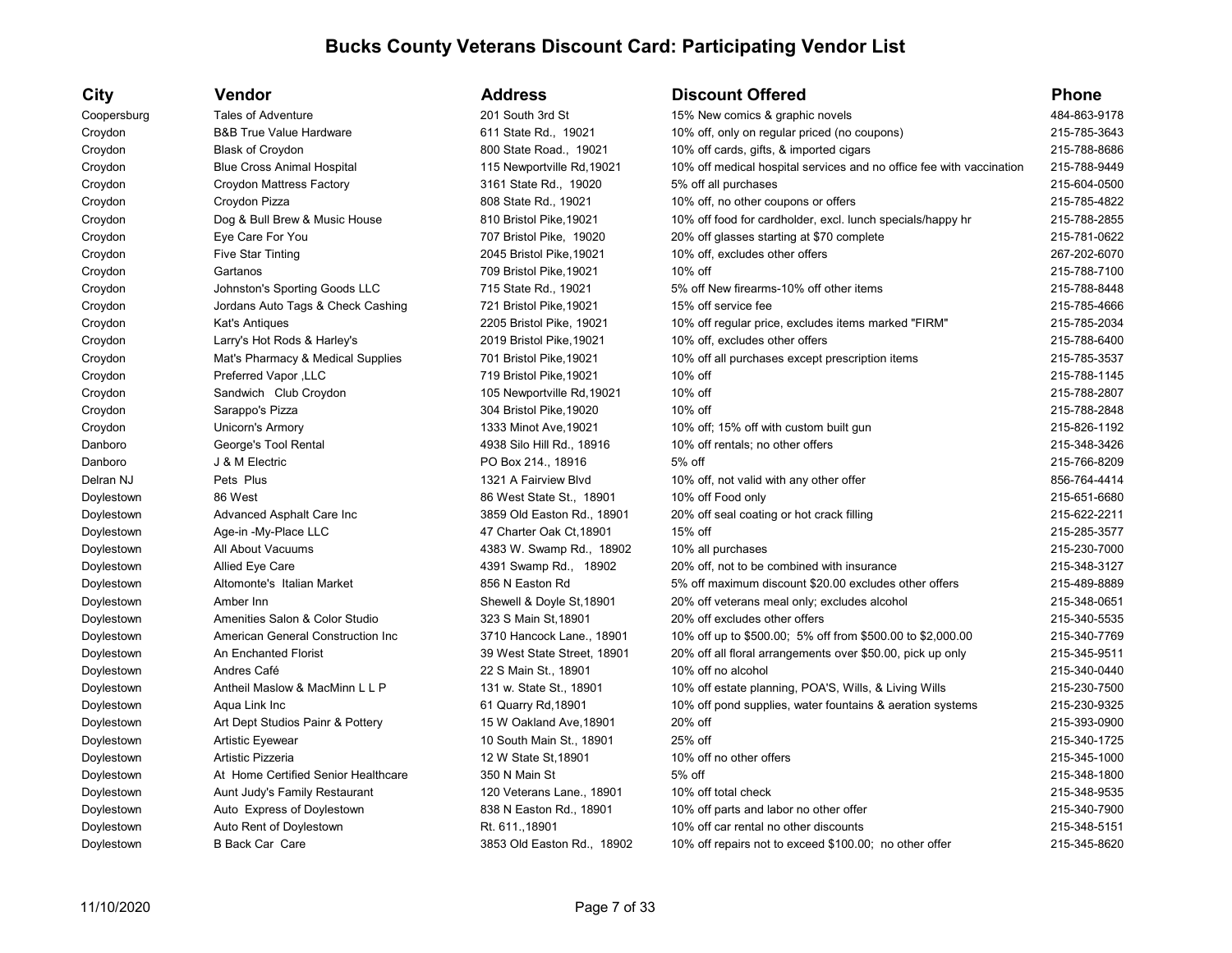| City       | Vendor                                                            | <b>Address</b>                    | <b>Discount Offered</b>                                                                | <b>Phone</b>     |
|------------|-------------------------------------------------------------------|-----------------------------------|----------------------------------------------------------------------------------------|------------------|
| Doylestown | <b>Bacco Bistro</b>                                               | 478 N Main St., 18901             | 20% off all purchases                                                                  | 215-348-9882     |
| Doylestown | Barb-Lin Carpet One                                               | 640 North Main St., 18901         | 20% off regular priced materials                                                       | 215-348-8116     |
| Doylestown | Barry's Autoworks                                                 | 3667 Old Easton Rd, 18902         | 10% off                                                                                | 215-348-5444     |
| Doylestown | <b>Bella's Boutique</b>                                           | 5 S Main St, 18901                | 10% off                                                                                | 267-454-7323     |
| Doylestown | Benjamin Moore Old City Paint                                     | 73 Old Dublin Pike, Unit 9, 18901 | 15% off all purchases                                                                  | 267-880-1644     |
| Doylestown | Bergey's Tire & Service Center                                    | 857 N. Easton Rd., 18901          | 10% off up to \$50 on service, \$25 tires                                              | 215-348-3564     |
| Doylestown | BHHS Fox & Roach Realtors - Cindy Knotts                          | 550 N Main St, 18901              | \$500.00 rebate                                                                        | 267-243-7750     |
| Doylestown | <b>Block Communications</b>                                       | 3667 Old Easton Rd, 18902         | 10% off                                                                                | 215-230-8840     |
| Doylestown | boccadito                                                         | 12 South Main St, 18901           | 10% off veteran and one guest, excludes other offers                                   | 215-489-2525     |
| Doylestown | <b>Boeclli's Restaurant</b>                                       | 33 North Main St, 18901           | 10% off veteran & one guest, excludes weekends & holidays                              | 215-345-1446     |
| Doylestown | Booktenders Secert Garden & Gallery                               | 42 E State St, 18901              | 10% on nonevent books and sidelines                                                    | 215-348-7160     |
| Doylestown | <b>Brick Yard Gallery</b>                                         | 314 North Broad St, 18901         | 25% off on framing; 15% off on art work                                                | 267-544-9388     |
| Doylestown | Buckingham Floor Co.                                              | 415 E. Butler Ave., 18901         | 10% off cash or check only                                                             | 215-230-5399     |
| Doylestown | <b>Buckman's Garden Works</b>                                     | 1814 S. Easton Rd                 | 10% off, excludes sales or other offers                                                | 215-348-0877     |
| Doylestown | Buckman's Ski Shop                                                | 635 N Main St, 18901              | 10% off retail price                                                                   | 215-348-5684     |
| Doylestown | <b>Bucks County Cookie Co</b>                                     | 4119 E Swamp Rd,18902             | 10% off excludes other offers                                                          | 267-372-2149     |
| Doylestown | Bucks County Furniture Restoration Co.                            | 246 West Ashland St, 18901        | 10% off                                                                                | 215-345-0892     |
| Doylestown | Bucks County Orthodontics/Todd M. Walsh, DMD 140 South Clinton St |                                   | 5% off Orthodontic treatment/free consult, initial x-rays & 3D smile scan 215-348-9521 |                  |
| Doylestown | <b>Bucks County Running Co</b>                                    | 25 West State St., 18901          | 10% off all purchases                                                                  | 215-230-9606     |
| Doylestown | <b>Busy Bee Toys</b>                                              | 58 E State St., 18901             | 10% off                                                                                | 215-345-6070     |
| Doylestown | C G R Games                                                       | 46 E. State St., 18901            | 10% Off pre-owned merchandise                                                          | 215-348-8786     |
| Doylestown | <b>Central Bucks Chamber of Commerce</b>                          | 252 W. Swamp Rd, 18901            | 4100.00 discount for chamber membership                                                | 215-348-3913     |
| Doylestown | Chambers 19 Bistro & Bar                                          | 19 North Main St., 18901          | 10% off, excluding alcohol                                                             | 215-348-1940     |
| Doylestown | Chapman Gallery                                                   | 46 E. State St., 18901            | 20% off Custom Framing only                                                            | 215-348-2011     |
| Doylestown | Chris' Cottage                                                    | 38 W Oakland Ave., 18901          | 10% off                                                                                | 215-345-1550     |
| Doylestown | Classic Cigar Parlor                                              | 12 North Main St., 18901          | 10% off                                                                                | 215-348-2880     |
| Doylestown | Coach's Steak & Hoagie House                                      | 44 East State St., 18901          | 10% off                                                                                | 215-348-7066     |
| Doylestown | Cole Taylor Mortgage                                              | 5230 York Rd., 18901              | \$500.00 credit towards closing                                                        | 215-794-0101x108 |
| Doylestown | <b>Combat Fitness Martial Arts</b>                                | 4099 Landisville Rd, Unit A 18902 | 10% off membership veteran only; excludes other offers                                 | 215-821-8659     |
| Doylestown | <b>Cornerstone Health &amp; Fitness</b>                           | 740 Edison Furlong Rd, 18925      | Enrollment fee waived (\$100 value)                                                    | 215-794-3700     |
| Doylestown | Cowgirl Chile Co. Jewelry                                         | 4 W Oakland Ave, 18901            | 15% off, applies to jewelry only                                                       | 215-348-4646     |
| Doylestown | Crazy Fish Design                                                 | 40 E. Court St, 18901             | 15% off                                                                                | 215-262-3980     |
| Doylestown | Cross Culture-Fine Indian Cuisine                                 | 62-64 West State St., 18901       | 20% off all purchases                                                                  | 215-489-9101     |
| Doylestown | Crossfit Sine Pari                                                | 812 N Easton Rd., 18902           | 10% OFF                                                                                | 267-261-5457     |
| Doylestown | Crossfit Summa                                                    | 4099 Landisville Rd, 18902        | 15% veteran only excludes other offers                                                 | 215-920-1890     |
| Doylestown | Cyborg One                                                        | 44 East State St., Rear 18901     | 10% off most items excludes other offers                                               | 215-348-1451     |
| Doylestown | DRS                                                               | 671 N Main St, 18901              | 10% off                                                                                | 215-230-3533     |
| Doylestown | Dermagrafix Permanent Cosmetic Studio                             | 10 E Court St., 18901             | 10% off permanent makeup or scalp micropigmen, excludes other offers 267-454-7464      |                  |
| Doylestown | Dog Daze Canine Hair Design                                       | 314 Broad St, 18901               | 10% off grooming appt. only                                                            | 215-340-3647     |
| Doylestown | Domenic Graziano Flowers & Gifts                                  | 134 Veterans Lane., 18901         | 20% off flowers/baskets/local del. only                                                | 215-230-3462     |
| Doylestown | Dominos                                                           | 3617 Old Easton Rd., 18902        | \$7.99 large 3- topping pizza anytime                                                  | 215-230-0988     |
| Doylestown | Donegal Jewelers, LLC                                             | 25 N. Main Street., 18901         | 10% off all purchases                                                                  | 215-348-3488     |
| Doylestown | Doylestown Auto & Tire                                            | 235 N Main St, 18901              | 15% off all services excludes other offers                                             | 215-348-3748     |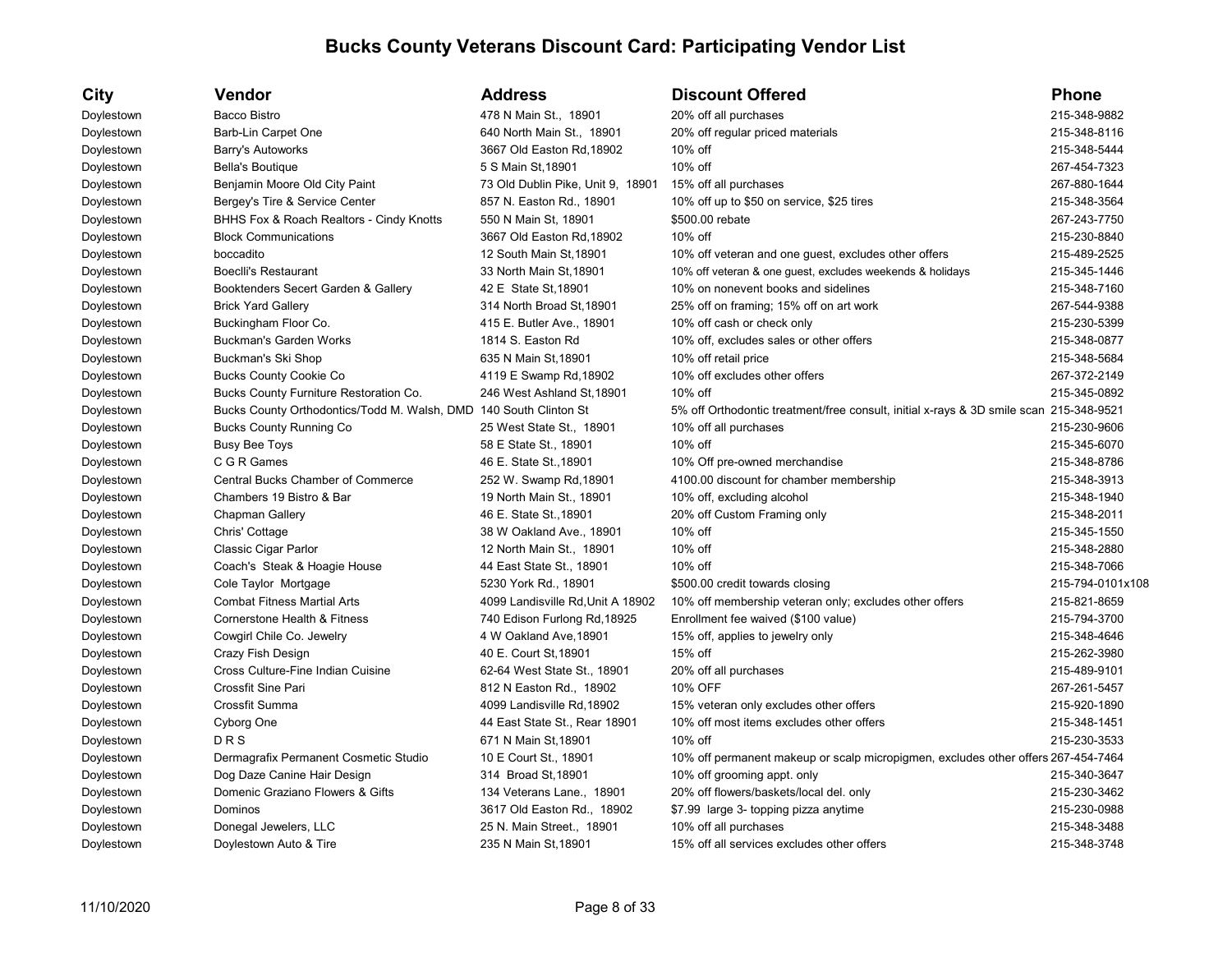Doylestown Kniese's Plumbing & Heating Inc 3633 Old Easton Rd ., 18902 10% off material purchase in store 215-348-3113

### **City Vendor Address Discount Offered Phone** Doylestown Doylestown Auto & Tire 290 W. State ST,18901 15% off all services excludes other offers 215-348-3748 Doylestown Doylestown Auto Hospital 305 West Swamp Rd 10% off up to \$200.00 includes parts and labor 215-345-5240 Doylestown Doylestown Auto Repair 1990 1241 Harvey Ave, 18901 Free labor on minor repairs and maintence on Sats. By appt. 267-279-9477 Doylestown Doylestown Bike Works 139 S Main St,18901 10% off not to be combined with any other offer 215-340-7746 Doylestown Doylestown Bookshop 16 S Main St., 18901 10% off books only 215-230-7610 Doylestown Doylestown Brewing Co 52 E State St, 18901 10% off veteran and one guest excludes other offers 267-454-7240 Doylestown Drugs Doylestown Drugs 203 W State St,18901 15% off in stock merchandise no other offers 215-348-3344 Doylestown Doylestown Family Eye Assoc. 16 W. State St., 18901 25% off all purchases 215-345-4186 Doylestown Doylestown Fitness Center 4339 Swamp Rd., 18902 \$35 per month or \$325.00 paid in full /year 215-340-1100 Doylestown Doylestown Flowers 19 E Oakland Ave, 18901 10% off cannot be combined with other offers 215-348-2666 Doylestown Doylestown Gold Exchange 812 N Easton Rd., 18902 \$2.00 for watch batteries 215-345-6630 215-345-6630 Doylestown Doylestown Sunoco 610 N Main St., 18902 10% off labor only 215-345-7676 Dovlestown Dovlestown Travel 2015-348-9810 4165 E Swamp Rd., 18902 10% off all inclusive charter package for 2 215-348-9810 Doylestown Doylestown True Value 4373 W Swamp Rd,18902 10% off 215-345-5755 Doylestown D-town Tech 267-463-6673 17 East Oakland Ave., 18901 15% off parts & services 267-463-6673 Doylestown Eagle Home Mortgage 16 N. Franklin St Suite 206 \$595.00 waved in bak fees 267-245-0332 Doylestown Eagle Power Turf & Tractor 697 North Main Street,18901 10% off or 10% off list, cannot be combined 215-348-9041 Doylestown Elite Swimming Pool Svc. & Supply 800-3 N Easton Rd,18902 10% off in store; 5% off services 215-348-1535 Doylestown Environmental Landscape Assoc. Inc 5095 Rt. 202 ,18902 10% off excluding specials 215-794-2400 215-794-2400 Doylestown Essentials Salons & Spas 454 N Main Doylestown Center 10% off services & retail 215-489-8800 Doylestown Estetiks Men's Clothing Boutique 52 East St,18901 10% off entire purchase 215-348-5457 215-348-5457 Doylestown Express Auto Tags, Inc. 6812 N. Easton Rd., Unit 1., 18902 \$10.00 off any service 215-345-1041 215-345-1041 Doylestown Exquisite Detailing external to the 4689 Old Easton Rd,18902 20% off full detail excludes other offers 267-640-3247 Doylestown Fantastic Sams 1456 Ferry Road., 18902 15% off services only 215-345-0717 Doylestown Fast Signs of Doylestown 620 N Main St,18901 10% off excludes other offers 215-230-4737 215-230-4737 Doylestown Fonthill Castle **Example 215-348-9461** E Court St & Rt. 313.18901 Buy 1 Adult admission, get 1 Adult admission free 215-348-9461 Doylestown Frame Factory & Gallery 2006 South Main St., 18901 20% off 215-345-9225 Doylestown Fred Beans Collision Center 1100 Airport Blvd., 18902 \$50.00 off parts and labor; not combined w/other offer 215-345-8080 Doylestown Fred Beans Dealership Rt. 611 and 313., 18902 please call for offers for vets 215-345-8270 Doylestown Fred Beans Volkswagon of Doylestown 830 N. Easton Rd, 18902 \$500.00 below advertised price 215-348-3040 Doylestown Harmony Clean Inc 4095 Ferry Rd,18902 20% off Initial Clean 215-230-7700 Doylestown Hickory kitchen 9 West Court St., 18901 10% off 215-348-5170 Doylestown Histands Equipment 697 North Main Street,18901 10% off msrp on select Kubota Tractors excludes disc. offers 215-348-9041 Doylestown Hot Spot Restaurant 1990 112 Provide the Muslim Pike., 18901 10% Off Dine in Only 215-230-0112 215-230-0112 Doylestown Innovative Tax Solutions 100 00 Eantern Dr,18901 10% off on personal tax prepation 215-348-9511 215-348-9511 Doylestown James A Michener Art Museum 138 S Pine St,18901 Free admission for Veteran and immediate family 215-340-9800 Doylestown Jiffy Car Wash 256 S Main St,18901 10% off 215-948-2889 Doylestown Jules Thin Crust 78 S Main St,18901 10% off 215-345-8565 Doylestown Junction P C 26 E Swamp Rd., 18901 10% on Service 215-345-8722 Doylestown Just Paint 10th Hust Paint 10% off excludes other discounts 267-406-4642 Doylestown Keenan Honda **Base 1 Concept Accord 854 N. Easton Rd., 18902** \$250 off purchase of new or used Honda 215-340-9000 Doylestown Kershaw & Fritz Tire 670 N. Easton Rd,18901 5% off, excludes coupons and tires 215-345-0712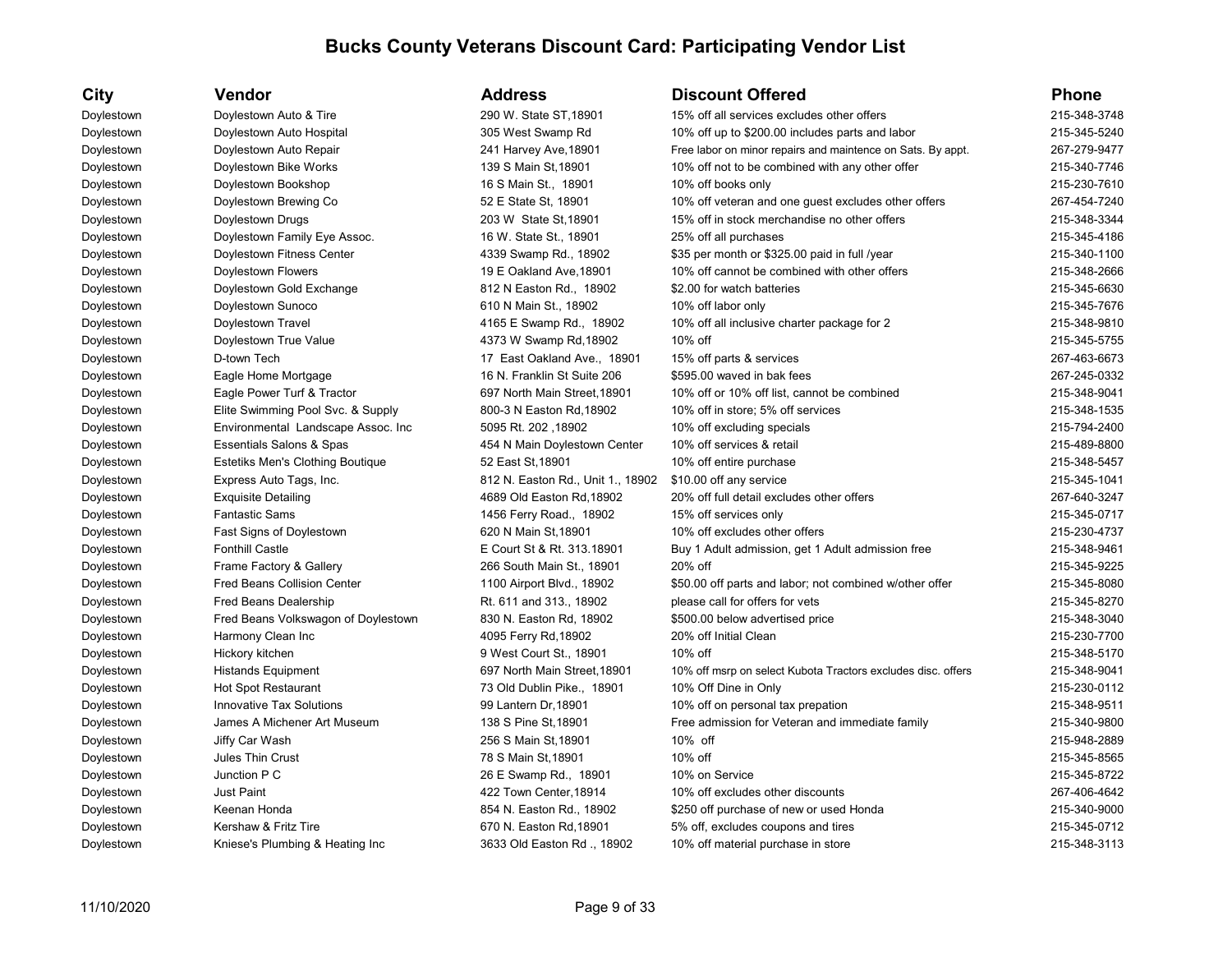| City       | Vendor                               | <b>Address</b>                  | <b>Discount Offered</b>                                       | <b>Phone</b> |
|------------|--------------------------------------|---------------------------------|---------------------------------------------------------------|--------------|
| Doylestown | L A D & CO Hairdressing              | 61 E State St., 18901           | 10% off                                                       | 215-345-7385 |
| Doylestown | L A Tacos                            | 33 N Main St, 18901             | 10% off or \$1.00 off Burrito                                 | 267-885-0900 |
| Doylestown | Laurence H. Stone, DDS               | 311 Hyde Park., 18902           | 15% off all services                                          | 215-230-7667 |
| Doylestown | Le Macaron French Pastries           | 4 West Oakland Ave              | 15% off                                                       | 610-662-1064 |
| Doylestown | Leading Edge Aviation, Inc.          | 3879 Old Easton Rd., 18902      | 5% off for fuel & lessons; does not include charters          | 215-340-0707 |
| Doylestown | <b>Main Street News</b>              | 122 North Main St, 18901        | 10% off                                                       | 267-221-7912 |
| Doylestown | Manhattan Bagel                      | 1456 Ferry Road, 18902          | 10% off al purchases                                          | 215-348-1669 |
| Doylestown | Market Way Flowers & Gifts           | 410 N Main St, 18901            | 10% off                                                       | 215-348-3653 |
| Doylestown | Martino's Auto Center                | 674 N Main St, 18901            | 5% off not to be combined with other offers                   | 215-348-1466 |
| Doylestown | Maryanne Pastry                      | 10 Atkinson Dr                  | 10% off                                                       | 215-230-8885 |
| Doylestown | Meineke Car Care Center              | 815 N Easton Rd., 18902         | 15% off non sale items                                        | 215-345-9326 |
| Doylestown | Mercer Museum                        | 84 S Pine St. 18901             | Buy 1 Adult admission get 1 Adult admission free              | 215-345-0210 |
| Doylestown | Mercury Tattoo Studio                | 19 Donaldson St                 | 10% off excludes other discounts                              | 215-517-8833 |
| Doylestown | <b>Modern Cleaners</b>               | 17 Lacey Ave, 18901             | 10% off dry cleaning clothes only                             | 215-348-3183 |
| Doylestown | Murphy Hearing Services              | 330 North Main St, 18901        | One Super dri-aid w/hearing aid purch., one yr free battery   | 215-230-9000 |
| Doylestown | Musselman Services LLC               | 4998 Old Easton Rd., 18902      | 10% off services                                              | 267-718-7168 |
| Doylestown | Napa of Doylestown                   | 131 Doyle St., 18901            | 10% off no other offers                                       | 215-348-5057 |
| Doylestown | Nat's Pizza                          | 138 W. State St., 18901         | 10% off Monday thru Thursday                                  | 215-345-8822 |
| Doylestown | Nuts Plus "Sweets & Treats"          | 45 E. State St., 18901          | 10% off any purchase                                          | 215-348-0874 |
| Doylestown | Olive Oil Etcetera                   | 22 South Main St., 18901        | 10% off                                                       | 267-880-6258 |
| Doylestown | On A Whim Boutique                   | 3 Taylor Ave                    | 10% off non-sale items                                        | 215-348-9560 |
| Doylestown | Osbaldeston's Pets of the World      | 5207 Point Pleasant Pike, 18902 | 10% off not including dog & cat food                          | 215-766-2170 |
| Doylestown | P & A Feed and Pet                   | 826 N Easton Rd., 18902         | 10% off                                                       | 215-348-3738 |
| Doylestown | Paganini                             | 81 W. State St., 18901          | 10% off dine in only no alcohol                               | 215-348-5922 |
| Doylestown | Parcel Place                         | 4387 W Swamp Rd., 18902         | 10% off all purchases                                         | 215-345-4930 |
| Doylestown | Peace Valley Nature Center           | 170 N Chapman Rd, 18901         | 10% off                                                       | 215-345-7860 |
| Doylestown | Pennsylvania Pole Academy            | 328 North Broad St., 18901      | 20% off classes                                               | 215-688-8474 |
| Doylestown | Perkins Restaurant & Bakery          | 4319 Swamp Rd 18902             | 10% off Veteran's meal                                        | 215-348-2130 |
| Doylestown | <b>Personal Focus Pilates</b>        | 7 Taylor Ave, 18901             | Senior rate for mat class, 25% off for other class & sessions | 862-368-9784 |
| Doylestown | Phoenix Art Supplies & Framing       | 1810 S Easton Rd18901           | 10% off not to be combined with any other offer               | 215-345-0980 |
| Doylestown | Pixel Might                          | 1810 S Easton Rd18901           | 10% off website or graphic design service                     | 215-230-7300 |
| Doylestown | Pizza Village                        | 499 East Street, 18901          | 10% off veteran and 1 guest, excludes other offers            |              |
| Doylestown | <b>Plumsteadville Pub</b>            | 1133 N Easton Rd                | 10% off                                                       | 215-766-7190 |
| Doylestown | Poco's Restaurant                    | 625 N Main St, 18901            | 15% off                                                       | 215-348-3424 |
| Doylestown | Quinoa Peruviau & Mexican Restaurant | 762 N Easton Rd, 18901          | 10% off veterans meal excludes other offers                   | 215-348-2826 |
| Doylestown | R. Bash, General Dentistry           | 1456 Ferry Road., 18901         | 15% off all services                                          | 215-348-8877 |
| Doylestown | Raymers Homemade Candies             | 21 E. Oakland Ave., 18901       | 10% off                                                       | 215-348-3788 |
| Doylestown | <b>Red's Auto Center</b>             | 1103 N Easton Rd                | 10% off excludes other offers                                 | 267-576-7110 |
| Doylestown | Reed and Steinbach Funeral Home      | 2335 Lower State Rd             | 15% off merchandise purchased, caskets, vaults, urns, etc.    | 215-348-4543 |
| Doylestown | ReMax 440                            | 423 Main St. 18901              | \$500 CREDIT                                                  | 215-348-7100 |
| Doylestown | Rita's Water Ice                     | 4403 Swamp Rd., 18902           | 10% off purchases                                             | 215-340-9913 |
| Doylestown | Roman Delight Fountainville          | 1456 Ferry Rd 18901             | 10% off all purchases                                         | 215-348-2222 |
| Doylestown | <b>Royal Cleaners</b>                | 402 N Main St, 18901            | 10% off excludes alterations & third party services           | 215-345-9952 |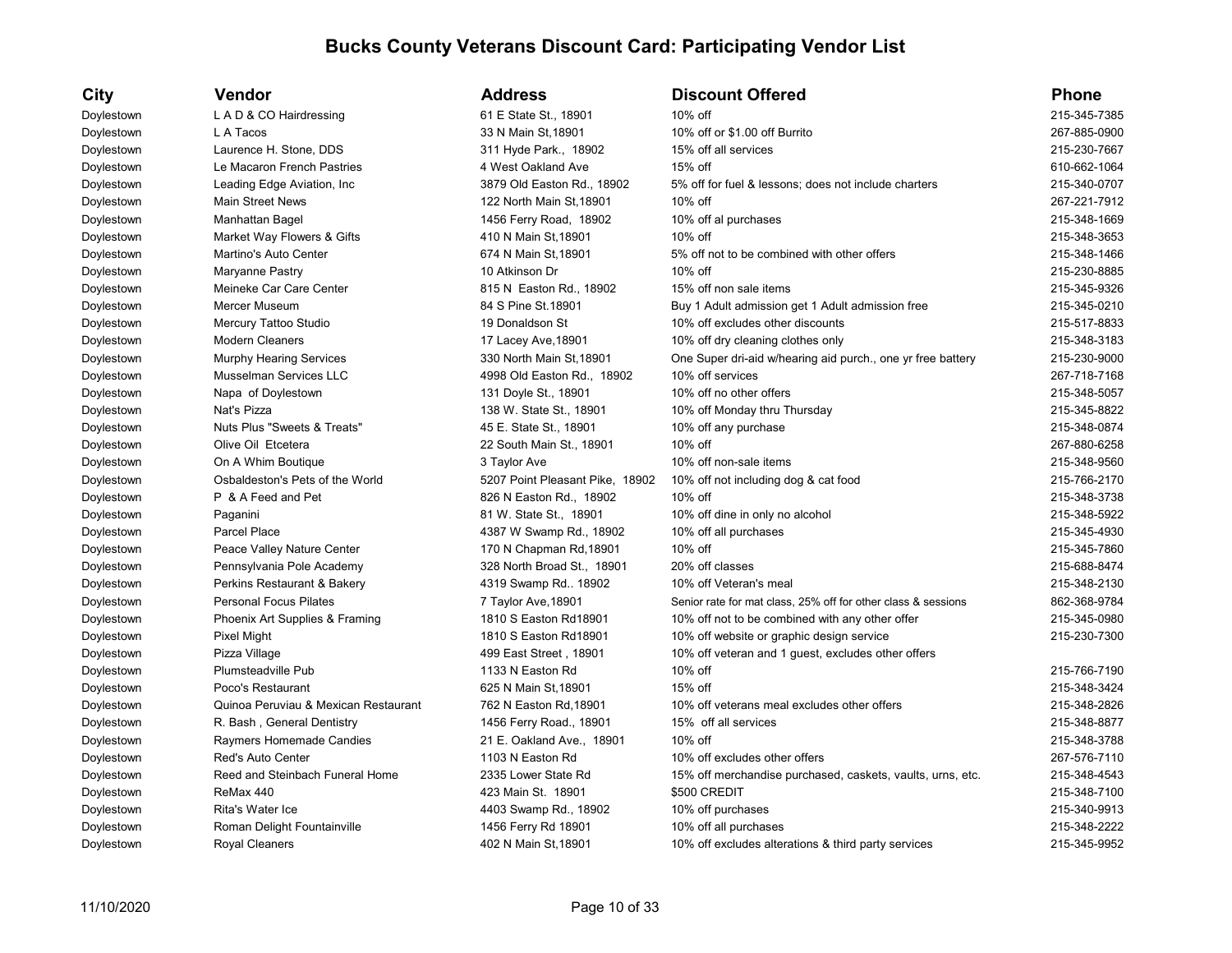| City          | Vendor                             | Address                           | <b>Discount Offered</b>                                                      | <b>Phone</b>   |
|---------------|------------------------------------|-----------------------------------|------------------------------------------------------------------------------|----------------|
| Doylestown    | Rutherford's Camera Shop           | 23 West State St., 18901          | 10% on Passports Photos & Digital prints                                     | 215-348-4221   |
| Doylestown    | Sandwich Connection                | 3611 Easton Rd, 18901             | 10% off, max \$1.00                                                          | 215-340-9104   |
| Doylestown    | School of Rock Doylestown          | 135 South Main St., 18901         | 15% off                                                                      | 215-230-3406   |
| Doylestown    | <b>Shell Gas Station</b>           | Swamp Rd. & N. Main Street, 18901 | Super Car Wash \$5.00                                                        | 215-208-4969   |
| Doylestown    | Sherwin Williams Paint             | 826 N Easton Rd., 18902           | from 15 to 50% off                                                           | 215-345-6486   |
| Doylestown    | <b>Signature Cleaners</b>          | 1456 Ferry Rd 18901               | 10% off                                                                      | 215-345-1470   |
| Doylestown    | Simply Fresh by McCaffrey's        | 18901, 200 w State St             | 5% off                                                                       | 215-752-9440   |
| Doylestown    | Siren Records                      | 25 E. State St., 18901            | 10% off total purchase                                                       | 215-348-2323   |
| Doylestown    | Sitecats Web Development           | 18 E Court St, 18901              | 10% not to be combined with other advertized discounts                       | 215-345-9050   |
| Doylestown    | Smith's Auto and Truck             | 5 Atkinson Dr, 18901              | 15% off all services excludes other offers                                   | 215-348-9459   |
| Doylestown    | Sportswear Plus Inc                | 4210 Burng House Hill Rd          | 10% off retail items only                                                    | 215-489-1999   |
| Doylestown    | <b>Station Tap House</b>           | 194 W Ashland Ave, 18901          | 10% off vets meal only, excludes other discounts                             | 215-348-1663   |
| Doylestown    | The Larder                         | 800 N Easton Rd., 18901           | 10% off purchases                                                            | 215-345-5757   |
| Doylestown    | The 5th Dimension                  | 3613 Old Easton Rd., 18902        | 10% off                                                                      | 215-345-9861   |
| Doylestown    | The Bagel Barrel                   | 60 West State St., 18901          | buy 6 get 3 free, buy 12 get 6 free                                          | 215-348-8280   |
| Doylestown    | The Hattery Stove & Still          | 18 W State St, 18901              | 15% off                                                                      | 215-345-1527   |
| Doylestown    | The Market by SBF at DV College    | 2100 Lower State Rd., 18901       | 10% on most purchases                                                        | 215-230-7170   |
| Doylestown    | The Paper Unicorn                  | 2 South Main St. 18901            | 10% off excludes other offers                                                | 215-345-8655   |
| Doylestown    | The Tubby Olive                    | 6 West State St, 18901            | 10% off                                                                      | 267-880-6581   |
| Doylestown    | The Zen Den                        | 20 Donaldson St, 18901            | 10% off veteran only with vet ID                                             | 267-880-6205   |
| Doylestown    | <b>Thompson Dealerships</b>        | Routes 313 & 611,18901            | 10% off service; excludes other offers or prior service                      | 1-800-thompson |
| Doylestown    | Trek Bikes Doylestown              | 73 Old Dublin Pike Suite 4        | 10% off parts/labor excludes other discounts                                 | 215-378-8015   |
| Doylestown    | <b>Tropic Tanning</b>              | 720 N Easton Rd, 18902            | 15% off, not to be combined with any other offers                            | 215-230-8846   |
| Doylestown    | <b>T-Swirl Crepe</b>               | 33 North Main St, 18901           | 10% off veteran plus one guest no other offers                               | 267-406-4658   |
| Doylestown    | <b>Twenty East Vintage Jewelry</b> | 22 E Oakland St., 18901           | 10% off                                                                      | 215-345-1161   |
| Doylestown    | Uptowne Deli & Pizzeria            | 1007 No. Easton Rd., 18902        | 5% off all purchases                                                         | 215-348-2665   |
| Doylestown    | Villa Capri Restaurant             | 51 West Court St, 18901           | 10% off food only dine in only                                               | 215-348-9656   |
| Doylestown    | Water Wheel Tavern                 | 4424 Old Easton Rd, 18902         | 10% off                                                                      | 215-348-8300   |
| Doylestown    | Wetherill Opticians Inc,           | 10 W Oakland Ave., 18901          | 5% off                                                                       | 215-345-0401   |
| Doylestown    | Woosley Naragon Law Group          | 72 North Main St, 18901           | 50% off wills & trusts; 20% off hourly rate, free representation for all PFA | 215-230-7776   |
| Doylestown    | Yogurtree                          | 1745 S Easton Rd., 18901          | 15% off                                                                      | 215-343-8733   |
| Doylestown    | Your Verizon Wireless              | 1719 S Easton Rd                  | \$35.00 off most smart phones, 25% off accessories. Some restrictions        | 267-483-8945   |
| Dublin        | Apple Comfort's One Hour Heating   | 123 N. Main St., 18917            | 10% off installation & service                                               | 215-249-4650   |
| Dublin        | <b>Bath Max</b>                    | 105 N Main St, 18917              | \$200.00 off on bath remodel, tub to shower, walk in tub                     | 215-249-1180   |
| Dublin        | <b>Bucks County Auto Care</b>      | 232 Dublin Pk, 18917              | 15% off labor up to \$100.00                                                 | 215-849-1977   |
| Dublin        | <b>Bucks County Seafood</b>        | 164 N Main St., 18917             | 10% off                                                                      | 215-249-1295   |
| Dublin        | Dam Good Café                      | 161 Main St, 18917                | 10% off                                                                      | 215-249-1222   |
| Dublin        | Daniela's Pizzeria                 | 161 N. Main St., 18917            | 10% off, Dine in only                                                        | 215-249-9417   |
| Dublin        | Drag-N-Juice                       | 161 N Main St., 18917             | 10% off                                                                      | 570-807-8000   |
| Dublin        | Dublin Agway                       | 10 W RT 313, 18917                | \$2.00 off \$20.00 to \$49.99 or \$5.00 off \$50.00 or more                  | 215-249-3117   |
| <b>Dublin</b> | Dublin Dairy Queen                 | 106 North Main St, 18917          | 10% off                                                                      | 267-733-7217   |
| Dublin        | Dublin Shop n Bag                  | 161 N Main St., 18917             | 5% off on orders over \$25.00; excludes cig. & milk                          | 215-249-0370   |
| Dublin        | <b>Dublin Towne Diner</b>          | 133 N Main St., 18917             | Same as Senior Menu                                                          | 215-249-3686   |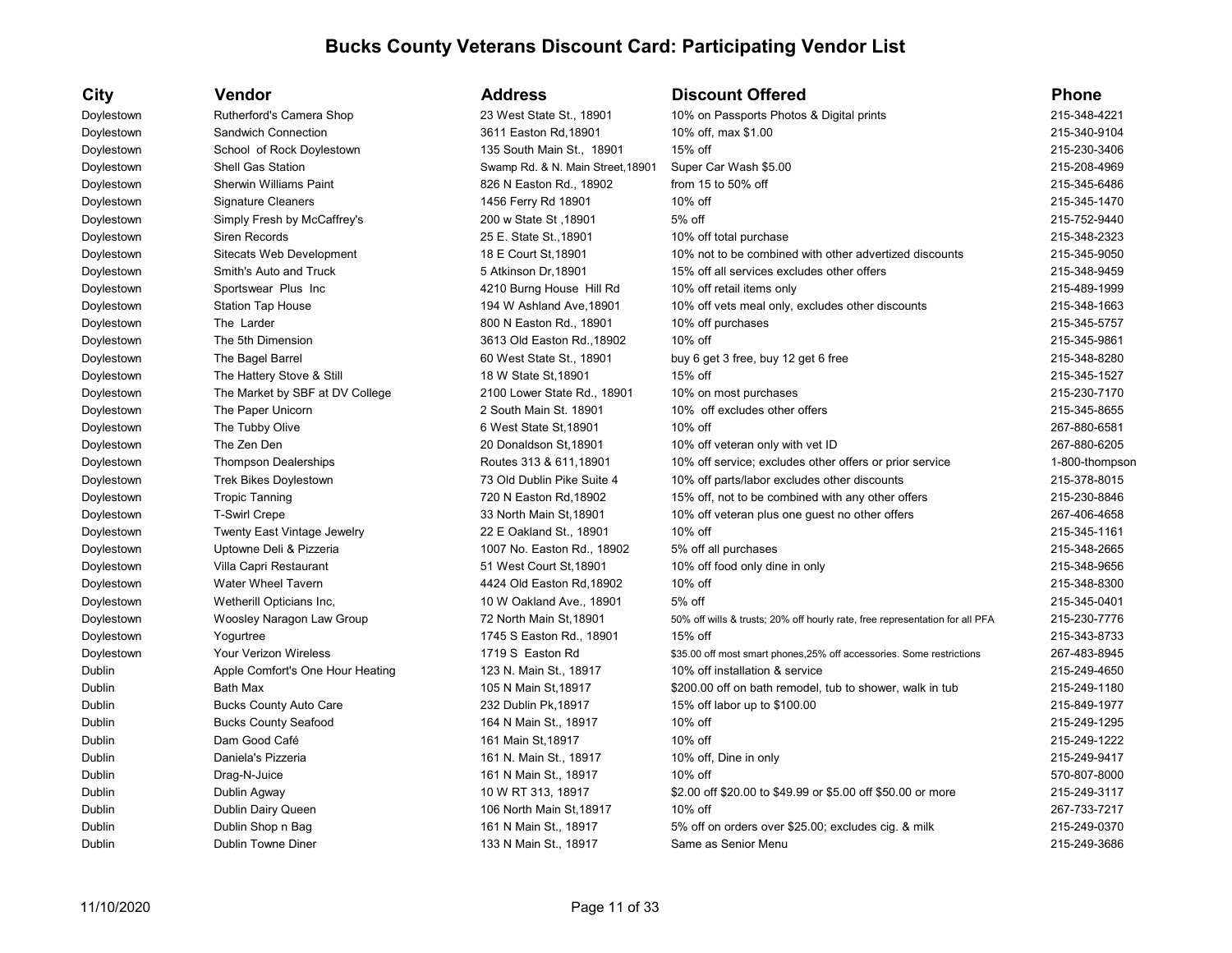| City                  | Vendor                                 | <b>Address</b>                 | <b>Discount Offered</b>                                         | <b>Phone</b> |
|-----------------------|----------------------------------------|--------------------------------|-----------------------------------------------------------------|--------------|
| Dublin                | Grates & Grills Inc                    | 105 S Main Street., 18917      | \$5.00 off any 25.00 purchase                                   | 267-870-7013 |
| Dublin                | <b>Greens Cleaners</b>                 | 161 N. Main St., 18917         | 10% off services                                                | 215-249-0477 |
| Dublin                | <b>Primitive Seasons</b>               | 123 N Main St., 18917          | 10% off excludes other discounts                                | 215-249-9668 |
| Dublin                | Quinbys Gun Shop                       | Rt. 313 Box 363., 18917        | 10% off excluding firearms                                      | 215-249-1144 |
| Dublin                | ReMax 440                              | 123 N Main St., 18917          | \$500 CREDIT                                                    | 215-249-1000 |
| Dublin                | Royal Automotive & Performance Center  | 123 N. Main St., 18917         | 10% off                                                         | 215-249-0214 |
| Dublin                | Rubilla's Service Center               | 114 South Main Street, 18917   | 10% off labor                                                   | 215-249-0720 |
| Dublin                | Simons Fine Art & Boutique             | 122 N Main St, 18917           | 20% off except on framing specials                              | 215-249-9155 |
| East Greenville       | <b>Royal Stairlifts</b>                | 1044 Kraussdale Rd, 18041      | \$100.00 discount                                               | 610-636-7774 |
| <b>East Norriton</b>  | Natural Pet by Pet Plus                | 2876 Dekalb Pike, 19401        | 10% off                                                         | 610-239-1645 |
| Easton                | <b>Muellers Too Restaurant</b>         | 3205 S Delaware DR., 18042     | 10% food only not good in store                                 | 610-252-8726 |
| <b>Elkins Park</b>    | 1 Call Bath Solutions                  | 530 Stahr Rd., 19027           | \$500.00 off any job over \$5000.00                             | 877-426-8466 |
| Erwinna               | Van Sant Airport                       | 516 Cafferty Rd, 18920         | 10% off 1941 Navy N3N biplane flight                            | 610-847-1119 |
| <b>Fairless Hills</b> | Alpha II Mortgage, Inc.                | 956 Trenton Rd., 19033         | \$250 off closing cost                                          | 215-295-7300 |
| <b>Fairless Hills</b> | Benjamin Moore Ricciardi Brothers      | 455 S Oxford Valley Rd         | 15% excludes other offers                                       | 215-486-4541 |
| <b>Fairless Hills</b> | Better Homes Hearth & Patio            | 386 Lincoln Hwy., 19030        | minimum 5% off                                                  | 215-269-9900 |
| <b>Fairless Hills</b> | Big Ray's Sub's                        | 636 Lincoln Hwy., 19030        | 10% Off all purchases                                           | 215-428-0930 |
| <b>Fairless Hills</b> | CompuPrint/Full Service Print/Design   | 627 S. Olds Blvd., 19030       | 15% off all services                                            | 215-945-6617 |
| <b>Fairless Hills</b> | E & E Chimney Sweeps                   | 96 Trenton Rd., 19030          | 10% off chimney sweeping                                        | 215-945-2200 |
| <b>Fairless Hills</b> | Ferraro Computer Services L L C        | Po Box 92., 19030              | 10% off, labor only                                             | 215-547-1002 |
| <b>Fairless Hills</b> | <b>Glasses Galore</b>                  | 451 S Oxford Valley Rd.19030   | Free eye exam and 15% off all eyeglasses                        | 215-547-5470 |
| <b>Fairless Hills</b> | Gorman Optimal Health                  | 3330N Oxford Valley Rd, 19030  | initial visit free 20% off each visit after                     | 215-943-2584 |
| <b>Fairless Hills</b> | Liberty Auto Tags                      | 512 S Oxford Valley Rd         | \$10.00 off service fee                                         | 267-580-0100 |
| <b>Fairless Hills</b> | Low Cost Exhaust                       | 45 Spencer Ave., 19030         | 10% off                                                         | 215-547-7470 |
| <b>Fairless Hills</b> | Lower Bucks Chamber of Commerce        | 409 Hood Blvd, 19030           | complementary consulting to veteran on career transition skills | 215-943-7400 |
| <b>Fairless Hills</b> | M.J. Henry Plumbing & Drain Cleaning   | 529 Ehret Rd, 19030            | 10% off                                                         | 267-566-5442 |
| <b>Fairless Hills</b> | Michael's Jewelers                     | 442 S Oxford Valley Rd         | 20% off                                                         | 215-547-5155 |
| <b>Fairless Hills</b> | Mr. Tire                               | 551 Lincoln Hwy, 19030         | \$20.00 off over \$50.00 on tires-depends on brand              | 215-295-6625 |
| <b>Fairless Hills</b> | Oxford Valley Pharmacy                 | 403 S Oxford Valley Rd, 19030  | 10% off health mart, free delivery med planner pack             | 215-269-7900 |
| <b>Fairless Hills</b> | Pep Boys Oxford Valley                 | 101 Lincoln Hwy, 19030         | 10% off Tuesdays, Wednesdays, Thursdays                         | 215-547-3550 |
| <b>Fairless Hills</b> | Peruzzi Mitsubishi                     | 140 Lincoln Hwy, 19030         | Special Employee pricing on new or used vehicle                 | 215-547-5544 |
| <b>Fairless Hills</b> | Peruzzi Buick GMC                      | 156 Lincoln Hwy, 19030         | Special Employee pricing on new or used vehicle                 | 215-943-6000 |
| <b>Fairless Hills</b> | Peruzzi Nissan                         | 165 Lincoln Hwy, 19030         | Special Employee pricing on new or used vehicle                 | 215-943-6200 |
| <b>Fairless Hills</b> | Pets Plus                              | 151 Lincoln Hwy, 19030         | 10% off not valid with any other offer                          | 215-943-5229 |
| <b>Fairless Hills</b> | <b>Retro Fitness of Fairless Hills</b> | 516 Lincoln Hwy, 19030         | \$0 dollar fee to sign up                                       | 215-295-2004 |
| <b>Fairless Hills</b> | ShopRite of Fairless Hills             | 547 S Oxford Valley Rd., 19030 | 3% off on Tuesdays                                              | 215-547-4600 |
| <b>Fairless Hills</b> | Slacks Hoagie Shack                    | 110 Lincoln Hwy, 19030         | 10% off                                                         | 215-949-0200 |
| <b>Fairless Hills</b> | Superior Motor Service Inc             | 218 Lincoln Hwy, 19030         | 10% off over \$100.00 purchases & repair work                   | 215-943-2550 |
| <b>Fairless Hills</b> | Top It Frozen Yogurt Café              | 110 Lincoln Hwy, 19030         | 15% off                                                         | 215-486-7685 |
| <b>Fairless Hills</b> | <b>TruckSmart Service</b>              | 127 Lincoln Highway, 19030     | \$500 off Best deal on any comm. truck                          | 215-946-7221 |
| <b>Fairless Hills</b> | <b>TruckSmart Service</b>              | 127 Lincoln Highway, 19030     | 20% off parts & labor                                           | 215-946-7221 |
| Fallsington           | East Penn Automotive Repair Inc        | 1021 Trenton Rd, 19030         | 15% off all repairs                                             | 215-547-8269 |
| Fallsington           | Fletcher's Car Wash LLC                | 1021 Trenton Rd. 19030         | \$2.00 off every wash level                                     | 215-295-4931 |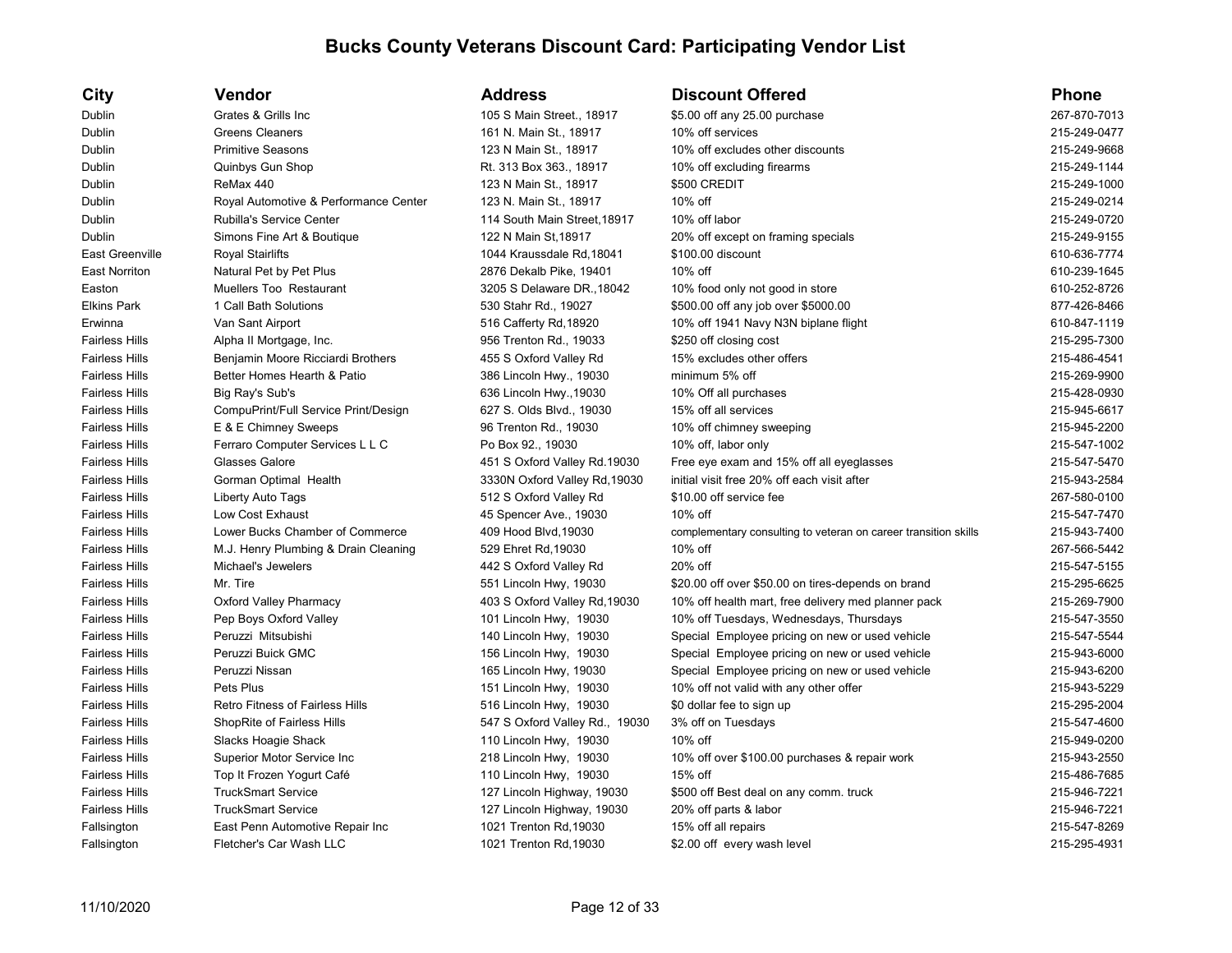| City         | Vendor                                       | <b>Address</b>                 | <b>Discount Offered</b>                                 | <b>Phone</b>      |
|--------------|----------------------------------------------|--------------------------------|---------------------------------------------------------|-------------------|
| Feasterville | A Taste of Philly                            | 1801 Bridgetown Pike, 19053    | 10% off                                                 | 215-357-8590      |
| Feasterville | <b>Action Karate</b>                         | 1800 Bridgetown Pk, 19053      | Free trial, free uniform                                | 215-355-5003      |
| Feasterville | Aflac                                        | 206 E Pennsylvania Blvd, 19053 | free evaluation of your employee benefits               | 215-364-3681      |
| Feasterville | <b>Blind Builders</b>                        | 418 W. Street Rd., 19053       | 15% off, not to be combined with any other offers       | 215-322-5855      |
| Feasterville | <b>Bucks County Carpet</b>                   | 909 Bustleton Pk, 19053        | 5% off                                                  | 215-355-9600      |
| Feasterville | <b>Bucks County School of Beauty Culture</b> | 1761 Bustleton Pike, 19053     | 10% off salon services                                  | 215-322-0667      |
| Feasterville | <b>Bucks Roadside Assistance</b>             | 1031 Millcreek Dr., 19053      | \$15.00 OFF                                             | 267-540-3116      |
| Feasterville | Cheese Dawgs                                 | 318 Bustleton Pike, 19053      | 10% off all purchases                                   | 267-684-6470      |
| Feasterville | Coastal Radiator & Air Conditioning          | 1100 Bustleton Pike, 19053     | 10% over \$100.00                                       | 215-322-4510      |
| Feasterville | <b>Colonial Nissan</b>                       | 117 Bustleton Pk., 19053       | See manager Jeff Garfinkel for special pricing          | 215-364-1100      |
| Feasterville | <b>Computer World</b>                        | 35 East Street Rd              | 10% off                                                 | 215-666-5171      |
| Feasterville | DaVinci's Brick Oven Pizza/Deli              | 183 Bustleton Pike, 19053      | 5% off                                                  | 215-357-0656      |
| Feasterville | Don Giovanni's Classic Bakery                | 346 W. Street Rd., 19053       | 10% off any purchase over \$25.00                       | 215-364-8283      |
| Feasterville | Elder Law Offices of Garrett Gummer          | 1260 Bustleton Pike, 19053     | 10% off all services                                    | 215-969-5004      |
| Feasterville | <b>ERA Smile Clinic LLC</b>                  | 1200 Bustleton Pk #11          | 20% off                                                 | 215-355-6055      |
| Feasterville | Feasterville Tire & Service                  | 224 E Street Rd, 19053         | 10% off labor \$10.00 off oil change (no other coupons) | 215-355-9091      |
| Feasterville | Feasterville Floor                           | 410 W. Street Rd., 19053       | 10% off materials only restrictions apply               | 215-355-4100      |
| Feasterville | <b>Feasterville Shell</b>                    | 228 Bustleton Pike, 19053      | 10% off parts and labor (tires excluded)                | 215-357-1238      |
| Feasterville | Feasterville Tire & Service                  | 224 E Street Rd, 19053         | 10% off labor \$10.00 off oil change (no other coupons) | 215-355-9091      |
| Feasterville | Feeneys                                      | 1134 Bustleton Pike, 19053     | 10% restrictions apply                                  | 215-322-4300      |
| Feasterville | Firestone Complete Auto Care                 | 833 Bustleton Pike., 19053     | 10% off                                                 | 215-355-8666      |
| Feasterville | <b>Gummer Elder Law</b>                      | 1260 Bustleton Pike, 19053     | 10% off all services                                    | 215-364-1334      |
| Feasterville | Guys Bicycles INC.                           | 326 E Street Rd., 19053        | 10% off parts/labor, 5% off bikes                       | 215-355-1166      |
| Feasterville | II Giardino                                  | 315 E. Street Rd., 19053       | 10% off not to be combined with any other offer         | 215-354-1200      |
| Feasterville | Impact Thrift Stores                         | 91 E. Street Rd., 19053        | 10% off all purchases                                   | 267-699-2000      |
| Feasterville | John Kennedy Ford                            | 620 Bustleton Pike, 19053      | 10% off parts/labor on service; \$200 under invoice     | 215-357-6600      |
| Feasterville | Leonardo's Italian Bakery                    | 183 Bustleton Pike, 19053      | 5% off                                                  | 215-357-0357      |
| Feasterville | Manhattan Bagel                              | 313 E. Street Rd, 19053        | 10% off or buy 12 bagels and get 4 free                 | 215-237-3690      |
| Feasterville | Maple Auto Body, Inc.                        | 2610 W. Maple Ave., 19053      | 10% off up to \$500                                     | 215-757-6765      |
| Feasterville | Michael Lerner Attorney                      | 359 E Street Rd., 19053        | 25% off Workman's comp or personal injury               | 215-355-6400      |
| Feasterville | Nails By Lindsay                             | 180 C West Street Rd, 19053    | 15% off                                                 | 215-942-6697      |
| Feasterville | Nina's Pizza II                              | 1748 Bridgetown Pk, 19053      | 10% off                                                 | 215-357-2701      |
| Feasterville | <b>Orion Realty</b>                          | 4642 Street Rd, 19053          | \$500.00 off at settlement                              | 215-946-7090      |
| Feasterville | P A Home Store                               | 85 E Street Rd, 19053          | 10% off                                                 | 267-988-4529      |
| Feasterville | Petrillos Appliance Inc                      | 222 Bustleton Pk, 19053        | <b>Special Pricing</b>                                  | 215-355-9400      |
| Feasterville | <b>Professional Travel</b>                   | Street & Bustleton Ave, 19053  | Veteran Discounted Packages (cruises and tours)         | 215-355-4050      |
| Feasterville | Rapid Copier Service Co                      | 1032 Mill Creek Dr LL REAR     | 20% off over \$500.00 \$20.00 off regular service       | 215-942-9766      |
| Feasterville | Renee Foxx Salon                             | 1201 Buck Rd, 19053            | 10% off over \$50.00                                    | 267-288-5460      |
| Feasterville | Robert's Motor Mart                          | 4 Bristol Rd, 19053            | 10% off any repair; 5% off parts                        | 215-783-3943      |
| Feasterville | Saladworks                                   | 115 E Street Rd, 19053         | 15% off veteran's meal only excluding other discounts   | 267-288-5730      |
| Feasterville | Schweons Clothery & Formal Wear              | 1201 Buck Rd, 19053            | 10% off                                                 | 215-357-0600      |
| Feasterville | Select Jewelers, Inc.                        | 262 East Street Rd., 19053     | 20% off or special pricing on repairs                   | 215-355-0555      |
|              | $\sim$ $\sim$ $\sim$                         | 11111 101 101 10000            | $100/555$ $1100$ $1000$                                 | $OAP$ $OCP$ $OAP$ |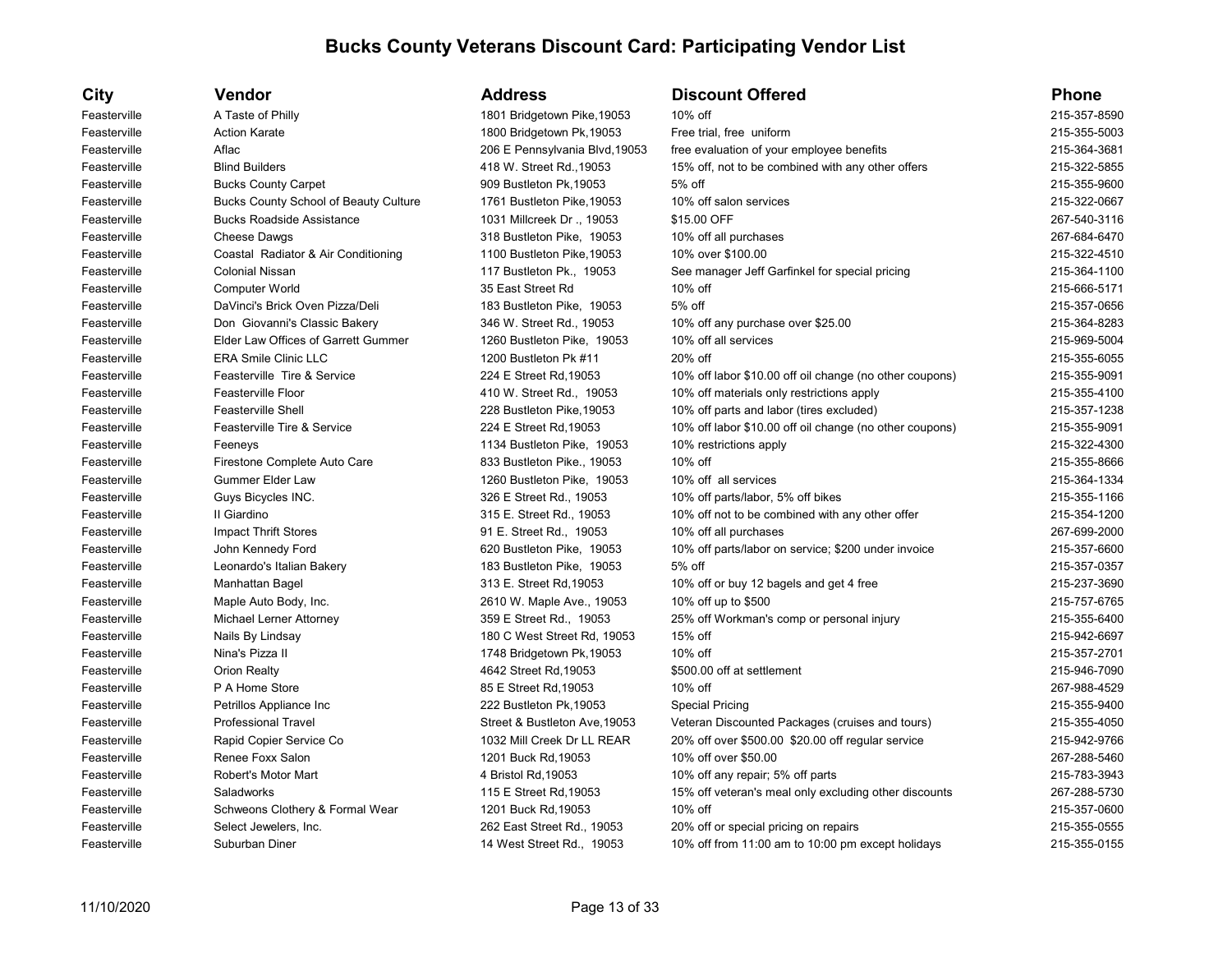Hatfield The Woodburners Stove & Artisan Shop 11 N Market St, 19440 10% off stove ot fp excludes all access. 10% off all artisan 215-362-2443 Hellertown Bella's Ristorante/Erica's Café 639 Main St., 18055 10% off 610-748-1020 610-748-1020

| City            | Vendor                             | <b>Address</b>                     | <b>Discount Offered</b>                                        | <b>Phone</b> |
|-----------------|------------------------------------|------------------------------------|----------------------------------------------------------------|--------------|
| Feasterville    | Tailor Made Film & Video Transfers | 205 E Pennsylvania Blvd            | 20% off, does not include editing or merchandise               | 215-322-8444 |
| Feasterville    | <b>Tattoo Galaxy</b>               | 300 Bustleton Pike, 19053          | 10% off tattoos or piercing                                    | 267-684-6185 |
| Feasterville    | The Body Shop by Ron               | 25 Irving Place, 19053             | 10% off job over \$1,000.00                                    | 215-322-5999 |
| Feasterville    | Vacuum Center Inc                  | Street & Bustleton Ave, 19053      | Repair, 10% off USA Made Vacuums, Sales \$10.00 repairs        | 215-357-1110 |
| Feasterville    | Wine Barley & Hops Homebrew Supply | 248 Bustleton Pk, 19438            | 5% off all purchases                                           | 215-322-4780 |
| Feasterville    | <b>Zen Fitness</b>                 | 1800 Bridgetown Pk, 19053          | 2 free weeks, if joining get boxing gloves free                | 267-281-4936 |
| Ferndale        | Ferndale Inn                       | 551 Church Hill Rd                 | 10% off entire bill; 2 person max                              | 610-847-2662 |
| Fountainville   | <b>Advance Auto Parts</b>          | 4939 Swamp Rd, 18923               | 10% off, excluding sale items                                  | 215-450-5494 |
| Fountainville   | Eagles Peak Spring Water           | 589 Swamp Rd., 18923               | 15% off                                                        | 215-345-6069 |
| Furlong         | Back to the 50's Diner             | 800 Edison Furlong Rd, 18944       | 10% off dine in only                                           | 215-794-9954 |
| Furlong         | Froehlich's Farm & Garden Center   | 3143 York Rd, 18925                | 10% off non sale items, certain restrictions apply             | 215-794-8733 |
| Furlong         | Furlong Lamp & Lighting            | 760 York Rd, 18920                 | 10% off Non-Sale Items                                         | 215-794-7444 |
| Furlong         | <b>Optical Solutions</b>           | 2325 Heritage Center Dr., Suite 31 | 25% off all purchases                                          | 215-794-4550 |
| Furlong         | Rita's of Furlong                  | 790 Edison Furlong Rd, 18925       | 10% off                                                        | 215-794-9954 |
| Furlong         | <b>Signature Cleaners</b>          | 3488 York Rd, 18925                | 10% off                                                        | 215-794-8349 |
| Furlong         | Sox Lady of Furlong                | 3362 Old York Rd, 18925            | Baker's dozen 1 extra pair w/ dozen purchased                  | 215-794-8090 |
| Haines Port, NJ | <b>Action Karate</b>               | 4407 Sylon Blvd, 08036             | Free trial, free uniform                                       | 856-608-8760 |
| Harrisburg      | Ciocca Honda                       | 8001 Allentown Blvd., 17112        | 15% off parts preferred pricing on most new or used cars       | 717-901-4700 |
| Hatboro         | Absolute Auto & Fleet Repair       | 411 W. County Line Road., 19040    | 10% off all parts & labor                                      | 215-441-8600 |
| Hatboro         | Absolute Music School              | 244 East County Line Rd, 19040     | 25% or 1/2 off 1 hour lesson                                   | 215-266-1061 |
| Hatboro         | Amerikick                          | 1047 W County Line Rd, 19040       | 20% off excludes other offers                                  | 215-343-2378 |
| Hatboro         | As The Fur Flies                   | 983 W County Line Rd, 19040        | 10% off                                                        | 215-442-7474 |
| Hatboro         | Auto Doctor of Warminster          | 565 East County Line Rd., 18974    | 10% off all retail prices                                      | 215-682-0202 |
| Hatboro         | <b>Impact Thrift Stores</b>        | 14 E. Moreland Ave., 19040         | 10% off all purchases                                          | 215-957-6131 |
| Hatboro         | L & M Engines Inc                  | 246 E County Line Rd, 19040        | wholesale price, discount varies per item                      | 215-675-8485 |
| Hatboro         | L.A. Pools Inc                     | 315 W County Line Rd, 19040        | 10% off retail store purchases only no other offers apply      | 215-441-5030 |
| Hatboro         | Liberty Tax Service                | 985 W County Line Rd, 19040        | 30% off, cannot not be combined with any other offers          | 215-672-1717 |
| Hatboro         | Maaco of Hatboro                   | 264 East County Line Rd, 19040     | 20% off full paint, body labor or clearcote; no other offers   | 215-839-3844 |
| Hatboro         | PCM Contracting Inc                | 537 E County Line Rd, 19040        | \$50.00 off seal coat over \$200.00 or \$100.00 off \$2,000.00 | 215-675-8846 |
| Hatboro         | <b>Rosemore Cleaners</b>           | 1009 W County Line Rd, 19040       | 15% off                                                        | 215-672-0424 |
| Hatboro         | Rosemore Picture Framing           | 995 W CountyLine Rd                | 50% off custom framing excludes other offers                   | 215-957-1200 |
| Hatboro         | Sherwin Williams Paint             | 1039 W County Line Rd, 19040       | 15% off list                                                   | 215-675-7445 |
| Hatboro         | Shipe Motors Inc                   | 494 Jacksonville Rd, 19040         | \$500.00 off advertised price, must present card at sale       | 215-388-9800 |
| Hatboro         | Techniques Hair & Nail Studio      | 1011 County Line Rd, 19040         | \$2.00 off Tuesdays & Wednesdays no other offers               | 215-675-9697 |
| Hatfield        | 309 Office furniture               | 1711 Bethlehem Pike, 19440         | Varies on purchase                                             | 215-822-3333 |
| Hatfield        | George's Tool Rental               | 3224 Bethlehem Pike., 19440        | 10% off rentals no other offers                                | 215-723-5337 |
| Hatfield        | Lehigh Valley Paintball            | 307 Swartley Rd., 19440            | 10% off non sale items                                         | 215-997-7377 |
| Hatfield        | Montgomeryville Cycle Center       | 2901 Bethlehem Pk., 19440          | \$100.00 off major unit purchase, 10% off parts accessories    | 215-712-7433 |
| Hatfield        | Peruzzi Toyota                     | 2601 Bethlehem Pike, 19440         | Special Employee pricing on new or used vehicle                | 215-997-1111 |
| Hatfield        | <b>Revelation Studios</b>          | 1691 Bethlehem Pike, 19440         | 20% off excludes other offers                                  | 215-997-6699 |
| Hatfield        | The Blystone Company               | 1300 Schwab Rd. 19440              | \$25.00 off                                                    | 215-695-5770 |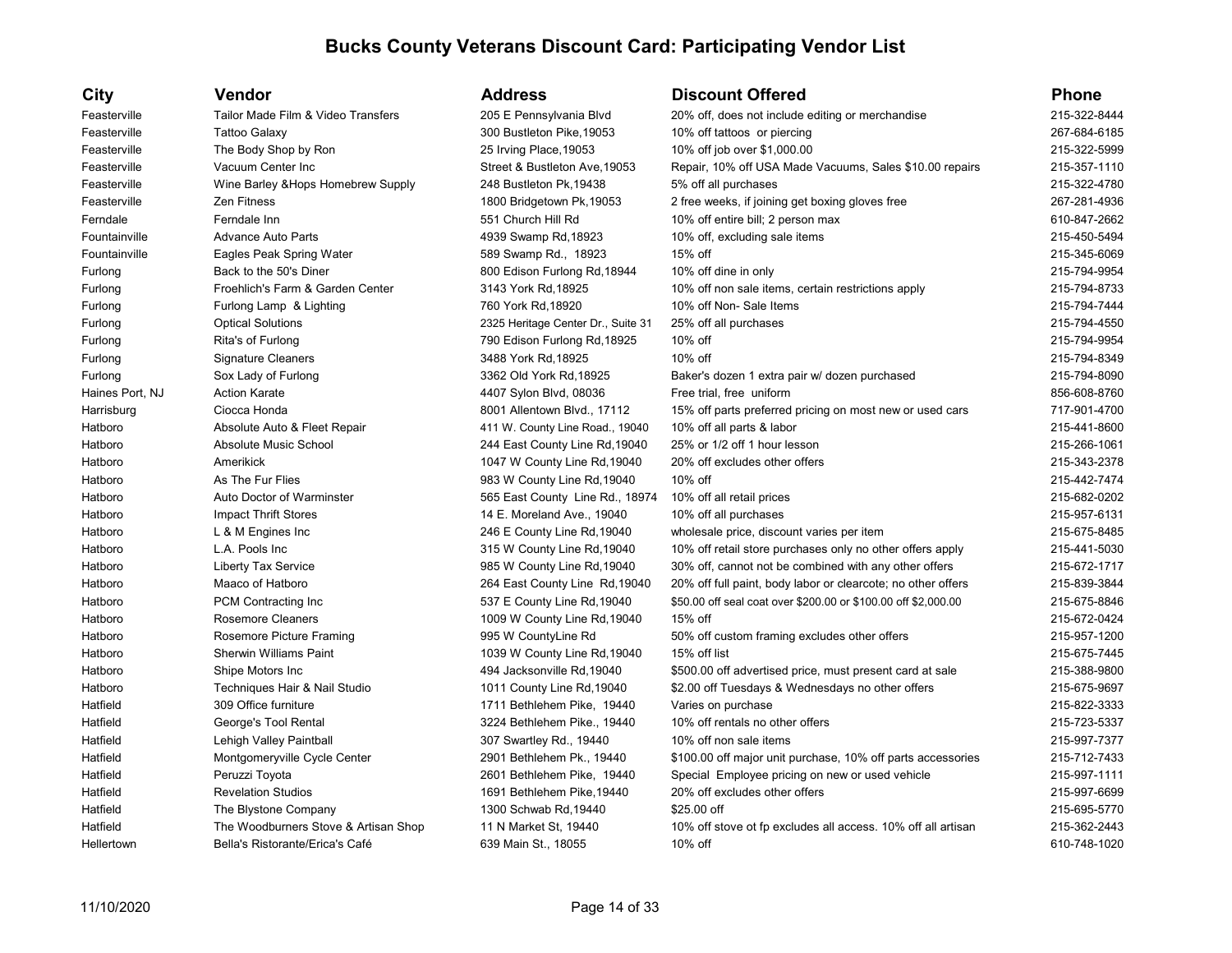| City                     | Vendor                               | <b>Address</b>                 | <b>Discount Offered</b>                                  | <b>Phone</b> |
|--------------------------|--------------------------------------|--------------------------------|----------------------------------------------------------|--------------|
| Hellertown               | DiMaio's Family Restaurant           | 27 Main St., 18055             | 10% off any order over \$10.00 no other offers           | 610-838-8004 |
| Hellertown               | Hero Electric/Hobbies                | 520 Main St., 18055            | 10% off hobbies                                          | 610-838-8484 |
| Hellertown               | Main Street Gym                      | 910 Main St., 18055            | \$25.00 monthly fee                                      | 610-838-2640 |
| Hellertown               | Pandelek's Florist and Gifts         | 1310 Main St., 18055           | 10% off gift shop non sale items; 10% off local delivery | 610-838-0961 |
| Hellertown               | Roma Pizza                           | 702 Main St., 18055            | 10% off                                                  | 610-838-2153 |
| Hellertown               | Saucon Valley Bikes                  | 824 Main St., 18055            | 10% off Accessories                                      | 610-838-1500 |
| Hellertown               | Saucon Valley Music                  | 1236 Main St., 18055           | 20% off any instrument                                   | 610-838-6170 |
| Hellertown               | Saucon Valley Sporting Goods         | 37 W Water St., 18055          | 10% in store retail prices                               | 610-838-7296 |
| Hilltown                 | C & J Environmental                  | P O Box 233,18927              | 10% off excludes other offers                            | 215-964-0779 |
| Hilltown                 | Local's Pizzeria                     | 1914 Hilltown Pike, 18927      | 10% off veteran and 1 guest excludes other offers        | 215-997-4440 |
| Holicong                 | <b>Bountiful Acres</b>               | 5074 York Rd, 18928            | 10% off merchandise, excluding sale items                | 215-794-7043 |
| Holicong                 | Earth Foods                          | 4950 York Rd, 18902            | 10% off, excludes sales or other offers                  | 215-794-5311 |
| Holicong                 | <b>Empire Cigars</b>                 | 4950 York Rd, 18902            | 10% off                                                  | 215-794-5414 |
| Holicong                 | Laundre Opticians                    | 4920 York Rd, 18902            | 10% off                                                  | 215-794-8684 |
| Holicong                 | Sartoria Custom Clothier             | 4920 York Rd, 18902            | 10% off                                                  | 215-794-7777 |
| Holicong                 | Schuckert Shoes                      | 4920 York Rd, 18928            | 10% off original priced, some restrictions apply         | 215-794-2600 |
| Holland                  | Daniel Francis Jewelers              | 295 Buck Rd #302,18966         | 10% off                                                  | 215-364-2190 |
| Holland                  | Dick & Rip's Automotive Shell        | Buck and Holland Rd., 18966    | 10% off repairs and \$5.00 off oil change                | 215-322-2310 |
| Holland                  | Estates Chimney & Fireplace          | 117 Buck Rd 18966              | \$10.00 off chimney cleaning, 3% off all merchandise.    | 267-685-0530 |
| Holland                  | Men's Trendz Barber Shop             | 202 Holland Rd Suite 206,18966 | \$10.00 off haircut                                      | 267-988-4430 |
| Holland                  | Rita's Water Ice                     | 1468 Buck Rd Village Sires S C | 10% off                                                  | 215-860-5402 |
| Holland                  | What's for Dessert                   | 295 Buck Rd #309,18966         | 10% off                                                  | 215-364-5373 |
| Holland                  | Whispering Woods Gallery             | 295 Buck Rd 18966              | \$50.00 off framing of military medals                   | 215-364-4321 |
| Horsham                  | Clayton's Hunting & Fishing          | 660 Easton Rd, 19044           | 10% off excludes firearms                                | 215-672-6060 |
| Horsham                  | George's Tool Rental                 | 321 Easton Rd., 19044          | 10% off rentals no other offers                          | 215-443-5599 |
| Horsham                  | Konckleball Sports Cards             | 316 F Horsham Rd, 19044        | 10% off excludes consignments                            | 215-672-3337 |
| Horsham                  | Mirage Tobacco Shop                  | 801 County Line Rd             | 20% off                                                  | 555-482-4336 |
| Horsham                  | <b>Primary Eye Care Associates</b>   | 925 Horsham Rd, 19044          | 10% off eyeglasses                                       | 215-675-2404 |
| Horsham                  | Realty Advisors Real Estate Services | 450 Central Ave., 19044        | \$500 credit at settlement                               | 267-387-6352 |
| Horsham                  | <b>Red Lion Diner</b>                | 1520 Easton Rd., 19044         | 10% off regular menu items only; excludes all specials   | 215-674-5849 |
| Horsham                  | Roberto & Assoc. Abstract & Closing  | 450 Central Ave., 19044        | All Fees waived except Title insurance                   | 267-387-6216 |
| Horsham                  | The Farm & Fisherman Tavern          | 575 Horsham Rd                 | 10% off veteran's meal plus one guest excludes alcohol   | 267-673-8974 |
| Horsham                  | We Fix Phones N More                 | 801 County Line Rd             | 10% off                                                  | 215-323-4750 |
| Hulmeville               | Dean Casmirri's Colonial Inn         | 11 Beaver St.19047             | 10% off not to be combined with other offers             | 215-752-9878 |
| Hulmeville               | <b>Faust Funeral Home</b>            | 902 Bellevue Ave, 19047        | 10% off all funeral home goods and services              | 215-757-6662 |
| Hulmeville               | Hulmeville Flower Shop               | 828 Bellevue Ave, 19047        | 10% off                                                  | 215-702-3001 |
| <b>Huntington Valley</b> | <b>Action Karate</b>                 | 917 Huntingdon Pike, 19006     | Free trial, free uniform                                 | 215-663-1005 |
| <b>Huntington Valley</b> | Ben & Irv's                          | 1962 County Line Rd., 19006    | 10% off, Dine in only                                    | 215-355-2000 |
| <b>Huntington Valley</b> | <b>Bucks Lumber Inc</b>              | 1448 Countyline Rd             | 5% off excludes other discounts                          | 267-354-4500 |
| <b>Huntington Valley</b> | Capt'n Chucky's Crabcakes            | 1920 County Line Rd            | 10% off, excludes other offers                           | 215-485-5703 |
| <b>Huntington Valley</b> | <b>Carpet Factory Outlet</b>         | 725 Countyline Rd, 19006       | 5% off or \$1.00 off per sq yard on carpet               | 215-357-8877 |
| <b>Huntington Valley</b> | Home America Lending Corp            | 1800 Byberry Rd Ste 1104       | \$300.00 off V A Loan application                        | 215-589-9180 |
| <b>Huntington Valley</b> | Make It Digital                      | 1948 County Line Rd., 19403    | 10% off all scanning orders over \$25.00                 | 267-988-4973 |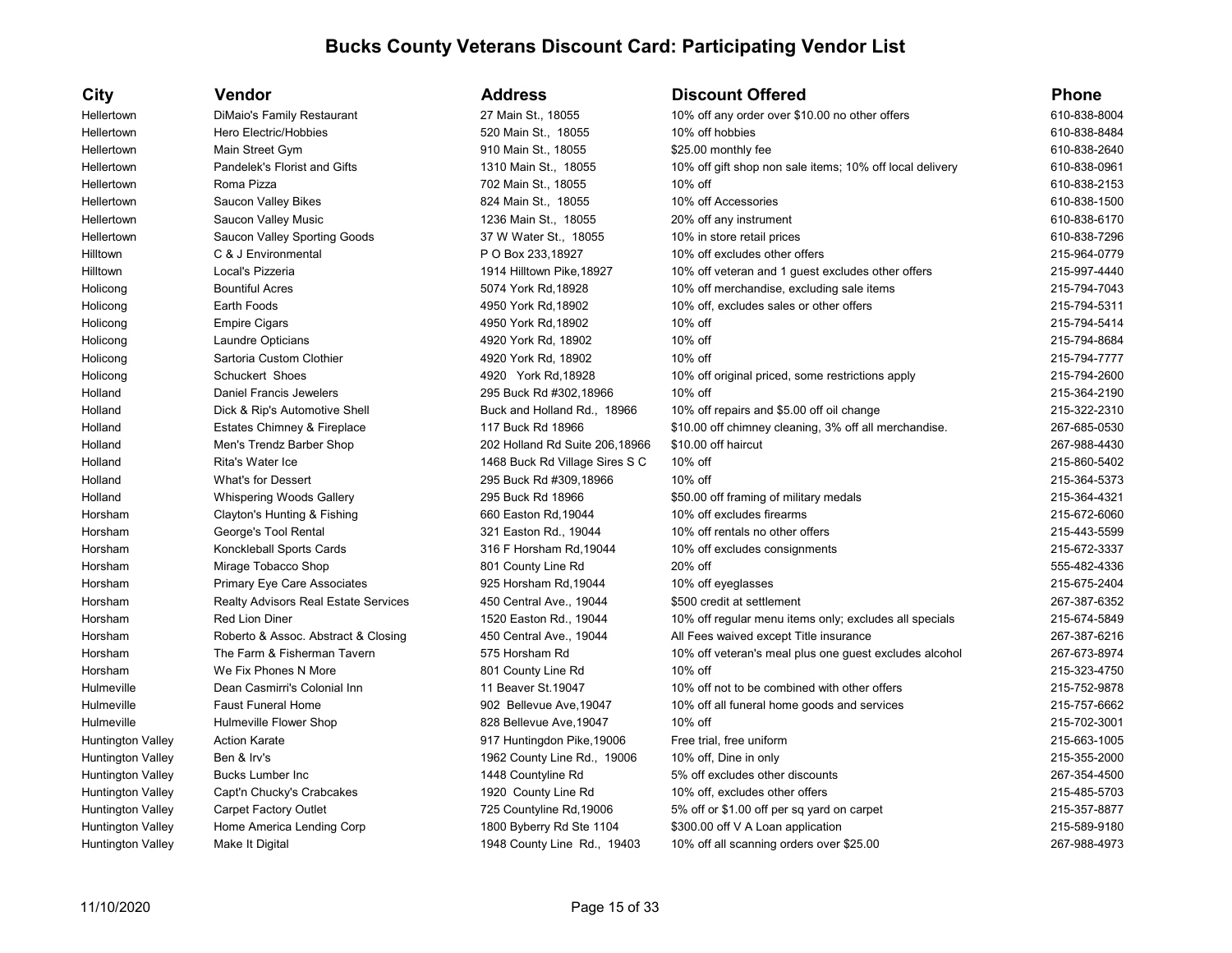Langhorne **Anthony's Barber Shop** 145 Woodbourne Rd,19047 \$2.00 off 215-946-7445 Langhorne and Atlantic Coast Computers 106 E Maple Ave, 19047 Free Diagnostics & Evaluation 215-752-1627 1627-752-1627 Langhorne Bellatori At The Mansion 321 S Bellevue Ave, 19047 10% off entire check 215-702-9600 Langhorne Besco Corp Windows and Doors 945 W Maple Ave, 19047 5% off all products 215-757-2537 2537

### **City Vendor Address Discount Offered Phone** Huntington Valley New Look Builder 3931 Bluebird Rd,19008 \$300.00 rebate on new roof 215-869-1437 Huntington Valley Stuart Tanenbaum Jewelry Design 1914 County Line Rd., 19006 20% off jewelry, \$100 dollars or more, in display 215-354-0801 Huntington Valley Visual Eyes 1925-357-9011 1924 County Line Rd,19006 \$30.00 off eyeware, not to be combined w/insurance 215-357-9011 Ivyland Gastec Enterprises 25 Concil Rock Dr 10% off service .10 cents off per gallon of propane 215-949-3337 Ivyland Seasons Unlimited 120 Wilson Ave., 19006 5% off all purchases 215-282-5722 Ivyland Spring Mill Athlrtic Club 173 Jacksonville Rd,18974 10% off 215-328-9400 Ivyland Tony's Place Bar & Grille 1297 Greeley Ave., 18974 20% off veteran's meal 215-675-7275 215-675-7275 Jamison Action Karate 2235 York Rd,18929 Free trial, free uniform 215-695-5022 Jamison County Mortgage Services 2701 York Rd., 18929 \$325.00 application fee waived 215-290-9855 Jamison Design For Vision 2395 York Rd,18929 25% off eyeglass purchase excludes other offers 215-491-2020 Jamison East West Karate 2395 York Rd., 18929 10% off monthly or \$100.00 off enrollment 215-956-5100 Jamison Giovannis Pizza 2190 York Rd., 18929 10% off, Dine in only veteran only 215-918-0818 Jamison Heritage Creek Golf Club 1949 Meetinghouse Rd,18929 9 holes with cart \$23.00, 18 holes with cart \$32.00 215-674-8283 Jamison Jamison Auto Service 2140 York Rd., 18929 10% off labor 215-343-7711 Jamison Law Office Gregory Lake-Wills/Estates 2552 Dark Hollow Rd, 18929 Free phone consultation, 10%-20% off fees 215-343-4780 Jamison Luigi's Restaurant 1992 York Rd,18929 10% off, NO Fridays, Saturdays, or Holidays 215-491-2001 Jamison Mom's Flower Shoppe 215-491-7890 2014 2140 B York Rd., 18929 10% off, no other offers apply 215-491-7890 Jamison Parcels Plus 2395 York Rd #15, 18929 10% off services 215-343-0940 Jamison Precision Property Maintenance 1841 Augusta Dr 10% off first cutting or \$50.00 off \$150.00 landscaping 215-343-5626 Jamison Randazzo's Pizza 2395 York Rd,18929 \$1.00 off \$10.00 or more 215-343-4555 Jamison Spring Dance Hot Tubs Inc 2000 York Rd, 18929 \$300.00 off event price of hot tubs 215-491-7446 Jamison Total Computer Services Inc 2581 York Rd,18929 \$20 off carry in service only, no other offers 215-343-8443 Jamison Wackenhut Plumbing/Heat/AC 2132 York Rd., 18929 10% off up to \$100/no other offers 215-343-2222 Jamison Zen Fitness 2235 York Rd,18929 2 weeks free, join and get free kick boxing gloves 267-209-3332 Kintnersville Cascade Lodge Cascade Codge 5065 Lehnenberg Rd ,18930 15% off on food only 610-346-7484 610-346-7484 Kintnersville Gristies Antiques Cristies Antiques 610-847-7966 10:00 9730 Easton Rd., 18930 10% off everything over \$20.00 Kintnersville Kintnersville Antiques Rt. 611., 18930 10% off \$25.00 610-428-3989 Kintnersville Tohickon Tags and The State of the Hoster and A333 Durham Rd., 18930 10% off clerical fees or 2 free notary seals per visit 610-847-8686 Kintnersville Trauger's Farm Market 370 Island Rd., 18930 10% off non sale items 610-847-5702 Lahaska **As you like it Gallery & Frame Stuido** 5820 Lower York Rd,18914 20% off custom framing excludes other offers & free poster 215-794-2787 Lahaska **Peddlers Village Show ID at Hospitality Desk 18931** Current Passport to Values for Shops & Restaurants 215-794-4000 Lahaska Porterhouse Restaurant 5775 Lower York Rd,18931 10% off food, VETERAN'S FOOD ONLY 215-794-9373 Lahaska River of Life Natural Foods 6743 York Rd,18931 5% off regular and sale items 215-794-1445 Lahaska The Fabric Loft 6927 York Rd,18931 10% off fabric, minimum 2 yards 215-794-9100 Lahaska Villaggio Cucina Italian Restaurant 5861 Lower York Rd,18931 10% off meal -Veteran and One Guest only 215-794-2777 Lamberville N J Owowcow 237 N Union St ,08530 10% off 609-397-2234 Lancaster The Digital Workshop 205 Granite Run Dr., Suite 120 10% off all services 717-397-1377 Langhorne A. Brooks Construction Inc. 712 Poplar St., 19047 10% off, up to \$500, for construction cost 215-752-6145 Langhorne Amerikick Karate 2038 Old Lincoln Hwy, 19047 10% off 215-757-5717 205-757-5717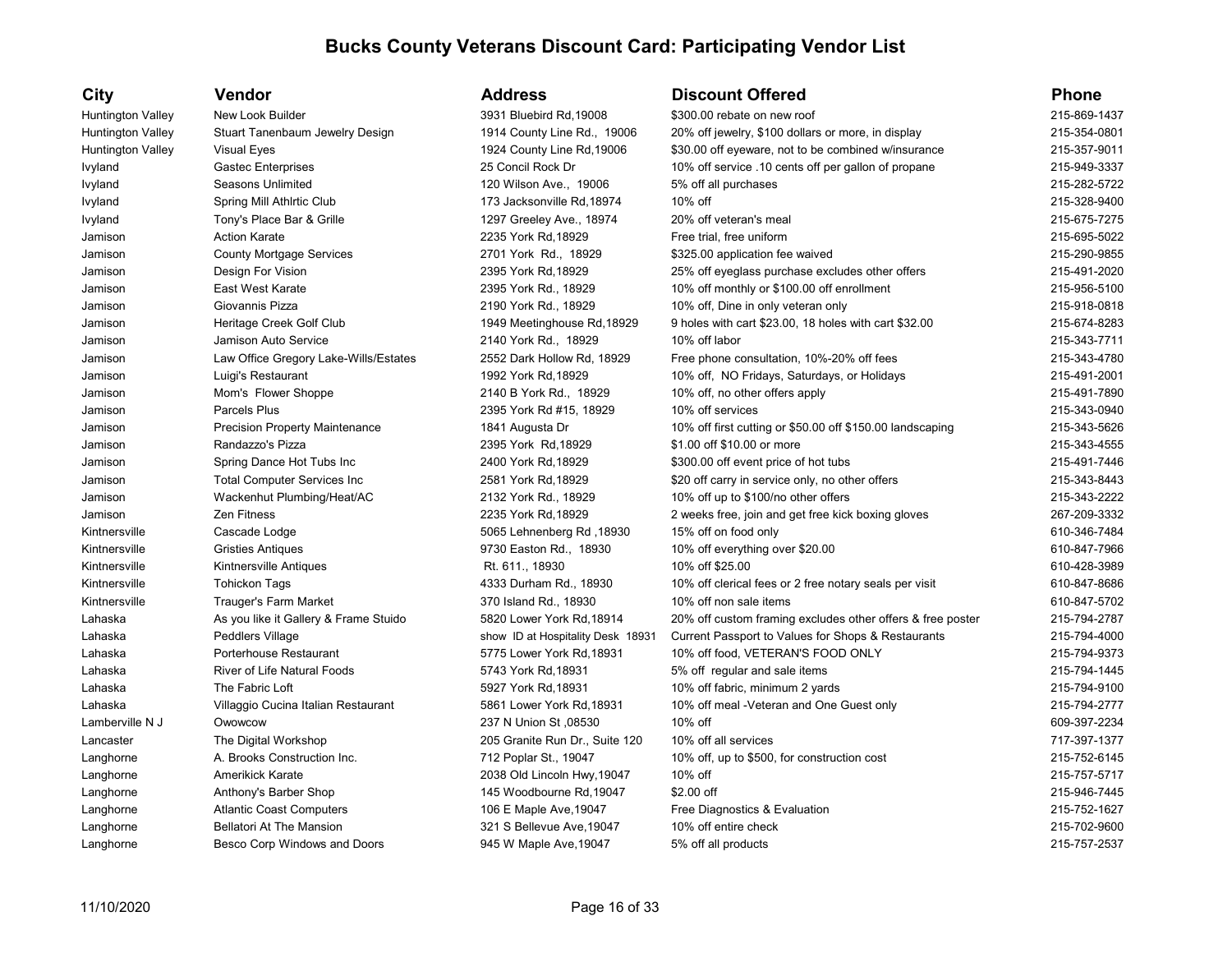| City      | Vendor                                  | Address                          | <b>Discount Offered</b>                                                  | <b>Phone</b> |
|-----------|-----------------------------------------|----------------------------------|--------------------------------------------------------------------------|--------------|
| Langhorne | <b>Brian's Harley Davidson</b>          | 600 S Flowers Mill Rd, 19047     | Free Loyalty Membership, current members earn rewards                    | 215-752-9400 |
| Langhorne | <b>Brother's Pizza</b>                  | 110 North Pine St 19047          | 10% off no other offer                                                   | 215-757-1057 |
| Langhorne | <b>Bucks County Carpet</b>              | 2 E Lincoln Hwy, 19047           | 5% off                                                                   | 215-752-4700 |
| Langhorne | Buddy's Barber Shop                     | 121 S Bellevue Ave               | \$1.00 off haircut                                                       | 215-757-9280 |
| Langhorne | California Tortilla                     | 1295 E Lincoln Hwy, 19047        | 10% off, not to be combined with other offers                            | 215-949-0404 |
| Langhorne | Cane & Able, Inc.                       | 169 West Lincoln Highway., 19047 | 10% off purchases                                                        | 215-757-2263 |
| Langhorne | Cheeburger Cheeburger                   | 100 N Buckstown Rd 19047         | 10% off vet's meal only                                                  | 215-752-1161 |
| Langhorne | Chick-Fil-A Oxford Valley               | 2424 E Lincoln Hwy 19047         | 20% off total check (excludes catering)                                  | 215-741-3500 |
| Langhorne | Comforcare home care Bucks Co           |                                  | 116 N Bellevue Ave Suite 204 19047 10% On home care services for veteran | 215-750-1880 |
| Langhorne | <b>Comforcare Senior Services</b>       | 116 N Bellevue Ave, Suite 204    | 10% all services                                                         | 215-759-1880 |
| Langhorne | David Craig Jewelers                    | 10 Summit Sq Shopping Ct., 19047 | 10% off some restrictions / no other offers apply                        | 215-968-8900 |
| Langhorne | Davis Acura                             | 2051 E Lincoln Hwy, 19047        | \$500 off any new vehicle                                                | 215-943-7000 |
| Langhorne | Del-Val Tile                            | 1223 West Lincoln Hwy.19047      | 10% off                                                                  | 215-757-1833 |
| Langhorne | Denny's                                 | 640 E Lincoln Hwy 19047          | 15% off for Military, 20% off Senior day (Wednesdays)                    | 215-757-1115 |
| Langhorne | <b>Energy Star Computers</b>            | 198 N Pine St, 19047             | 20% off, excludes other offers                                           | 215-891-0900 |
| Langhorne | Firestone Oxford Valley                 | 777 Middletown Blvd 19047        | 10% off any service \$19.99 oil change \$39.99 state insp.               | 215-752-2224 |
| Langhorne | Flowers by David                        | 2048 E Lincoln Hwy, 19047        | 10% off restrictions apply                                               | 215-750-3400 |
| Langhorne | Foster Mower Service Inc.               | 507 S Bellevue Ave., 19047       | 5% off or 1/2 price pickup and delivery                                  | 215-757-2421 |
| Langhorne | <b>Guitar Center</b>                    | 2335 E Lincoln Hwy, 19047        | 10% off new gear                                                         | 215-945-4500 |
| Langhorne | Hair Express                            | 186 N Pine St, 19054             | \$5.00 off service, 10% off products; excludes other discounts           | 215-757-9281 |
| Langhorne | Irish Rover Station House               | 1033 South Bellevue Ave., 19047  | 10% off food                                                             | 215-970-5412 |
| Langhorne | Keller Williams Real Estate - Silcox    | 584 Middletown Blvd., 19047      | \$600 credit at closing for buyer or sellers                             | 215-738-6606 |
| Langhorne | Langhorne Coffee House                  | 102 S Bellevue Ave, 19047        | 10% off                                                                  | 215-757-6070 |
| Langhorne | Langhorne Gold Exchange                 | 1248 E. Lincoln Highway          | 10% off all purchases                                                    | 215-891-8150 |
| Langhorne | Langhorne Hardware                      | 121-123 Bellevue Ave 19047       | 15% off                                                                  | 215-757-7699 |
| Langhorne | Langhorne Speedway Diner                | 2029 E Lincoln Hwy, 19047        | 10% off                                                                  | 215-949-3533 |
| Langhorne | Langhorne Tax & Bookkeeping Inc         | 111 W Maple Ave, 19047           | free state return with federal tax preparation                           | 215-750-3630 |
| Langhorne | Mamma Mia                               | 584 Middletown Blvd. 19047       | 15% off no other discounts                                               | 215-750-3663 |
| Langhorne | Margaritas Mexican Restaurant           | 198 North Buckstown Rd, 19047    | 15% off excludes alcohol                                                 | 267-358-5106 |
| Langhorne | Masselle's Auto Body                    | 119 E. Richardson Ave, 19047     | 5% off on collision repairs up to max of \$500.00                        | 215-752-7658 |
| Langhorne | McCafferty Ford Kia                     | 1939 East Lincoln Hwy 19047      | 10% off service bill over \$100; \$500, discount on new car              | 215-945-8000 |
| Langhorne | McCafferty Hyundai                      | 1106 East Lincoln Hwy 19047      | 10% off service over \$100.00; \$500.on new vehicle                      | 215-945-8000 |
| Langhorne | McCaffrey's Supermarkets                | 2200 Cabot Blvd. West            | 5% off all purchases                                                     | 215-752-9440 |
| Langhorne | <b>Medical Plaza Pharmacy</b>           | 240 Middletown Blvd., 19047      | 15% off in stock merchandise no other offers                             | 215-741-4455 |
| Langhorne | Mike Piazza Honda                       | 1908 E Lincoln Hwy               | Sale, Leased, new or used, parts, body work - please call                | 215-702-1500 |
| Langhorne | Miller's Langhorne Ale House            | 2250 East Lincoln Hwy, 19047     | 15% off                                                                  | 267-572-0750 |
| Langhorne | Mom's Water Ice                         | 192 N Pine St, 19047             | 10% off veteran and one guest; excludes other offers                     |              |
| Langhorne | Newtown Camera                          | 16A Summit Sq, 19047             | 10% off photo printing                                                   | 215-860-1006 |
| Langhorne | Oxygen Oasis Hyperbaric Wellness Center | 848 Town Center Dr, 19047        | 20% Chambers for Hope PA may be eligible for 100%                        | 215-352-3720 |
| Langhorne | Precision Automotive Spec. INC.         | 137 E. Richardson Ave, 19047     | 10% off parts and labor over \$100.00                                    | 215-752-6110 |
| Langhorne | Primo Hoagie's                          | 360 N. Oxford Valley Rd., 19047  | 10% off, not to exceed \$10.00                                           | 215-946-2400 |
| Langhorne | R & M Music Studios                     | 107 N Bellevue Ave, 19047        | 10% on monthly lessons                                                   | 215-702-7003 |
| Langhorne | <b>Roughneck Pest Control</b>           | 980 Wheeler Way #1195,19053      | 15% off                                                                  | 877-280-6027 |
|           |                                         |                                  |                                                                          |              |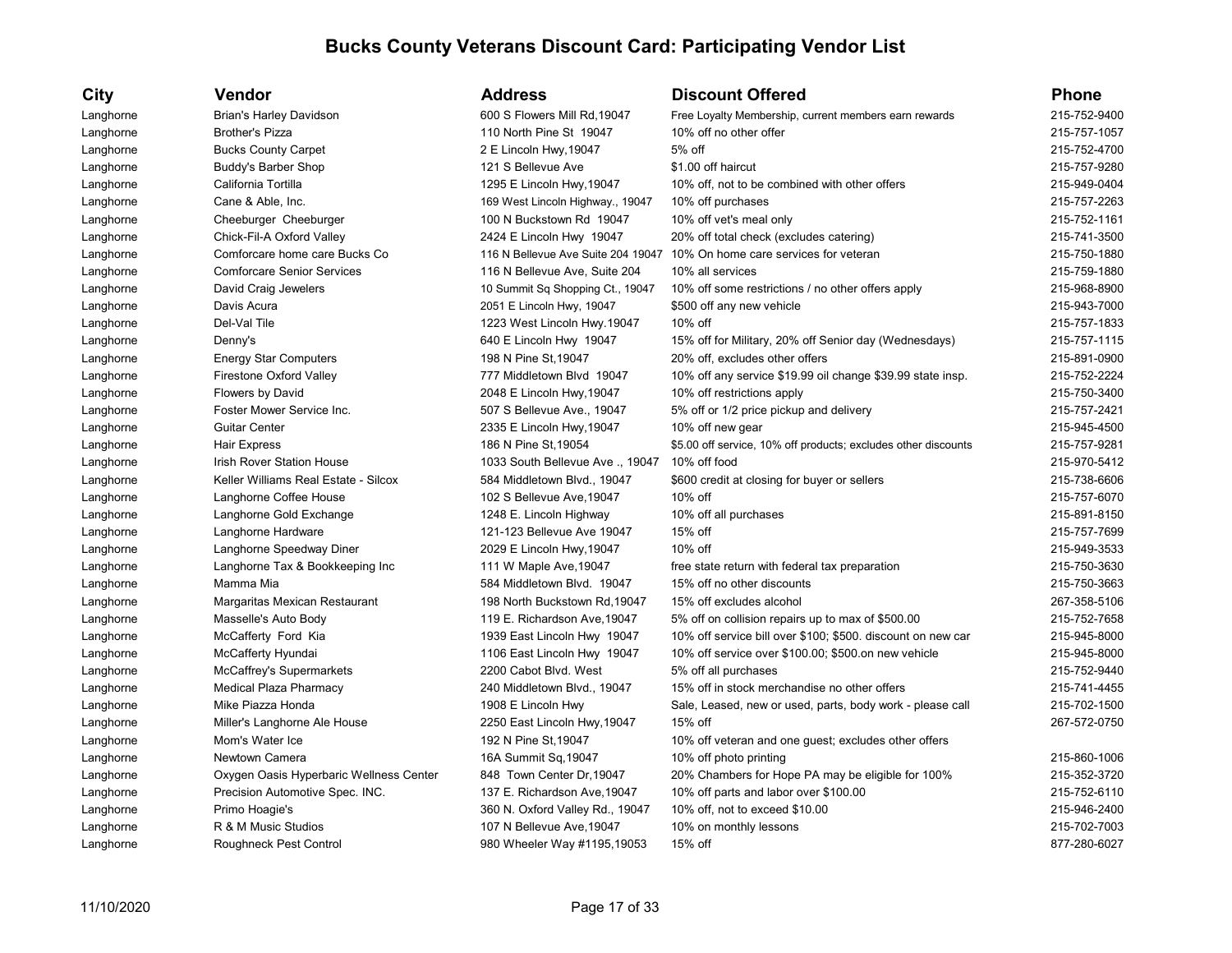# Langhorne Salad Works Langhorne 360 N Oxford Valley Rd, 19047 10 Langhorne Sandy's Beef and Ale 2028 E Lincoln Hwy, 19047 20 Langhorne Sergeant Ben Army Navy Store 2300 E Lincoln Hwy, 19047 10 Langhorne Shell Gas Station 1205 E. Lincoln Hwy 19047 W Langhorne Sports Apparel & Active Wear 711 Birch Ave, 19047 5 Langhorne STS Tire and Auto 2751 E Lincoln Hwy 19047 5 Langhorne Team Toyota 746 E. Lincoln Highway 19047 1 Langhorne Town & Country Kennel 1998 Country 1 2006 2014 2015-2016 393 Langhorne Ave, 19053 Langhorne Tucker Chiropractic Center 1402 Middletown Blvd. Suite 10 \$10.000 \$10.00 Langhorne Tyciak Heating & Air Conditioning 800 Trenton Rd Apt 416 15 Langhorne UPS Store 130 Summit Square., 19047 10% off merchandise apply to shipping services 215-860-6660-6660 Langhorne Uptown Kitchens 110 E. Maple Ave., 19047 50 Langhorne Weickels Auto Repair Inc 1907 W Lincoln Hwy 19047 10% of the Meickels Auto Repair Inc Langhorne Will Travel Inc 118 S Bellevue Ave, 19047 F Langhorne Williams Custom Tops & Interiors 61.910 Woodbourne Rd.,19047 10 Lansdale Mark J Fisher Roofing 834 w 5th St Lansdale., 19446 5th St Lansdale. Lawrenceville NJ Cooper Pest Solutions 351 Lawrence Station Rd,08648 1 Lawrenceville NJ Penlar Pharmacy **160 Lawrenceville -Pennington Rd** 15 Lebanon Ciocca Hyundai 2101W Cumberland St., 17072 15% off Parts and Parts and Museum pricing Preferred 1 Levittown Ace Hardware **Ace Hardware 10 Communist Rd**,19054 10 Levittown All Clean Laundromat & More 4157 Woerner Ave. 19056 10 Levittown Allen's Camera Shop Inc 4401 New Falls Rd 19056 10% on all digital prints; 50% off passports photos 215-547-2841 Levittown Angelo's Carpet One 10 and 10% of 946 Woodbourne Rd,18901 10% of material, only non-Levittown **Anthony's Pizza** 10. Anthony's Pizza 10. Anthony's Pizza 10% of 261 New Falls Rd,19057 Levittown Aquilone's Cucina 1150 Bristol Oxford Valley Rd,19057 \$ Levittown **Artisan Hair by Oanh LLC** 8624 New Falls Rd,19054 10 Levittown Bandbox Pizza 10% of the 8811 New Falls Rd,19054 10% of the Bandbox Pizza Levittown Blonder's Discount Appliance Center Inc 3967 Veterans Hwy., 19056 S Levittown **Bristol Penn Jersey 10** and 2012 New Falls Rd,19056 10 Levittown Carnival Ice Cream 1156 Woodbourne Rd,19057 \$2.00 Levittown Century 21 Veterans 1909 Veterans Hwy,19056 \$500.000 off at settlement, and the settlement, and the s

| <b>City</b>      | Vendor                                  | <b>Address</b>                       | <b>Discount Offered</b>                                         | <b>Phone</b>      |
|------------------|-----------------------------------------|--------------------------------------|-----------------------------------------------------------------|-------------------|
| Langhorne        | Salad Works Langhorne                   | 360 N Oxford Valley Rd, 19047        | 10% off Veterans Meal only                                      | 215-269-9644      |
| Langhorne        | Sandwich Club                           | 133 E Maple Ave, 19047               | 10% off pick up only                                            | 215-757-4479      |
| Langhorne        | Sandy's Beef and Ale                    | 2028 E Lincoln Hwy, 19047            | 20% off food bill Veteran Only                                  | 267-852-2333      |
| Langhorne        | Sergeant Ben Army Navy Store            | 2300 E Lincoln Hwy, 19047            | 10% in store and online at SERGEANTBEN.COM SGT10                | 215-752-8000      |
| Langhorne        | Shell Gas Station                       | 1205 E. Lincoln Hwy 19047            | Works Car Wash \$5.00                                           | 215-208-4969      |
| Langhorne        | Sports Apparel & Active Wear            | 711 Birch Ave, 19047                 | 5% off                                                          | 215-750-1583      |
| Langhorne        | STS Tire and Auto                       | 2751 E Lincoln Hwy 19047             | 5% off services                                                 | 215-269-0208      |
| Langhorne        | Take A Taste Café                       | 407 Lincoln Hwy, 19047               | 10% off                                                         | 215-429-0606      |
| Langhorne        | Team Toyota                             | 746 E. Lincoln Highway 19047         | 10% off on all vehicle services, dealer invoices                | 215-768-6505      |
| Langhorne        | The Café                                | 188 N Pine St 19047                  | 10% off veteran and one guest excludes other offers             | 215-757-0929      |
| Langhorne        | Town & Country Kennel                   | 393 Langhorne Ave, 19053             | 10% off                                                         | 215-752-3661      |
| Langhorne        | <b>Tre Fratelli</b>                     | 17 Summit Square, 19047              | 10% off not to be combined with any other offer                 | 215-968-1700      |
| Langhorne        | <b>Tucker Chiropractic Center</b>       | 1402 Middletown Blvd. Suite 10       | \$10.00 off initial exam                                        | 215-750-8006      |
| Langhorne        | Tyciak Heating & Air Conditioning       | 800 Trenton Rd Apt 416               | 15% off                                                         | 215-970-0988      |
| Langhorne        | <b>UPS Store</b>                        | 130 Summit Square., 19047            | 10% off merchandise, does not apply to shipping services        | 215-860-6662      |
| Langhorne        | Uptown Kitchens                         | 110 E. Maple Ave., 19047             | 50% off list price of Kitchen/Bath Cabinets                     | 215-752-0204      |
| Langhorne        | Village Cuts Hair Salon                 | 198 N Pine St, 19047                 | \$5.00 off any service 10% off all retail excludes other offers | 215-757-6521      |
| Langhorne        | Weickels Auto Repair Inc                | 1907 W Lincoln Hwy 19047             | 10% off parts and labor                                         | 215-752-9260      |
| Langhorne        | Will Travel Inc                         | 118 S Bellevue Ave, 19047            | Free consultation for veteran travel discounts                  | 215-741-5150      |
| Langhorne        | Williams Custom Tops & Interiors        | 910 Woodbourne Rd., 19047            | 10% off all purchases                                           | 215-757-3100      |
| Lansdale         | Henning's Trains                        | 128 S Line St                        | 10% off excludes other discounts                                | 215-362-2442      |
| Lansdale         | Mark J Fisher Roofing                   | 834 w 5th St Lansdale., 19446        | 5% off                                                          | 215-412-7663      |
| Lansdale         | Pets Plus                               | 555 South Broad St                   | 10% off not valid with any other offers                         | 215-362-3178      |
| Lansdale         | <b>Pinecrest Golf Club</b>              | 101 Country Club Dr, 19446           | 10 to 11% off or Pinecrest VIP rates                            | 215-855-6112 x 11 |
| Lawrenceville NJ | <b>Cooper Pest Solutions</b>            | 351 Lawrence Station Rd,08648        | 10% off                                                         | 609-947-4859      |
| Lawrenceville NJ | Penlar Pharmacy                         | 160 Lawrenceville -Pennington Rd     | 15% off in stock merchandise no other offers                    | 609-895-0444      |
| Lawrenceville NJ | Pets Plus                               | 111 Lawrenceville Rd                 | 10% off not valid with any other offer                          | 609-278-0888      |
| Lebanon          | Ciocca Hyundai                          | 2101W Cumberland St., 17072          | 15% off Parts & Service Preferred pricing on most new/used      | 717-279-2000      |
| Levittown        | <b>AAMCO Transmission</b>               | 5300 Emilie Rd 19057                 | 10% off gen automotive over \$150.00, \$125.00 off major trans  | 215-949-6001      |
| Levittown        | Ace Hardware                            | 8730 New Falls Rd, 19054             | 10% off reg. price excludes sale items                          | 215-946-7125      |
| Levittown        | All Clean Laundromat & More             | 4157 Woerner Ave. 19056              | 10% off on all Wash & Fold Services                             | 215-943-9233      |
| Levittown        | Allen's Camera Shop Inc                 | 4401 New Falls Rd 19056              | 10% on all digital prints; 50% off passports photos             | 215-547-2841      |
| Levittown        | Angelo's Carpet One                     | 946 Woodbourne Rd, 18901             | 10% off material, only non sale items                           | 215-547-5576      |
| Levittown        | Anthony's Pizza                         | 5261 New Falls Rd, 19057             | 10% off                                                         | 215-945-2433      |
| Levittown        | Aquilone's Cucina                       | 1150 Bristol Oxford Valley Rd, 19057 | \$1.00 off large pizza or \$3.00 off 2 large pizzas             | 215-547-7000      |
| Levittown        | Artisan Hair by Oanh LLC                | 8624 New Falls Rd, 19054             | 10% off                                                         | 215-949-3707      |
| Levittown        | Baileys Bar & GRILLE                    | 6922 Emilie Rd 19057                 | 10% off                                                         | 215-946-7992      |
| Levittown        | <b>Bandbox Pizza</b>                    | 8811 New Falls Rd, 19054             | 10% off excludes other offers                                   | 215-547-7752      |
| Levittown        | Blonder's Discount Appliance Center Inc | 3967 Veterans Hwy., 19056            | Special Veterans pricing with card                              | 215-943-7100      |
| Levittown        | <b>Bristol Penn Jersey</b>              | 4912 New Falls Rd, 19056             | 10% off                                                         | 215-946-1833      |
| Levittown        | C P I Cleanouts                         | 14 Vestry Lane, 19054                | 10% off                                                         | 215-589-0429      |
| Levittown        | Carnival Ice Cream                      | 1156 Woodbourne Rd, 19057            | \$2.00 off any cake \$10.00 or more                             | 215-949-1779      |
| Levittown        | Century 21 Veterans                     | 1909 Veterans Hwy, 19056             | \$500.00 off at settlement, all locations                       | 267-352-8000      |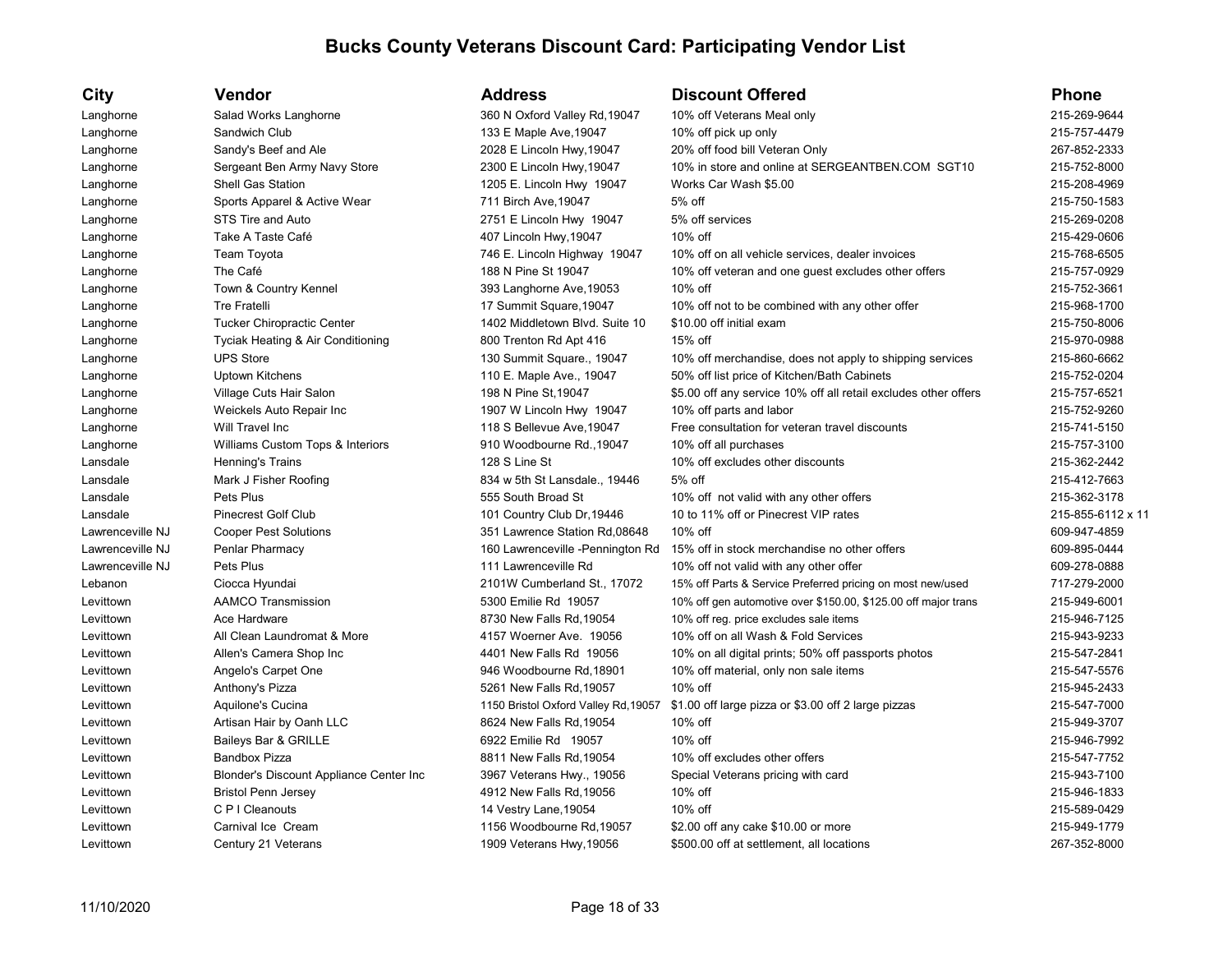| City      | Vendor                                     | <b>Address</b>                      | <b>Discount Offered</b>                                   | <b>Phone</b> |
|-----------|--------------------------------------------|-------------------------------------|-----------------------------------------------------------|--------------|
| Levittown | Chapman Agency Realtors Inc                | 2222 Trenton Rd.19056               | \$1,000.00 off commission                                 | 215-752-9000 |
| Levittown | Christmas Wonderland                       | 8520 A New Falls Rd                 | 10% excludes other offers                                 | 215-547-1906 |
| Levittown | <b>Commonwealth Auto Tags</b>              | 5253 New Falls Rd, 19056            | <b>Free Notary</b>                                        | 215-547-4433 |
| Levittown | Dairy Delite                               | 972 Woodbourne Rd., 19056           | 20% off soft serve products excludes novelties            | 215-547-1636 |
| Levittown | Dale's Deli                                | 929 Veterans Hwy, 19056             | 10% off                                                   | 215-757-7759 |
| Levittown | <b>Dallas Dinner</b>                       | 7025 Bristol Pike 19055             | 25% off lunch or dinner                                   | 215-547-0990 |
| Levittown | DeLorenzo's The Burg                       | 8919 New Falls Rd                   | 15% excludes other offers                                 | 215-943-2605 |
| Levittown | Design For Vision                          | 1329 E. Lincoln Hwy, 19067          | 25% off any eyeglass purchase excludes other offers       | 215-945-8820 |
| Levittown | Dr. Jonathan McCullough                    | 35 Lakeside Dr. 19056               | 25% off Chiropractic or Orthopedic work                   | 215-946-0444 |
| Levittown | Family 1 Pharmacy                          | 4005 Veterans Blvd., 19047          | 15% off in stock merchandise, no other offers             | 215-741-4455 |
| Levittown | Firestone Complete Auto Care               | 151 Levittown Pkwy, 19055           | 10% off, cannot be combined with other offers             | 215-547-1281 |
| Levittown | Framed 2 Perfection                        | 8728 New Falls Rd, 19054            | 20% off custom framing excludes other offers              | 267-594-4292 |
| Levittown | Freddy's Place                             | 1635 Haines Rd., 19055              | 10% off                                                   | 215-547-5100 |
| Levittown | Gibby's Ice Cream                          | 4010 Veterans Hwy, 19056            | \$1.00 cone - limit one                                   | 215-945-1700 |
| Levittown | Gilardi General Contracting, LLC           | 38 Four Leaf Rd., 19056             | 5% off all services                                       | 215-269-1870 |
| Levittown | Giovanni's Pizza                           | 928 S Woodbourne Rd., 19056         | 15% off no other coupons                                  | 267-980-5125 |
| Levittown | Goodyear                                   | 1417 E Lincoln Hwy, 19054           | 5% or \$10.00 off tires                                   | 215-945-7700 |
| Levittown | Hesski Service Center                      | 225 Levittown Pkwy., 19054          | 15% off all services                                      | 215-946-9827 |
| Levittown | Horvath Brothers Seal Coating              | 35 Idolstone Rd, 19057              | 10% off                                                   | 215-943-8268 |
| Levittown | Hughes Auto                                | 1155 Bristol Oxford Valley Rd 19057 | 10% off any repair or \$5.00 off any oil change           | 215-346-1747 |
| Levittown | Italian Peoples Bakery                     | 1140 Woodbourne Rd, 19057           | 10% off or daily bongo                                    | 609-273-3773 |
| Levittown | Jade Asian Restaurant                      | 1251 Woodbourne Rd, 19057           | 15% off                                                   | 215-486-5922 |
| Levittown | Jerry's Printing Service                   | 33 Red Rose Way, 19056              | 10% off                                                   | 215-946-1660 |
| Levittown | John Beck's Auto Body                      | 7985 Rt. 13 19057                   | 10% off services                                          | 215-945-6600 |
| Levittown | Julio's Pizzeria                           | Queen Ann Plaza Pkwy & Olds Blvd    | 10% off veteran plus one guest no other offers            | 215-945-4355 |
| Levittown | Kari's Cheesecakes & Bakery                | 6906 Bristol - Emilie Rd, 19057     | 20% off                                                   | 215-943-1500 |
| Levittown | Karma Hair Studio                          | 8752 New Falls Rd., 19054           | 15% off all services                                      | 215-269-6996 |
| Levittown | <b>Kiss Electric LLC</b>                   | 5921 Bristol-Emilie Rd, 19057       | 10% off, Residential work only                            | 215-547-0603 |
| Levittown | Kurko's Wildlife Trapping & Animal Removal | <b>Bristol/Levittown Area</b>       | 10% off all services                                      | 267-987-2969 |
| Levittown | Levittown Beauty Academy LLC               | 8919 New Falls Rd., 19054           | 10% off all clinic services                               | 215-943-0298 |
| Levittown | Levittown Lanes                            | 8815 New Falls Rd, 19054            | During the week league rates, Sat-Sun \$2.50              | 215-943-5610 |
| Levittown | Liam's Landscaping LLC                     | 101 Elderberry Dr., 19054           | 10% off all services                                      | 215-946-1704 |
| Levittown | Mam'zelle Salon                            | 1255 Woodbourne Rd, 19057           | \$2.00 off haircut                                        | 215-946-1201 |
| Levittown | Maryanne's Homestyle                       | 1263 Woodbourne Rd, 19057           | 10% off                                                   | 267-589-6196 |
| Levittown | <b>Mayflower Cleaners</b>                  | 1047 Woodbourne Rd, 19057           | 10% off                                                   | 215-943-4200 |
| Levittown | Millers Quick Lube                         | 3997 Veterans Hwy., 19056           | 10% off services                                          | 215-949-0866 |
| Levittown | Miracle-Ear                                | 1049-B Oxford Valley Rd, 19057      | 10% off or free in house hearing aid cleanings            | 215-946-7230 |
| Levittown | <b>Muscle Makers Grill</b>                 | 1411 East Lincoln Hwy, 19056        | 10% off                                                   | 215-431-8333 |
| Levittown | Music Forte                                | 8919 New Falls Rd., SUITE 17        | 10% off merchandise no other discounts                    | 215-946-9295 |
| Levittown | New Falls Gym                              | 8919 New Falls Rd, 19054            | 20% off membership excludes other offers                  | 267-242-9146 |
| Levittown | Olden Carpet & Flooring                    | 8919 New Falls Rd, 19054            | 10% off material cannot be combined with any other offers | 215-945-8804 |
| Levittown | Outta Sight Studios                        | 8801 New Falls Rd                   | 15% off excluded other offers                             | 215-486-7002 |
| Levittown | <b>Pearl Dental Arts</b>                   | 4409 New Falls Rd 19056             | 20% off all services                                      | 215-949-8000 |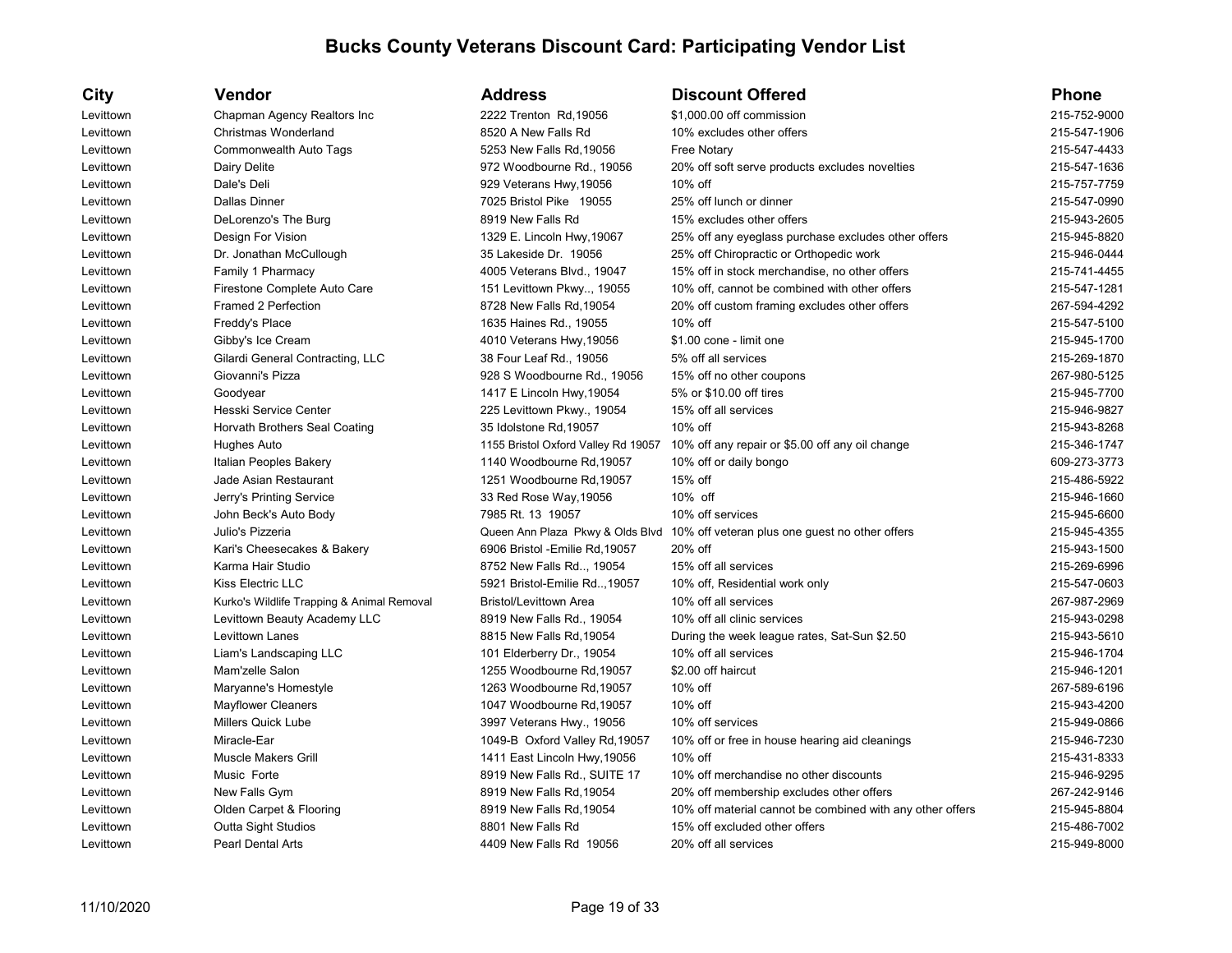### Levittown Pet's Best Friend 7029 RT 13 19057 10% off 215-547-5447 Levittown Philly Soft Pretzel 4216 Woodbourne Rd,19057 10% off 215-946-4679 Levittown Philly Style Soft Pretzel Bakery 10 920 Woodbourne Rd., 19057 Levittown Phoenix Collision Center Inc. 3990 Nebraska St.,19057 10% or up to \$500 maximum discount 215-458-7728 Levittown Piazza's Bakery 20 Penn Valley Rd,19054 10% off excludes other discounts 215-547-7266 Levittown Pizza Star **Provides Ave, 19057** 129 Woerner Ave, 19057 Levittown Ray Litwin's Heating & Air Condition 2339 B Edgley Rd, 19057 Levittown Robaire Company Inc Heating & AC 6901 Bristol Pike, 19057 Levittown Scare Pros Halloween 8520 B New Falls Rd 10% excludes other offers 215-547-1906 Levittown Servi-King Carpet and Flooring 1548 Haines Rd, 19055 Levittown Shannon's Sweet Shoppe 1269 Woodbourne Rd,19057 Levittown Shanti Gardens Adult Day Care 1425 Woodbourne Rd.., 19057 Levittown Speedway Automotive 7801 Bristol Pike 19057 10% off labor not to be combined with any other offers 215-946-2058 Levittown TB Paralegal 1970 Veteran's Hwy 19056 Levittown The Five Four Bar & Grille 8919 New Falls Rd., 19054 10% off food only, not to be combined with other offers 215-547-5525 Levittown The Video Store 19056 Passes 14350 New Falls Rd, Ste C 19056 Levittown Thim's Hair Connection 5259 New Falls Rd,19056 10% off any service 215-949-3000 Levittown Tom Gallagher Systems 10 Maplewood Dr, 19056 Levittown Under the Pier 10 and 100 of 10% of Food only, cannot be computed with any other off for food only, c Levittown Valvoline Instant Oil Change 15 and 101 Veteran's Hwy,19056 Levittown Zio Gio 3901 New Rodgers Rd,19056 Line Lexington **2**oto's 2007 2008 2009 2010 2020 2021 2032 2040 2040 205-8232 Lumberville Tinsman Brothers Lumber 6632 Old Carversville Rd 5% off for personal residence only 215-297-5100 Media Anderson Elder Law, PC 206 State Rd, 19063 \$150.00 off any service 610-566-4700 Montgomeryville Batteries Plus Bulbs 777A Bethlehem Pike, 18936 Montgomeryville Closet City 619 Bethlehem Pike,18936 Montgomeryville Fast Signs of Montgomeryville 411 Doylestown Rd Montgomeryville Fence City 619 Bethlehem Pike,18936 Montgomeryville Home Star Realty V A Discount Program 981 North Wales Rd,19454 Montgomeryville Impact Thrift Stores 10 and 100 and 979 Bethlehem Pike., 18932 Montgomeryville Mall Auto Service 781 Bethlehem Pike., 18932 Montgomeryville Marks Jewelers Inc 1921 Bethlehem Pk. 18936 Morrisville **Anthony's IV Pizza & Pasta** 44 E Bridge St., 19067 Morrisville **Bike King Cycling 364 W. Trenton Ave., 19067** 10 Morrisville Morrisville **Design For Vision** 1 E Trenton Ave, 19067 Morrisville **Guardian Angels of Home & Heath Inc** 311 W Trenton Ave, 19067 Morrisville **Infinity Healthcare Services LLC** 300 West Trenton Ave Suite 201 Morrisville J.P. Cunningham Hardware 10 and 10 and 522 N. Pennsylvania Ave Morrisville Mannino's Family Restaurant 312 W Trenton Ave, 19067 Morrisville Morrisville Lanes 625 Nolan Ave., 19067 15% - 50% off open bowl & group rates 215-295-5526 Morrisville Normandy Optical 85 Makefield Rd.,19067 10% off purchase of eyeglasses, can not be combined with insurance 215-295-0444 Morrisville **Calculation Coriginal Dominick's Pizza** 382 W. Trenton Ave., 19067

| City            | <b>Vendor</b>                         | Address                        | <b>Discount Offered</b>                                            | <b>Phone</b> |
|-----------------|---------------------------------------|--------------------------------|--------------------------------------------------------------------|--------------|
| Levittown       | Pet's Best Friend                     | 7029 RT 13 19057               | 10% off                                                            | 215-547-5447 |
| Levittown       | Philly Soft Pretzel                   | 4216 Woodbourne Rd, 19057      | 10% off                                                            | 215-946-4679 |
| Levittown       | Philly Style Soft Pretzel Bakery      | 920 Woodbourne Rd., 19057      | 10% off no other coupons                                           | 215-946-0300 |
| Levittown       | Phoenix Collision Center Inc.         | 3990 Nebraska St., 19057       | 10% or up to \$500 maximum discount                                | 215-458-7728 |
| Levittown       | Piazza's Bakery                       | 20 Penn Valley Rd, 19054       | 10% off excludes other discounts                                   | 215-547-7266 |
| Levittown       | Pizza Star                            | 4129 Woerner Ave, 19057        | 10% off                                                            | 215-945-8816 |
| Levittown       | Ray Litwin's Heating & Air Condition  | 2339 B Edgley Rd, 19057        | 10% off all repairs, \$100 off new system                          | 215-945-1598 |
| Levittown       | Robaire Company Inc Heating & AC      | 6901 Bristol Pike, 19057       | 10% off                                                            | 215-269-6590 |
| Levittown       | Scare Pros Halloween                  | 8520 B New Falls Rd            | 10% excludes other offers                                          | 215-547-1906 |
| Levittown       | Servi-King Carpet and Flooring        | 1548 Haines Rd, 19055          | 10% off                                                            | 215-547-3205 |
| Levittown       | Shannon's Sweet Shoppe                | 1269 Woodbourne Rd, 19057      | 10% off                                                            | 215-547-8380 |
| Levittown       | Shanti Gardens Adult Day Care         | 1425 Woodbourne Rd, 19057      | 2 complimentary days of service/once enrolled                      | 215-949-2273 |
| Levittown       | Speedway Automotive                   | 7801 Bristol Pike 19057        | 10% off labor not to be combined with any other offers             | 215-946-2058 |
| Levittown       | <b>TB Paralegal</b>                   | 1970 Veteran's Hwy 19056       | 10% off Power of Attorneys, Living Wills                           | 215-620-6082 |
| Levittown       | The Five Four Bar & Grille            | 8919 New Falls Rd., 19054      | 10% off food only, not to be combined with other offers            | 215-547-5525 |
| Levittown       | The Video Store                       | 4350 New Falls Rd, Ste C 19056 | Passport Photos - 2 for \$10.00                                    | 215-945-3464 |
| Levittown       | Thim's Hair Connection                | 5259 New Falls Rd, 19056       | 10% off any service                                                | 215-949-3000 |
| Levittown       | Tom Gallagher Systems                 | 10 Maplewood Dr, 19056         | 15% off all services                                               | 215-702-3558 |
| Levittown       | Under the Pier                        | 7600 N. Bristol Pike 19057     | 10% off food only, cannot be combined with any other offers        | 215-945-3997 |
| Levittown       | Valvoline Instant Oil Change          | 4101 Veteran's Hwy, 19056      | 15% off total invoice excludes other offers                        | 267-202-6870 |
| Levittown       | Zio Gio                               | 3901 New Rodgers Rd, 19056     | 10% off                                                            | 267-583-3575 |
| Line Lexington  | Zoto's                                | 1100 Bethlehem Pike., 18932    | 10% off                                                            | 215-822-1948 |
| Lumberville     | <b>Tinsman Brothers Lumber</b>        | 6632 Old Carversville Rd       | 5% off for personal residence only                                 | 215-297-5100 |
| Media           | Anderson Elder Law, PC                | 206 State Rd, 19063            | \$150.00 off any service                                           | 610-566-4700 |
| Montgomeryville | <b>Batteries Plus Bulbs</b>           | 777A Bethlehem Pike, 18936     | 10% off \$10.00 or more                                            | 215-749-2199 |
| Montgomeryville | <b>Closet City</b>                    | 619 Bethlehem Pike, 18936      | 10% off excludes other offers                                      | 215-855-4400 |
| Montgomeryville | Fast Signs of Montgomeryville         | 411 Doylestown Rd              | 10% off, excludes other offers                                     | 215-368-5800 |
| Montgomeryville | <b>Fence City</b>                     | 619 Bethlehem Pike, 18936      | 10% off                                                            | 215-362-8200 |
| Montgomeryville | Home Star Realty V A Discount Program | 981 North Wales Rd, 19454      | 995 for buyer at closing, 4.5% to seller                           | 215-896-0219 |
| Montgomeryville | <b>Impact Thrift Stores</b>           | 979 Bethlehem Pike., 18932     | 10% off all purchases                                              | 215-699-4146 |
| Montgomeryville | <b>Mall Auto Service</b>              | 781 Bethlehem Pike., 18932     | 15% off all Labor cost                                             | 215-412-7270 |
| Montgomeryville | Marks Jewelers Inc                    | 921 Bethlehem Pk. 18936        | 25% off any regularly priced item                                  | 215-362-7132 |
| Morrisville     | Anthony's IV Pizza & Pasta            | 44 E Bridge St., 19067         | 10% off all food                                                   | 215-295-4669 |
| Morrisville     | <b>Bike King Cycling</b>              | 364 W. Trenton Ave., 19067     | 10% off all purchases                                              | 215-736-3350 |
| Morrisville     | Design For Vision                     | 1 E Trenton Ave, 19067         | 25% off any eyeglass purchase excludes other offers                | 215-295-9000 |
| Morrisville     | Guardian Angels of Home & Heath Inc   | 311 W Trenton Ave, 19067       | 10% off                                                            | 215-295-6200 |
| Morrisville     | Infinity Healthcare Services LLC      | 300 West Trenton Ave Suite 201 | no cost/ free for qualifying veterans                              | 267-799-4486 |
| Morrisville     | J.P. Cunningham Hardware              | 522 N. Pennsylvania Ave        | 10% off                                                            | 215-295-7413 |
| Morrisville     | Mannino's Family Restaurant           | 312 W Trenton Ave, 19067       | 10% off veterans meal plus one guest excludes other offers         | 215-736-2457 |
| Morrisville     | Morrisville Lanes                     | 625 Nolan Ave., 19067          | 15% - 50% off open bowl & group rates                              | 215-295-5526 |
| Morrisville     | Normandy Optical                      | 85 Makefield Rd., 19067        | 10% off purchase of eyeglasses, can not be combined with insurance | 215-295-0444 |
| Morrisville     | Original Dominick's Pizza             | 382 W. Trenton Ave., 19067     | 10% off all food purchases - no alcohol                            | 215-295-1021 |
| Morrisville     | PennMorris Pharmacy                   | 229 Plaza Blvd                 | 10% merchandise only                                               | 267-797-5030 |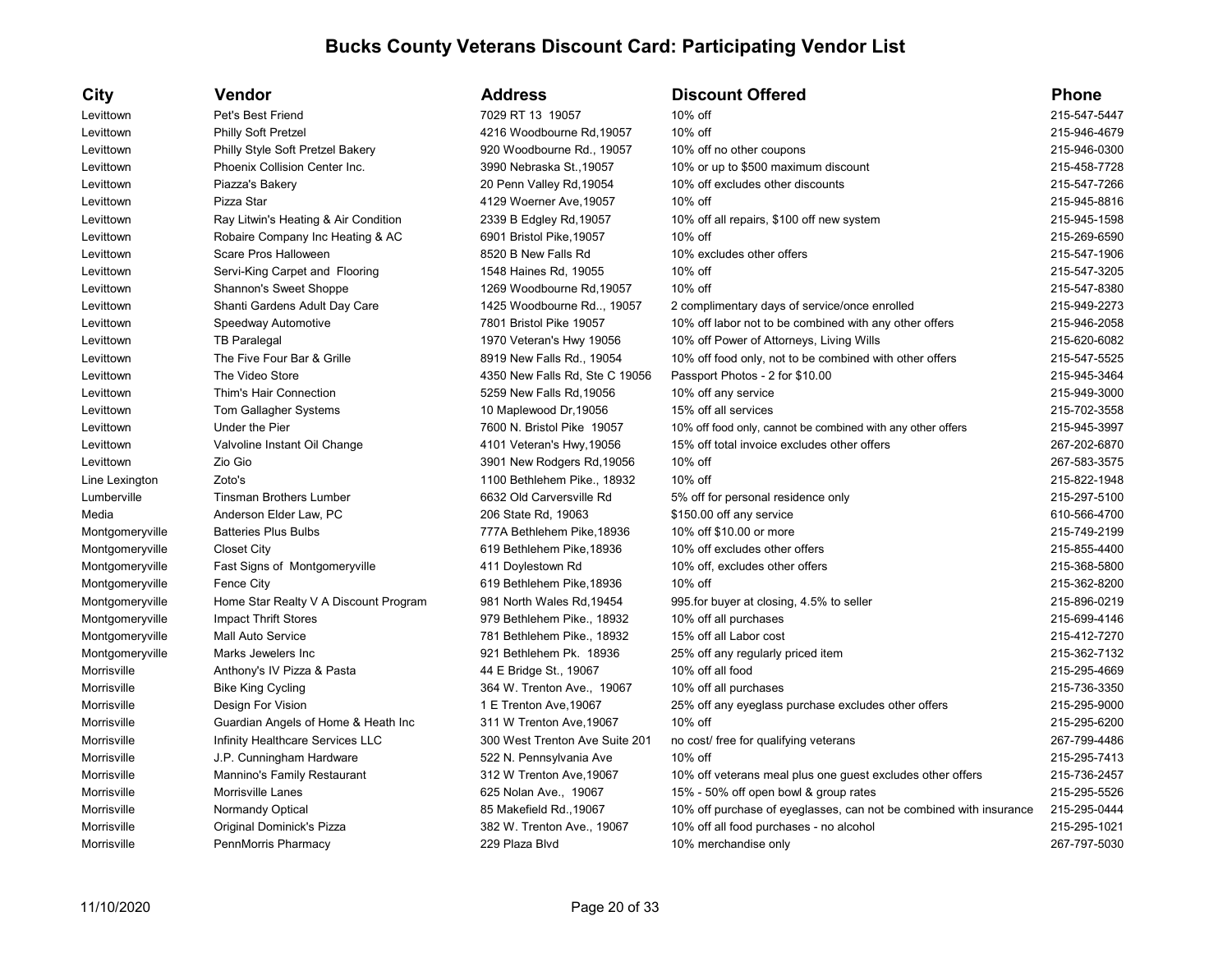Newtown **Action Karate 11 Penns Trail Suite 500.18940** Free trial, free uniform 215-820-1082

### **City Vendor Address Discount Offered Phone** Morrisville Salute Ristorante 368 W Trenton Ave, 19067 10% off veteran's meal plus one quest 215-736-1978 Morrisville Morrisville T& K Auto Repair the Subsection of the Subsection of the Subsection of the Subsection of the Subsection of the Subsection of the Subsection of the Subsection of the Subsection of the Subsection of the Subsectio Nazareth Action Karate 606 Selvaggio Rd,18064 Free trial, free uniform 610-746-3600 New Britain A & J Picture Framing 424 Town Center, 18901 20% off custom framing excludes other offers 267-454-7529 New Britain Action Karate 444 Town Center,18901 Free trial, free uniform 215-348-7110 New Britain Bill Vandergrift Inc (215-345-1892) 450 E Butler Ave., 18901 5% off non sale items 215-345-1892 215-345-1892 New Britain Byrne Sewing Connection 422 E. Butler Ave., 18901 10% off 215-230-9411 New Britain Dog Town 406 Town Center,18901 10% off excludes other offers 267-406-4439 New Britain Eiseman Construction 110 Sand Road., 18901 5300 off a GAF Roof replacement 215-345-9159 New Britain EZ/pc Computer Services 554 E Butler Ave., 18901 10% off services 215-348-5958 New Britain Fusion Gyms 500 Town Center,18901 50% off monthly membership excludes other discounts 484-425-3908 New Britain Go Bananas Frozen Yogurt 430 Town Center 18901 20% off 215-919-3239 Australian 20% off 215-919-3239 New Britain Honey Baked Ham 420 Towne Center 18920 10% off 215-230-5334 New Britain New Britain Inn 1576 W Butler Ave, 18901 10% off veterans meal specials not included 215-348-1968 New Britain Nico's Pizza **116 Town Center, 18901** 10% off veteran and one quest excludes other offers 215-340-1440 New Britain Smith Marine LLC 573 E Butler Ave 18901 10% off ALL NON-SALE parts accessories or clothing 215-345-1621 New Hope Blue Penguin Yogurt 15 E. Bridge St , 18938 20% off 267-476-2645 New Hope Clusters Caramel Corn 7 West Bridge St ,18938 10% off Tubs and Tins 215-693-1137 New Hope Cornerstone Health & Fitness 322 W. Bridge St, 18938 Enrollment fee waived (\$100 value) 215-862-2200 New Hope Cryers 20 S Main St,18938 10% off 215-862-2537 New Hope Design For Vision 2008 3 Village Row, 18938 25% off any eyeglass purchase excludes other offers 215-862-3435 New Hope El Taco Loco 6 Stockton Ave 10% off total 215-862-0908 New Hope Four Seasons Car Wash 449 York Rd,18938 10% off 215-862-5105 New Hope Heart of Home 15-862-1880 New Hope 28 S Main St,18938 10% off excludes other offers 215-862-1880 New Hope 215-862-1880 New Hope Lance Landscape 112 Sunset Drive, 18938 10% off excludes other discounts 215-862-2819 New Hope Martine's Riverhouse 14 East Ferry St,18938 10% off check 215-862-2966 New Hope National Clock Repair 6450 Lower York Rd,18938 5% off sales or repairs 215-862-2415 New Hope New Hope Cyclery **15-862-6888** 404 York Rd,18938 5% off bikes; 10% off accessories 215-862-6888 215-862-6888 New Hope New Hope Fitness 6542-K Lower York Rd 15% off 267-740-2479 New Hope New Hope Pet Center 12 Village Row ,Logan Sq. 10% off supplies, some excl. apply; grooming not included 215-862-2778 New Hope Olive-N-Grape 11 A Bridge St 10% off excludes other offers 215-862-5464 New Hope Phantasm Comics 2000 26 N Main St,18938 20% off excludes other offers 215-693-1822 New Hope Pierre's Chocolates 360 W Bridge St,18938 10% in store; excludes special orders - max \$25.00 215-862-0602 New Hope Savio Tag Agency Savio Tag Agency 1 Market Place,18938 10% off auto tag services 215-862-2025 New Hope Sliders at Ramada Hotel 6426 Lower York Rd 18938 10% Dine in only; no alcohol 215-651 215-651-6630 New Hope Taste of the World Taste of the World 560 Union Square Dr,18938 10% on parties of 4 or less,/excludes Thursday nights 267-740-2671 New Hope Topeo Gallery 15-862-2750 35 N Main St,18938 10% off; excludes other offers 215-862-2750 New Hope Topeo South 15 N Main St,18938 10% off; excludes other offers 215-862-2750 New Hope The Wig Room the State Microsoft Communication of the State of the State of the State of the State of M New Hope Villa Vito Restaurant 26 W. Bridge St,18938 10% off 215-862-9936 New Hope Village Toy Shoppe of New Hope 19 N Main Street, 18938 10% off all veterans 215-862-2072 New Hope Ziko's Jewelers 34 S Main St,18938 30% off 215-862-2322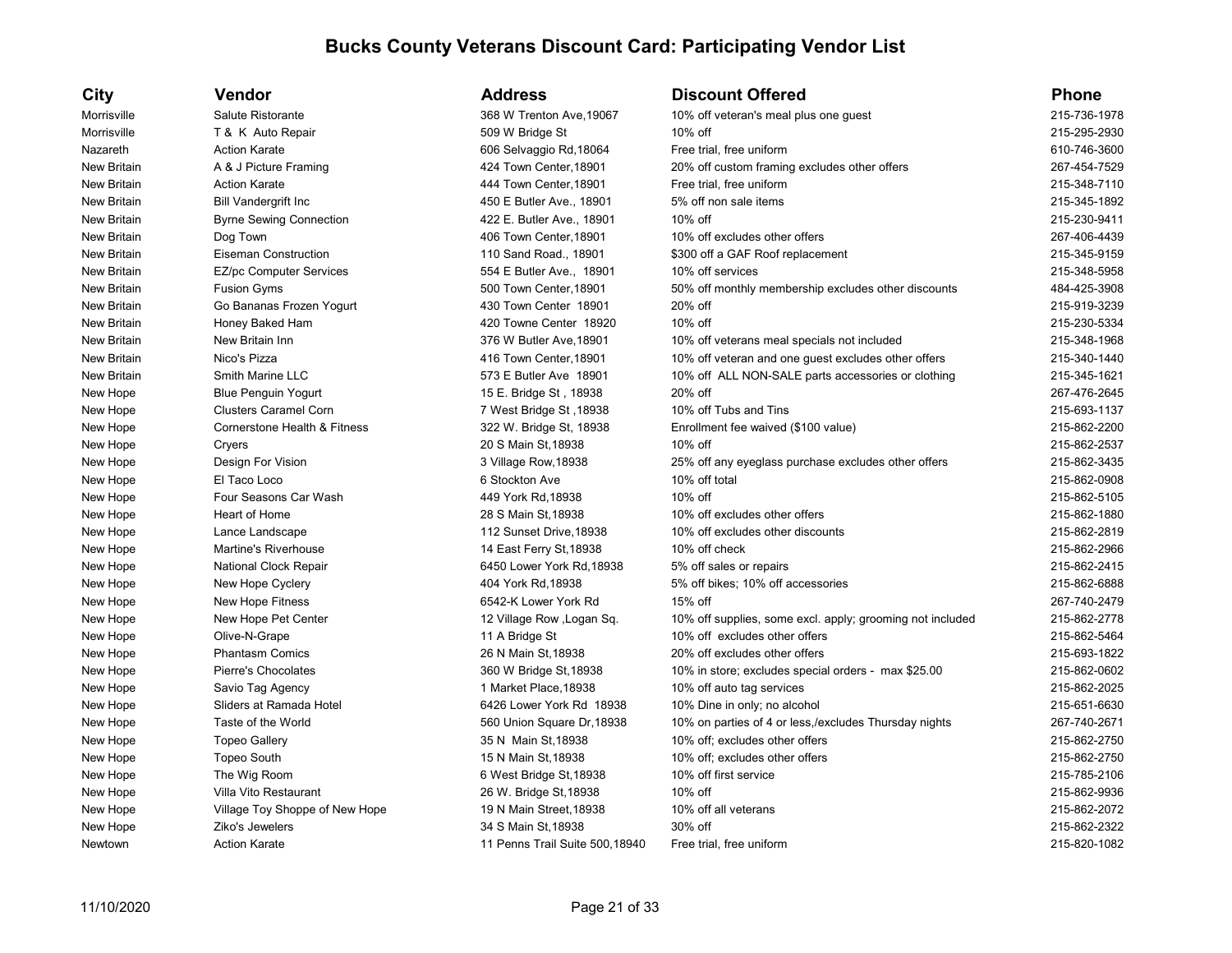| City    | <b>Vendor</b>                           | <b>Address</b>               | <b>Discount Offered</b>                                            | <b>Phone</b> |
|---------|-----------------------------------------|------------------------------|--------------------------------------------------------------------|--------------|
| Newtown | <b>Allied Financial</b>                 | 16 N State St. 18940         | complimentary consultation                                         | 215-497-8368 |
| Newtown | <b>Bill Marsh Ford Collision Center</b> | 10 N Sycamore St             | \$50.00 off parts and labor; 10% off on all paintless dent repairs | 215-968-3806 |
| Newtown | <b>Bill Marsh Ford Sales</b>            | 10 N Sycamore St             | \$100.00 off on Ford extended service contract                     | 215-968-3806 |
| Newtown | <b>Bill Marsh Ford Sales</b>            | 10 N Sycamore St             | Preferred Pricing on most New & pre owned cars/ trucks             | 215-968-3806 |
| Newtown | <b>Bill Marsh Ford Service</b>          | 10 N Sycamore St             | 10% off parts and labor no other offer                             | 215-968-3806 |
| Newtown | <b>Black Horse Tavern</b>               | 101 S State St, 18940        | 10% off veterans meal only                                         | 215-579-6152 |
| Newtown | Burns Auto Repair Inc                   | 19 N. Sycamore St, 18940     | 10% off all labor                                                  | 215-968-3791 |
| Newtown | <b>Byers Treasures</b>                  | 110 S State St., 18940       | 10% off excludes Artisan & Byers Choice and sale items             | 484-919-5439 |
| Newtown | Chick-Fil-A                             | 4 West Rd, 18940             | 20% off, not including catering                                    | 215-497-9011 |
| Newtown | <b>Cold Spring Beverages</b>            | 773 Durham Rd, 18940         | 5% off beer, soda, juice and water; excludes other offers          | 215-493-6210 |
| Newtown | <b>Countryside Framing</b>              | 2 South State St, 18940      | 10% off any custom frame order                                     | 215-968-2246 |
| Newtown | Design For Vision                       | 38 West Rd, 18940            | 25% off any eyeglass purchase excludes other offers                | 215-504-2015 |
| Newtown | Dr. Lawrence C Kalker                   | 6 S Sycamore St, 19067       | 30% off shoes/sneakers                                             | 215-968-4048 |
| Newtown | Dragonfly LTD                           | 110 S State St., 18940       | 15% off original priced items                                      | 215-579-8888 |
| Newtown | Draper and Kramer Mortgage Corp         | 330 S State St, 18940        | \$2000 off closing costs on V A loans                              | 215-446-6736 |
| Newtown | Eden Organics Spa & Salon               | 227 North Sycamore St, 18940 | 10% off full price services                                        | 215-860-9266 |
| Newtown | <b>Fingeret Dental</b>                  | 6 South Sycamore St, 18940   | 10% off treatment                                                  | 215-968-0610 |
| Newtown | <b>Florentino's Restaurant</b>          | 18 South State St., 18940    | 10% off, no other offers                                           | 215-860-1133 |
| Newtown | <b>Genesis Personal Fitness</b>         | 28 n State St, 18940         | 10% off a genesis program                                          | 215-504-0100 |
| Newtown | George's Floor Center                   | 36 B Newtown-Richboro Rd     | 10% off materials                                                  | 267-364-5361 |
| Newtown | Glasses Galore                          | 2842 S Eagle Rd. 18940       | Free eye exam and 15% off all eyeglasses                           | 215-579-1155 |
| Newtown | Goodnoe Farm Dairy Bar                  | 4 S Sycamore St, 18940       | one dollar off the purchase of a half gallon ice cream             | 215-968-3544 |
| Newtown | <b>Green Parrot</b>                     | 240 N Sycamore St, 18940     | 10% off Mon, Tues, Wed - food only                                 | 215-504-7277 |
| Newtown | <b>Greenstraw Smoothies</b>             | 243 N Sycamore St, 18940     | 10% off                                                            | 267-685-0539 |
| Newtown | <b>Hamilton Building Supply</b>         | 201 S. State St., 18940      | special pricing consideration                                      | 215-968-3690 |
| Newtown | <b>Holland Floor</b>                    | 35 Swamp Rd, 18940           | 10% off materials restrictions apply                               | 215-968-3333 |
| Newtown | <b>Isaac Newton's Restaurant</b>        | 18 South State St., 18940    | 25% off veteran's meal                                             | 215-860-5100 |
| Newtown | Jack Bowen RPH Consultant               | 13 Heather Ct, 18940         | 15% off or free 15 minute consultation                             | 215-579-7334 |
| Newtown | John's Barber Shop                      | 126 S State St, 18940        | 10% off all hair care products                                     | 267-364-5251 |
| Newtown | Jules Thin Crust                        | 300 N Sycamore St, 18940     | 10% off                                                            | 215-245-3200 |
| Newtown | Kenderdine's Heating Oil and HVAC       | 500 S. State St, 18940       | 10% off all services/.05 off per gallon of oil                     | 215-968-2041 |
| Newtown | Knit                                    | 10 S State St, 18940         | 10% off all yarn                                                   | 267-685-0794 |
| Newtown | Knitting to Know Ewe                    | 247 Sycamore St, 18940       | 10% off                                                            | 215-598-9276 |
| Newtown | La Stalla                               | 18 Swamp Rd 18940            | 20% Off Vets Meal; 10% Off Table; Alcohol Not Included             | 215-579-8301 |
| Newtown | La Stalla Italian Market                | 186 North Sycamore St, 18940 | 10% off                                                            | 267-759-6611 |
| Newtown | Mamita's Restaurant Latino              | 12-14 Cambridge Lane         | 10% off no other offers                                            | 215-968-5700 |
| Newtown | McCaffrey's Supermarkets                | 2890 S. Eagle Road., 18940   | 5% off all purchases                                               | 215-579-1310 |
| Newtown | Movement Mortgage                       | 36 Richboro Rd, 18940        | \$895.00 waived at settlement                                      | 267-278-1417 |
| Newtown | Ned's Cigar's of Newtown                | 4 S. Main St., 18940         | 20% off                                                            | 215-968-6337 |
| Newtown | Never Surrender Self Defense            | 881 Mt. Eyre Rd, 18940       | 20% off                                                            | 215-378-3929 |
| Newtown | Newtown Bagel Co                        | 31 Swamp Rd, 18940           | 15% off all orders                                                 | 215-497-0220 |
| Newtown | Newtown Bicycle Shop                    | 30 North State St, 18940     | 10% off accessories 5% off bikes                                   | 215-968-3200 |
| Newtown | Newtown Book & Record Exchange          | 102 S State St., 18940       | 10% off on used merchandise                                        | 215-968-4914 |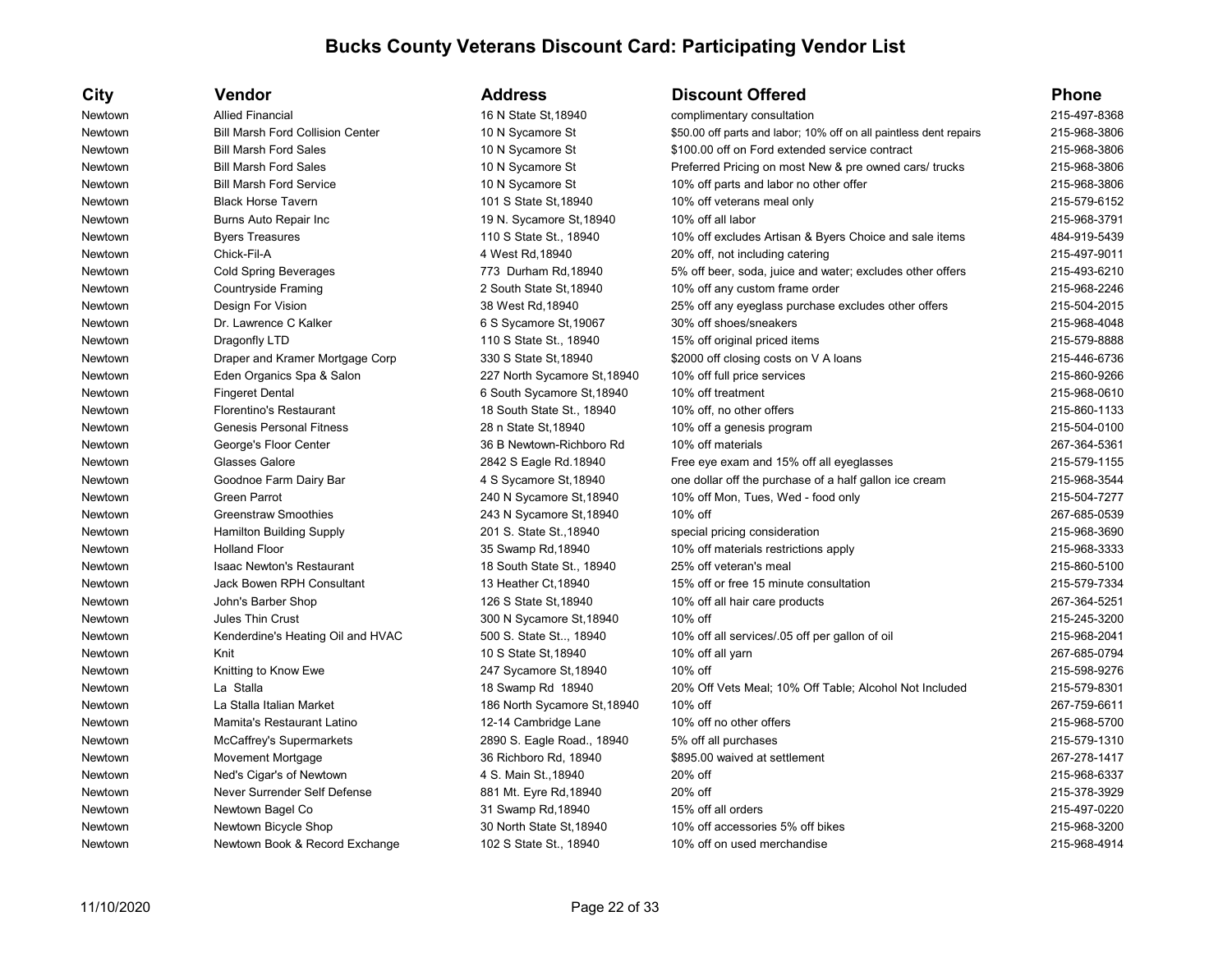| City               | Vendor                                 | <b>Address</b>                     | <b>Discount Offered</b>                                       | <b>Phone</b> |
|--------------------|----------------------------------------|------------------------------------|---------------------------------------------------------------|--------------|
| Newtown            | Newtown Bookshop                       | 2829 Eagle Rd., 18940              | 10% off entire purchase; no other discounts                   | 215-968-2400 |
| Newtown            | Newtown Clock Shoppe                   | 121 S State St., 18940             | 5% off sales and service                                      | 215-968-3331 |
| Newtown            | Newtown Garage Door Company            | 136 Durham Rd., 18940              | 5% off                                                        | 215-860-2570 |
| Newtown            | Newtown Hardware House                 | 106-108 State St., 18940           | 10% off all purchases                                         | 215-968-3611 |
| Newtown            | Newtown Optical                        | 239 N Sycamore St, 18940           | 10% off                                                       | 215-860-8855 |
| Newtown            | Newtown Pizza                          | 231 N Sycamore St 18940            | 10% off                                                       | 215-504-2232 |
| Newtown            | Optimal Sport Health Club              | 828 B Newtown Yardley Rd 18940     | \$5.00 off monthly rate, no other discounts or offers apply   | 215-579-7600 |
| Newtown            | Owowcow                                | 591 Durham Rd, 18940               | 10% off                                                       | 215-598-3248 |
| Newtown            | Pat's Colonial Kitchen                 | 127 S State St., 18940             | 10% off                                                       | 215-860-0570 |
| Newtown            | Piccolo Trattoria                      | 32 West Rd, 18940                  | 10% off, no other offers                                      | 215-860-4247 |
| Newtown            | Re/Max Properties Ltd                  | 210 Penns Trail. 18940             | \$500.00 credit at settlement                                 | 215-470-7748 |
| Newtown            | Red Berry Frozen Yogurt                | 2830 South Eagle Rd, 18940         | 10% off excludes other offers                                 | 215-493-2111 |
| Newtown            | Rose Bank Winery LLC                   | 258 Durham Rd 18940                | 10% off purchase of wine; no other coupons                    | 215-860-5899 |
| Newtown            | Shoe Café of Newtown                   | 11 E Centre Ave, 18940             | extra 10% off any item                                        | 215-378-2328 |
| Newtown            | <b>Signature Cleaners</b>              | 36 West Rd, 18940                  | 10% off                                                       | 215-968-5535 |
| Newtown            | Slack's Hoagie Shack                   | 55-57 Cambridge Lane, 18940        | 10% off                                                       | 215-579-3444 |
| Newtown            | Smoothie King                          | 2112 South Eagle Rd., 18940        | \$1.00 off smoothie                                           | 267-685-0942 |
| Newtown            | Sparkle Car Wash                       | 37 Swamp Road., 18940              | 20% off services                                              | 215-860-1448 |
| Newtown            | Stockburger Service Center             | 215 S State St, 18940              | 10% off labor, free state inspection with paid emissions test | 215-860-0200 |
| Newtown            | Sweet Pea Creams & Confections         | 254 N Sycamore St, 18940           | \$2.00 off ice cream cake; 1 free topping for veteran only    | 215-968-0466 |
| Newtown            | The Caketeria                          | 5 West Washington Ave, 18940       | 10% off                                                       | 215-860-2444 |
| Newtown            | The Frame Game                         | 24 Richboro Rd 18940               | 10% off purchase                                              | 215-860-8727 |
| Newtown            | The Newtown Jewelers                   | 21 South State St                  | 15% discount some restrictions apply                          | 215-968 4778 |
| Newtown            | The Saloon                             | 203 N Sycamore St, 18954           | 10% off Vet's meal only/not to be combined with other offer   | 215-579-8310 |
| Newtown            | The Tubby Olive                        | 17 S State St., 18940              | 10% off                                                       | 267-364-5085 |
| Newtown            | Tis Herself 1898                       | 130 South State St, 18940          | 10% off                                                       | 215-968-8727 |
| Newtown            | Today's Kitchens & Baths               | 258 N Sycamore St, 18940           | Special Veterans pricing                                      | 215-968-8801 |
| Newtown            | <b>Wellness Solution Centers</b>       | 121 Friends Lane, Suite 100, 18940 | 20% off all cash services                                     | 215-968-1661 |
| Norristown         | <b>Impact Thrift Stores</b>            | 1798 Markley St., 19407            | 10% off all purchases                                         | 610-239-9848 |
| North Wales        | <b>Action Karate</b>                   | 122 North Main St, 19454           | Free trial, free uniform                                      | 215-839-0080 |
| North Wales        | <b>ALT Title</b>                       | 136 S Main ST 19454                | \$100 Credit towards closing costs at settlement              | 215-699-1200 |
| North Wales        | <b>Bacco Restaurant</b>                | 587 Dekalb Pike 19454              | 20% off all purchases                                         | 215-699-3661 |
| North Wales        | Back to Health Chiropractic Center     | 125 Horseshoe Lane 19454           | 15% off                                                       | 215-412-8081 |
| North Wales        | <b>Bonefish Grill</b>                  | 27 Airport Square, 19454           | 10% off veteran plus one guest excludes other discounts       | 215-361-2932 |
| North Wales        | <b>Bucks County Radio Control Club</b> | 217 Steeplechase Dr, 19454         | waive initiation fee (Call for info)                          | 215-701-9091 |
| North Wales        | Montgomeryville Army Navy              | 981 North Wales #15 19454          | 10% off                                                       | 215-762-0879 |
| <b>North Wales</b> | Pumpernicks Deli                       | 917 Bethlehem Pike 19454           | 10% off non-holidays                                          | 215-393-5800 |
| Oakford            | Casanova's Kitchen                     | 4944 Bristol Rd.19053              | 10% off Veterans Meal only; no other discounts                | 267-934-2997 |
| Oakford            | Castle Garden Center                   | 1120 Bristol Rd                    | 10% off non sale items                                        | 215-322-0227 |
| Oakford            | S & S Tire and Auto, Inc.              | 920 Bristol Rd., 19053             | 10% off all purchases                                         | 215-364-8752 |
| Ottsville          | Bloom Chiropractic / Wellness Center   | 8794 Easton Rd., 18942             | 25% off                                                       | 610-847-9936 |
| Ottsville          | Brig O'Doon Coffee House               | 239 Durham Rd 18942                | 10% Off                                                       | 610-847-6844 |
| Ottsville          | <b>Carter Handcrafted Furniture</b>    | 7541 Easton Rd 18942               | \$5.00 off \$25.00 or \$10.00 off over \$50.00                | 610-847-2101 |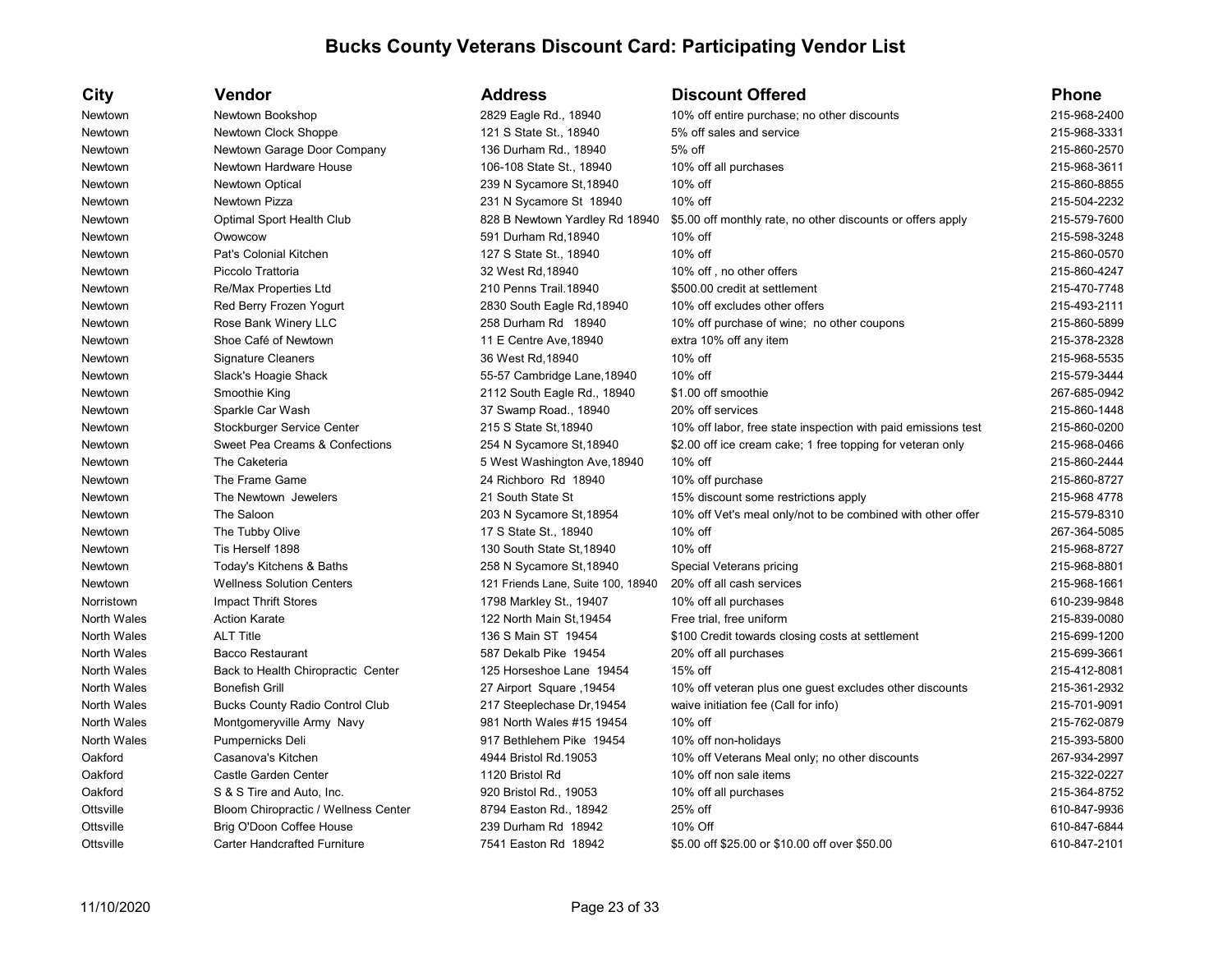| <b>City</b>          | Vendor                            | <b>Address</b>                 | <b>Discount Offered</b>                                       | Phone        |
|----------------------|-----------------------------------|--------------------------------|---------------------------------------------------------------|--------------|
| Ottsville            | Cooper Mechanical Inc.            | 7696 Easton Rd., 18942         | 10% service calls, contractor discount over counter not other | 610-847-2441 |
| Ottsville            | Cunningham's Automotive Repair    | 8151 Easton Rd, 18942          | \$15.00 off                                                   | 610-847-6006 |
| Ottsville            | Giorgio Custom Pools              | 8789 Easton Rd #5., 18942      | 5% off in ground concrete pool proposal price                 | 610-847-1141 |
| Ottsville            | Harrow Beverage                   | 280 Tabor Rd, 18942            | 5% off                                                        | 484-833-2337 |
| Ottsville            | Kimberton Whole Foods             | 239 Durham Rd 18942            | 10% off purchases                                             | 610-847-2419 |
| Ottsville            | Linden Hill Gardens               | 8230 Easton Rd, POBox10, 18942 | 10% off retail purchases                                      | 610-847-1300 |
| Ottsville            | Longlane Acres Sporting Arms LLC  | 4420 s. Park Rd                | 10% on cash sales excluding guns                              | 610-847-2586 |
| Ottsville            | M & W Incom Supply                | 210 Durham Dr, 18942           | contractor pricing; discount varies                           | 610-847-7203 |
| Ottsville            | <b>NAPA of Ottsville</b>          | 8172 Easton Rd 18942           | 10% off services                                              | 610-847-4200 |
| Ottsville            | Ottsville Inn                     | 245 Durham Rd 18942            | 10% off food only                                             | 610-847-5463 |
| Ottsville            | Owow Cow Creamery                 | 4105 Durham Rd 18942           | 10% off                                                       | 610-847-7070 |
| Ottsville            | Pizza Bella                       | 8794 Easton Rd., 18942         | 10% off dine in only, veteran only                            | 610-847-1277 |
| Ottsville            | Solid Products                    | 8244 Easton Rd 18642           | 15% off                                                       | 610-847-1444 |
| Ottsville            | <b>Tohickon Tavern</b>            | 7673 Easton Rd, 18942          | 10% off food                                                  | 610-847-5548 |
| Ottsville            | Vera's Country Café               | 4203 Durham Rd 18954           | 10% off on Tuesday, Wednesday & Thursday only                 | 610-847-8372 |
| Ottsville            | Wehrung's Lumber & Home Center    | 7711 Route 611., 18942         | <b>Contractor Discount</b>                                    | 610-847-2066 |
| Ottsville            | <b>Wehrung's Specialty Woods</b>  | 8244 Rt. 611 18942             | <b>Contractor Pricing</b>                                     | 610-847-6002 |
| <b>Oxford Valley</b> | <b>Buffalo Wild Wings</b>         | 2763 E. Lincoln Hwy., 19047    | 10% off all purchases                                         | 215-946-2080 |
| Penndel              | <b>Bertrand's Auto</b>            | 137 E Lincoln Hwy, 19047       | 10% off                                                       | 215-757-5589 |
| Penndel              | Big Marty's                       | 115 Bellevue Ave 19047         | upgrade on pad; 10% off remnants                              | 215-757-0565 |
| Penndel              | <b>Bingos Foundation</b>          | PO Box 7130 19047              | \$10.00 off cat adoption                                      | 215-781-0378 |
| Penndel              | Coffee Cup Café                   | 77 Bellevue Ave., 19047        | 10% off                                                       | 215-752-4971 |
| Penndel              | Frey's Deli & Pizza               | 401 W. Lincoln Hwy             | 10% off                                                       | 215-757-3200 |
| Penndel              | James O. Bradley Funeral Home     | 260 Bellevue Ave., 19047       | 5% off all purchases                                          | 215-757-3379 |
| Penndel              | Jay's Steak and Hoagie Joint      | 313 W Lincoln Hwy 19047        | \$1.00 off regular size steak or hoagie; no other offers      | 215-741-6555 |
| Penndel              | Maaco Auto Painting               | 1841 W Lincoln Hwy., 19047     | 15% off; cannot be combined with other offers                 | 215-752-0100 |
| Penndel              | MaConnell's Service Center        | 231 E Lincoln Hwy, 19047       | 5% off any repair over \$50.00                                | 215-752-0829 |
| Penndel              | Mealey's Furniture                | All Bucks County Locations     | 10% off all purchases                                         | 215-949-1111 |
| Penndel              | Neshaminy Auto Care               | 10 Lincoln Hwy 19047           | 5% off, up to \$500 mech. Collision or deductible             | 215-752-8220 |
| Penndel              | Olden Paint & Fresh Look Flooring | 415 W Lincoln Hwy 19047        | 10% off material no other offers                              | 215-943-5667 |
| Penndel              | Penndel Auto Repair               | 192 Durham Rd, 19047           | 10% off                                                       | 267-560-5756 |
| Penndel              | Penndel Drugs                     | 19 & 21 Bellevue Ave., 19047   | 15% off in stock merchandise; no other offers                 | 215-970-5676 |
| Penndel              | Penndel Hardware                  | 119 S Bellevue Ave 19047       | 10% off all purchases                                         | 215-757-2711 |
| Penndel              | <b>Penndel Pizza</b>              | 15 West Lincoln Hwy 19047      | 15% off not valid on delivery orders                          | 215-757-2611 |
| Penndel              | Rita's Water Ice                  | 448 W Lincoln Hwy 19047        | 10% off entire purchase                                       | 215-741-1020 |
| Penndel              | Smokin Moe's                      | 374 W. Lincoln Hwy, 19047      | 10% off window tinting                                        | 215-757-9809 |
| Penndel              | Steak & Hoagie Factory            | 313 W Lincoln Hwy 19047        | \$1.00 off reg. size steak or hoagie; no other offers         | 215-741-6555 |
| Penndel              | Thompson Motor Service            | 34 West Lincoln Hwy 19047      | 10% off Parts only                                            | 215-757-3154 |
| Penndel              | <b>Tummy Yummies</b>              | 33 E. Lincoln Hwy              | 10% off                                                       | 215-750-1606 |
| Penndel              | <b>US1 Auto Sales</b>             | 231 E. Lincoln Hwy             | \$100.00 off any car purchase                                 | 215-702-8980 |
| Perkasie             | <b>Blue Flame Gas Service</b>     | 359 W. Dublin Pike., 18944     | 10% off all services/\$0.05 off per gal/propane               | 215-249-3575 |
| Perkasie             | Bravo's Pizza                     | 212 W Walnut St 18944          | 10% off entire purchase                                       | 215-257-2120 |
| Perkasie             | Bucks County Auto Care            | 211 W Walnut St. 18944         | 15% off labor up to \$100.00                                  | 215-453-9443 |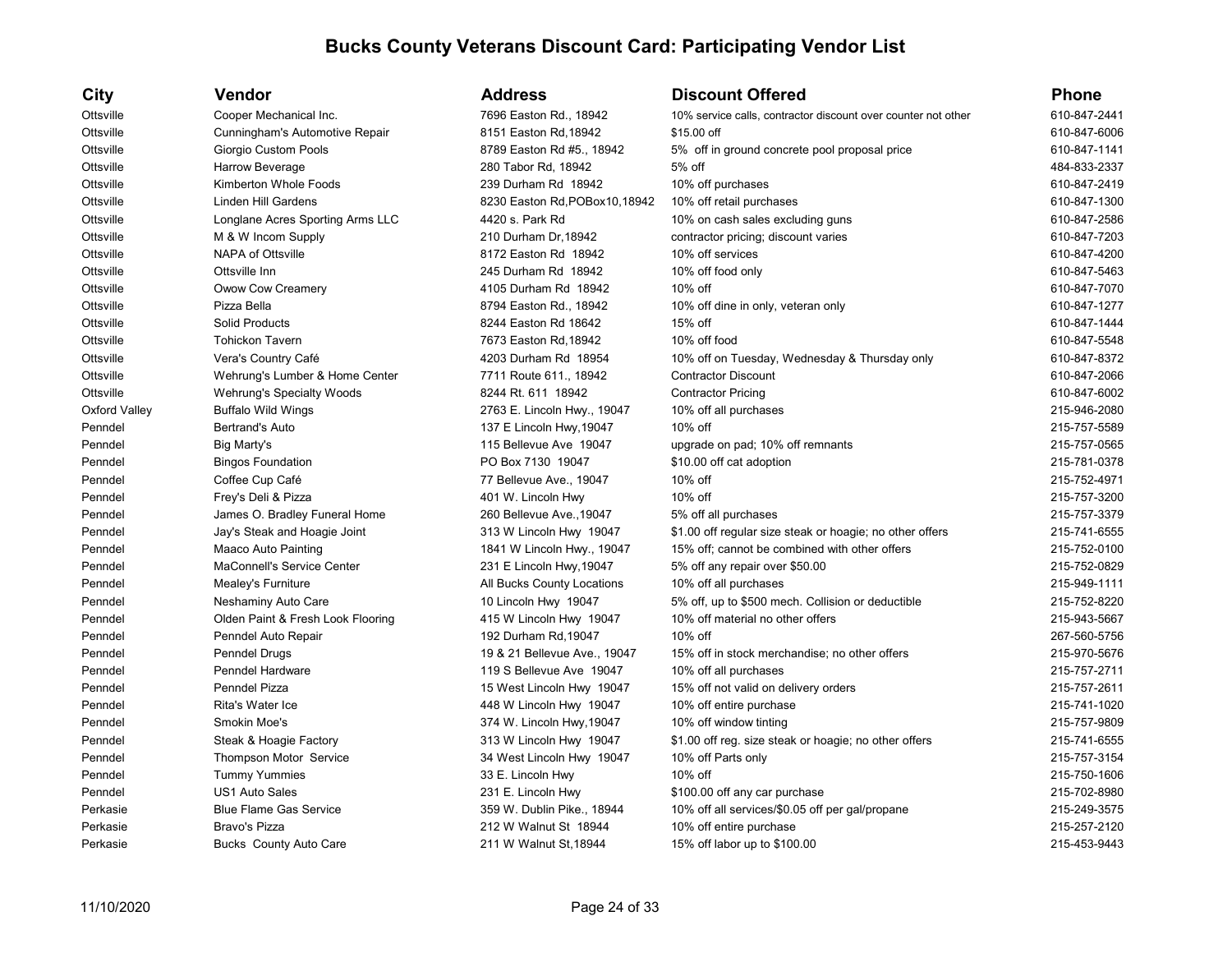| City         | Vendor                                          | Address                           | <b>Discount Offered</b>                                          | <b>Phone</b>     |
|--------------|-------------------------------------------------|-----------------------------------|------------------------------------------------------------------|------------------|
| Perkasie     | C & C Café                                      | 609 W Market St., 18944           | 10% off                                                          | 215-257-3400     |
| Perkasie     | Dam Good Café                                   | 1167 Dublin Pike., 18944          | 10% off all purchases                                            | 215-249-1222     |
| Perkasie     | Domino's Pizza                                  | 1145 N 5th St                     | \$7.99 - 3 topping large anytime (no other offers)               | 215-453-8440     |
| Perkasie     | <b>Emerald Carpet</b>                           | 13 N 7th Street 18944             | 10% off                                                          | 215-258-5535     |
| Perkasie     | Five Point Data Systems Inc                     | 106 N Seventh St 18944            | 10% off list price                                               | 215-453-6640     |
| Perkasie     | Frox                                            | 17 North 7th St 18944             | 10% off full price items                                         | 215-258-3570     |
| Perkasie     | Fyre Body Arts                                  | 1129 W. Market St., 18944         | 15% off, cannot be combined with any other offers                | 215-453-0734     |
| Perkasie     | Gina Myers Photography                          | 700 North 7th St., 18944          | 25% off sitting fee                                              | 215-453-6906     |
| Perkasie     | J.C. Woodworking                                | 255 E Dublin Pike, 18944          | 10% off                                                          | 267-404-2214     |
| Perkasie     | Joe Davis Auto Sport Inc                        | 308 South 7th St 18944            | 10% off maximum \$50.00 any service                              | 215-257-0204     |
| Perkasie     | <b>KC Arch Street Deli</b>                      | 621 Arch St 18944                 | 10% off, food only, cash only                                    | 215-257-3810     |
| Perkasie     | <b>KT Saddlery</b>                              | 62 Log Cabin Rd 18944             | 10% off all purchases                                            | 215-766-1710     |
| Perkasie     | Lobie Entertainment LLC                         | 4 S 8th Street, 18944             | original price discount: \$50.00 off DJ/\$50.00 off photo booth  | 267-208-0948     |
| Perkasie     | Metal Health & Fitness Gym                      | 613 W Market St 18944             | \$25.00/month                                                    | 215-453-8818     |
| Perkasie     | <b>Miller Trailer Sales</b>                     | 293 W. Dublin Pk, 18944           | \$200.00 off any camper                                          | 215-249-8327     |
| Perkasie     | Molly Maids of Upper Bucks                      | 1133 N 5th St., 18944             | \$15.00 off 1st, 3rd & 5th-max \$45/customer. - Upper Bucks only | 215-453-3070     |
| Perkasie     | Oak Tree Auto Recycling                         | 1528 N Ridge Rd, 18944            | 10% off minimum purchase of \$50.00                              | 215-257-9252     |
| Perkasie     | Olde Towne Tavern                               | 518 W Walnut St 18944             | 10% off, dine in only, no alcohol                                | 215-258-5668     |
| Perkasie     | <b>Original Dominick's</b>                      | 230 Rte. 313, 18944               | 10% off dine-in or pickup; excludes other discounts              | 215-249-1206     |
| Perkasie     | Pearl S Buck International                      | 520 Dublin Rd, 18944              | Complementary Admission from Memorial to Labor Day               | 215-249-0100x113 |
| Perkasie     | Perk Club Fitness & Wellness                    | 620 W. Chestnut St., 18944        | \$5.00 off per month                                             | 267-404-2179     |
| Perkasie     | Perkasie Pizza & Pasta                          | 615 W Market St 18944             | 10% off                                                          | 215-257-4400     |
| Perkasie     | ReMax 440                                       | 701 West Market St 18944          | \$500 Credit                                                     | 215-453-7653     |
| Perkasie     | Sapori Italian Restaurant and Pizza             | 1000 E Walnut St Suite 201, 18944 | 10% off veteran meal; only excludes coupons                      | 215-453-1924     |
| Perkasie     | Servpro of Upper Bucks                          | 1501 W Park Ave, 18944            | 5% off service or free emergency planning call for details       | 215-536-7989     |
| Perkasie     | Snap Fitness                                    | 1143 N 5th Street., 18944         | \$5.00 off per month                                             | 215-257-8877     |
| Perkasie     | <b>Stardust Ceramics</b>                        | 316 W Walnut St 18944             | 10% off                                                          | 215-257-2632     |
| Perkasie     | Stenella Antiques                               | 104 S 2nd St., 18944              | 10% off                                                          | 215-453-8490     |
| Perkasie     | Stone Depot                                     | 1465 RT 113., 18944               | 10% off; no other offers apply                                   | 215-249-0488     |
| Perkasie     | The Perk                                        | 501 E Walnut St, 18944            | 10% off                                                          | 215-257-8483     |
| Perkasie     | The Rockhill Filling Station                    | 1710 N Ridge Rd, 18944            | 10% off veteran and one guest, excludes other offers             | 215-257-9552     |
| Perkasie     | <b>Treasure Trove</b>                           | 6 South 7th Street 18944          | 10% off non sale items or non estate items                       | 215-257-3564     |
| Perkasie     | <b>Trinity Generators &amp; Electrical Inc.</b> | 123 Vine St, 18944                | 10% off                                                          | 215-723-5018     |
| Perkasie     | <b>Walnut Street Gallery</b>                    | 319 W Walnut St 18944             | 15% off all purchases                                            | 215-453-8398     |
| Philadelphia | <b>Action Karate</b>                            | 171 Franklin Mills Blvd, 19154    | Free trial, free uniform                                         | 215-637-6701     |
| Philadelphia | Auto Tech Collision                             | 9253 Keystone St, 19114           | 10% off                                                          | 215-335-2222     |
| Philadelphia | C & G Optical                                   | 10787 Bustleton Ave, 19016        | 1/2 off eye exam; 30% off eyewear excluding insurance            | 215-677-9111     |
| Philadelphia | Chick-fil-A                                     | 9711 Roosevelt Blvd.19114         | 20% off total check (excludes catering)                          | 215-969-3455     |
| Philadelphia | Dave and Buster's                               | 1995 Franklin Mills Circle        | 10% off food and non alcoholic beverages                         | 215-632-0333     |
| Philadelphia | Dave's Auto & Truck Service                     | 100 Red Lion Rd,, 19115           | 10% off labor, max. \$50.00                                      | 215-677-4783     |
| Philadelphia | Informed Decisions for Seniors                  | P O Box 52071,19115               | 10% off initial consultation                                     | 267-334-3735     |
| Philadelphia | La Casa Di Lucia                                | 14425 Bustleton Ave, 19116        | 10% excludes other offers or discounts                           | 215-677-6111     |
| Philadelphia | Maggie's Waterfront Café                        | 9242 N Delaware Ave 19114         | 50% off MONDAYS ONLY some menu exclusions apply                  | 215-637-6716     |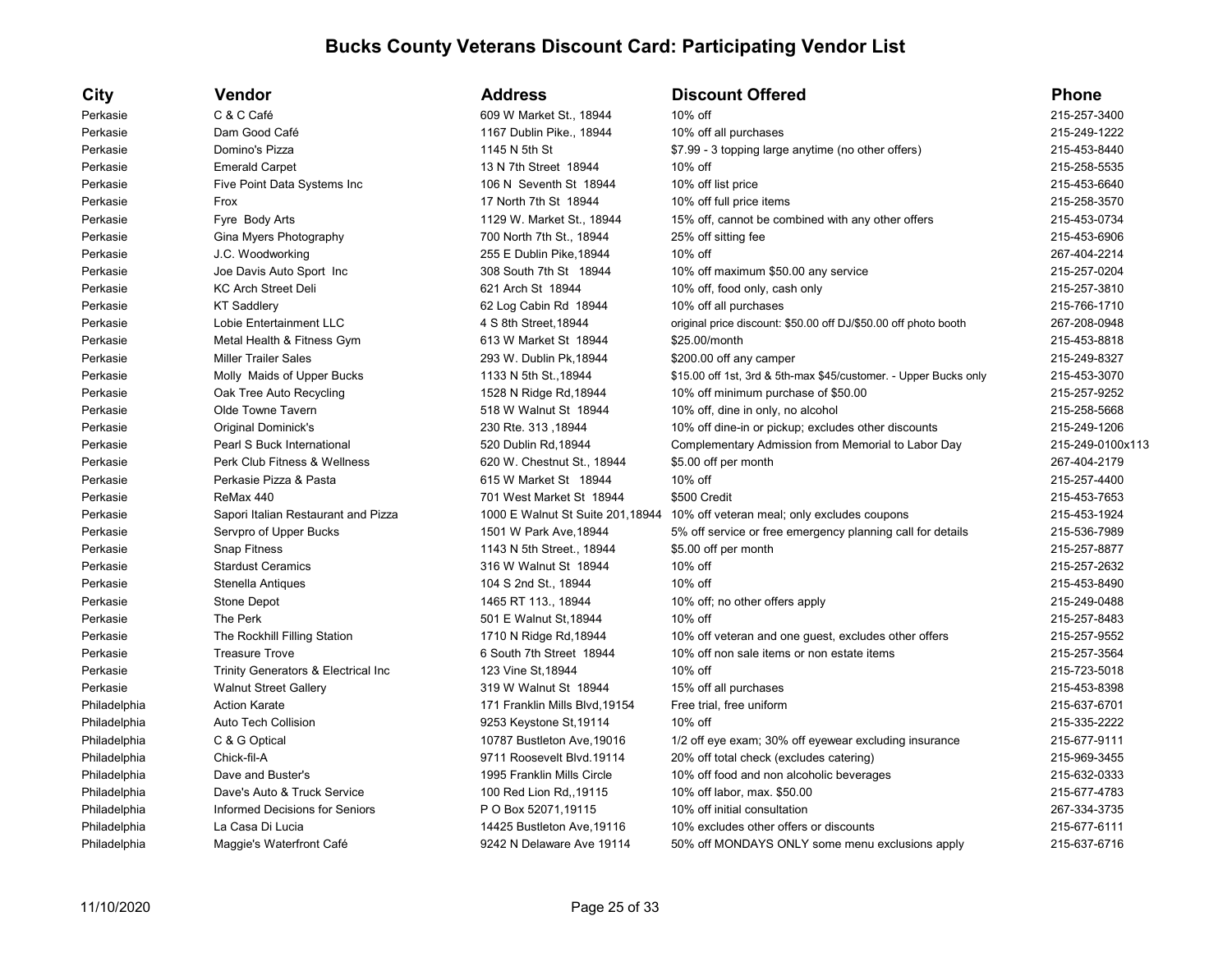### **City Vendor Address Discount Offered Phone** Philadelphia Manhattan Bagel 13032 Bustleton Ave, 19116 10% off or buy 12 bagels and get 4 free 215-237-3690 Philadelphia **Muscle Makers Grill 2550 Grant Ave # 330,19114** 10% off Philadelphia Packard Electric 9054 Convent Ave19136 15% off 267-237-1403 Philadelphia Pearl Dental Arts 5213 Frankford Ave 20% off all services 215-744-2220 Philadelphia Pets Plus Pus 9175-673-5400 Philadelphia SPK Training & Compliance 620 W. Chestnut St., Suite 201 10% off all services 267-354-1275 Philadelphia Susan's Hallmark 3264 Red Lion Rd. 15% off all purchases 215-637-0500 Philadelphia Tandy Leather 11000 Roosevelt Blvd. Suite 300 elite pricing for vets 215-543-3509 Philadelphia Philadelphia United Tire & Service 7260 Bustleton Ave 10% off labor \$10.00 off oil change (no other coupons) 215-342-2900 Pipersville Back on The Road Inc 7058 Easton Rd 18947 10% off parts non sale items 215-766-1485 Pipersville Be Forever Green Turf Care Inc. 6995 Easton Rd, 18949 10% off 267-980-3193 267-980-3193 Pipersville Bella Flooring LLC 6907 Easton Rd ,18947 10% off not to be combined with sale or other discounts 215-766-1660 Pipersville Bill's Gun Shop Inc. 5 Bridge Five Lane,18947 10% off excluding firearms 610-294-9268 Pipersville CrossFit Mad Hatter 39 Appletree Lane,18947 15% off 610-392-2686 Pipersville Cut to Perfection 6040 Easton Rd ,18947 \$5.00 off 215-766-8807 Pipersville Fedele's Auto Service 7058A Easton Rd 15% off repairs over \$100.00-\$100.00 max; \$5.00 off oil change 215-766-2254 Pipersville Gardenville Hotel 4726 Durham Rd 18947 10% off food bill 215-766-7733 Pipersville Good Times Rental LLC 6712A Easton Rd,18947 10% off, some exclusions apply/not to be combined w/other offers 215-766-5637 Pipersville Gordon Vacuum Sales and service 7037 Easton Rd., 18947 12% off all merchandise 215-766-2114 215-766-2114 Pipersville Graphic Imaging Craphic Imaging 6310 Easton Rd,18947 10% off orders over \$100.00 215-766-7927 215-766-7927 Pipersville Caks Family Restaurant 6705 Old Easton Road., 18947 10% off Check 267-884-2316 Pipersville Pipersville Frame & Art 6486 Durham Rd., 18947 10% off 267-446-7885 Pipersville Pipersville Garden Center 6940 Old Easton Rd,18947 18% off Toro MSRP OR Landscape contractor equipment 215-766-0414 Pipersville Plumsteadville Inn 5902 Easton Rd 18947 10% off food only 215-766-7500 Pipersville Spatola's Pizza 6002 Easton Rd., 18947 10% off, no delivery 215-766-9003 Pipersville Survival Trail Guns and Gear 6106 Easton Rd, 18947 10% off excludes firearms 267-362-5545 267-362-5545 Pipersville The H2O Base 7068 Easton Rd.,18947 10% off 215-766-0340 Plumsteadville Anderson Mechanical Corp 6181 Kellers Church Rd,18949 5% off excludes any other offers 215-766-9890 Plumsteadville Beechwood Memorials 6990 Anne Dr,18901 10% off new headstone, call for appointment 215-766-2946 Plumsteadville Capri Pizza Restaurant and Bar 5855 Easton Rd 18949 20% off, dine in only, no alcohol 215-766-8440 Plumsteadville Chubby's Dairy Barn 5904 Easton Rd. 18949 10% off all purchases 215-766-7554 Plumsteadville Circa Classics 5870 Easton Rd. 18949 10% off all purchases 267-362-5154 Plumsteadville Country Tavern 5691 Easton Rd.,18949 10% off 215-766-8981 Plumsteadville Dominick's Pizzeria & Restaurant 5780 Easton Rd 10% off 215-766-0210 Plumsteadville El Mariachi Restaurant 5770 Easton Rd,18949 \$6 off over \$15 215-766-9130 Plumsteadville Fisher's Ace Hardware 68 (215-766-8220) 5790 Easton Road., 18949 10% off all purchases 215-766-8220 215-766-8220 Plumsteadville Groveland Grill 5960 Easton Rd., 18949 10% off 215-766-7944 Plumsteadville Home Instead Senior Care P O Box 120,18949 10% off 215-766-1617 Plumsteadville Margiotti's Barber Shop 5772 Easton Rd,18949 \$2.00 off any service Tuesday & Wednesday 215-766-1213 Plumsteadville Oh Sweet Caroline's 5776 Easton Rd,18949 10% off excludes other offers 267-362-5552 Plumsteadville Reilly Family Chiropractic PC 66-4804 2691 Easton Road., 18949 20% off all services 215-766-4804 215-766-4804 Plumsteadville Robert McCandless Opticians 6891 Easton Road 18949 10% off all services 215-766-8100 Plumsteadville

Point Pleasant F.P. Kolbe 6 River Rd., 18950 10% off 215-297-5666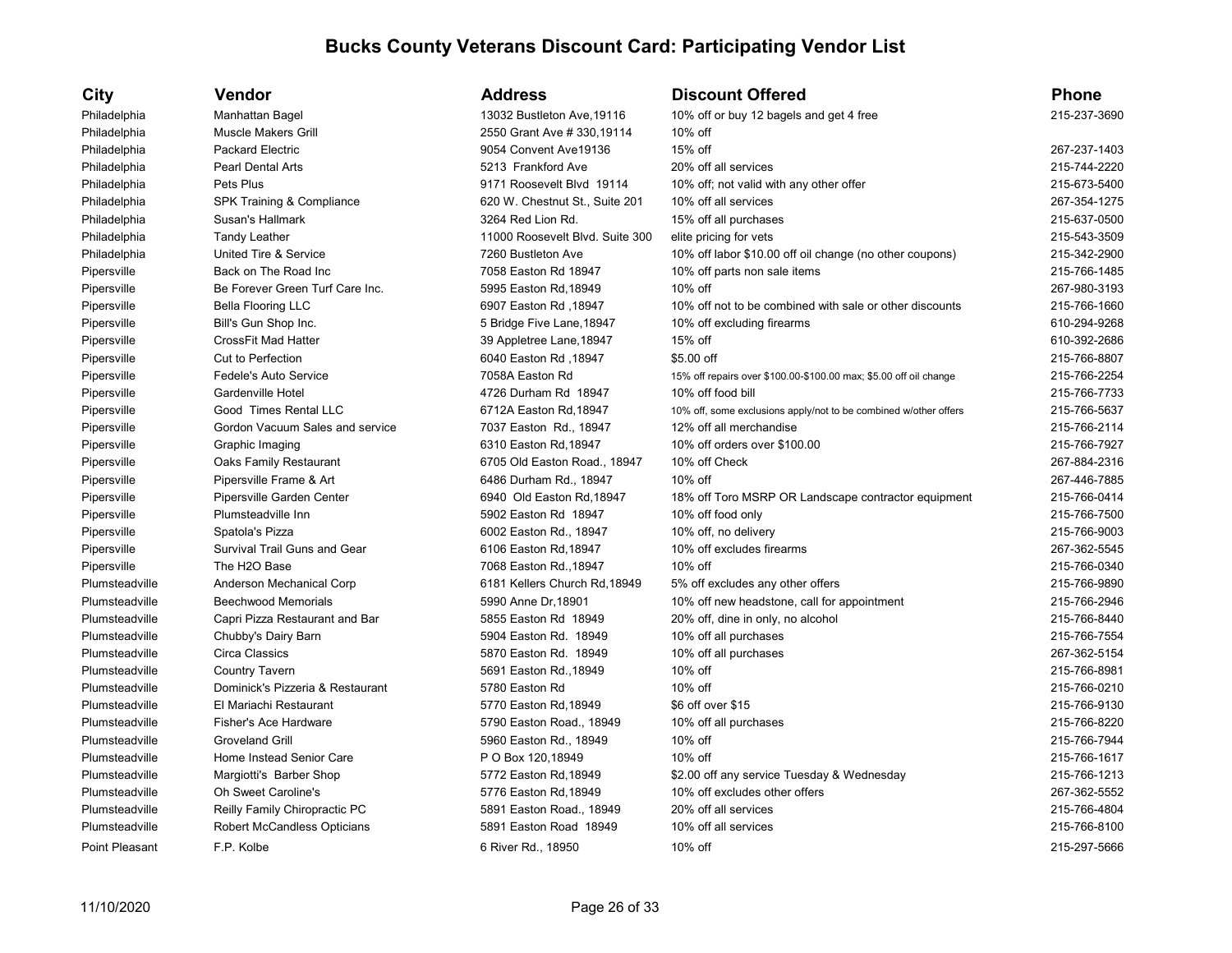| City           | Vendor                                  | <b>Address</b>                  | <b>Discount Offered</b>                                        | <b>Phone</b> |
|----------------|-----------------------------------------|---------------------------------|----------------------------------------------------------------|--------------|
| Point Pleasant | Kinsman Co                              | 4961 River Rd., 18950           | 15% off                                                        | 215-766-5613 |
| Pottstown      | Schuylkill Valley Sports                | 118 Industrial Dr.              | All stores 10% off regular priced items                        | 610-495-8813 |
| Quakertown     | 5 Star Hair Systems                     | 1050 Fairmont Dr.               | 10% off custom made hair replacements                          | 215-536-8382 |
| Quakertown     | <b>Advanced Auto Parts</b>              | 55 S West End Blvd 18951        | $10\%$ off                                                     | 215-529-6801 |
| Quakertown     | AR Saw & Tool                           | Q-Mart #327                     |                                                                |              |
| Quakertown     | Arlene & Jerry Eclectibles              | Quakertown Antique Mall         | 10% over \$20.00; excludes other discounts                     | 215-603-3538 |
| Quakertown     | Ashley Furniture Home Store/County Jun. | 1025 North West End Blvd, 18951 | 5% off or 18 months financing with credit approval             | 215-529-0331 |
| Quakertown     | Boston Market Corp.                     | 69 N West End Blvd, 18951       | $10\%$ off                                                     | 215-529-7111 |
| Quakertown     | <b>Bubba's Potbelly Stove</b>           | 1485 NW End Blvd, 18951         | 10% off veteran plus one guest no other offers                 | 215-536-8308 |
| Quakertown     | Buff-n-Stuff Auto Detailing             | 211 East Broad St, 18951        | 10% off full detail 10% off any hand car wash                  | 215-964-8882 |
| Quakertown     | Carr's Tire & Automotive Specialists    | 211 E Broad St, 18951           | 10% off repairs, parts, labor, excluding tires no other offers | 215-536-7633 |
| Quakertown     | Ciocca Chevrolet                        | 855 S West End Blvd., 18951     | 15% off parts/service; preferred pricing on most new/used      | 215-536-2100 |
| Quakertown     | Ciocca Ford of Quakertown               | 321 S West End Blvd., 18951     | 15% off parts/service; preferred pricing on most new/used      | 215-536-8600 |
| Quakertown     | Ciocca Hyundai                          | 550 S West End Blvd., 18951     | 15% off parts/service; preferred pricing on most new/used      | 215-536-2700 |
| Quakertown     | Countryside Home Center                 | 609-4 S West End Blvd           | 10% off                                                        | 215-536-3131 |
| Quakertown     | CPS Inc                                 | 1017 W Thatcher Rd, 18951       | 10% off                                                        | 215-536-7161 |
| Quakertown     | Dominicks Pizzeria                      | 327 W Broad St 18951            | 10% off 10.00 or more - not on holidays or specials            | 215-536-5076 |
| Quakertown     | Donley's Gun Shop                       | 1541 N West End Blvd, 18951     | 10% off excludes firearms                                      | 215-529-6578 |
| Quakertown     | <b>Driveway Concepts</b>                | 19 Quaker Way                   | 10% off excludes other offers                                  | 610-847-8888 |
| Quakertown     | Friendly's Restaurant                   | 1465-29 W Broad St, 18951       | 10% off entire check                                           | 215-529-9028 |
| Quakertown     | Fries Rebellion                         | 1441 S W End Blvd, 18951        | 15% veteran only excludes alcohol & other discounts            | 267-373-3525 |
| Quakertown     | <b>Grace Computers</b>                  | 18951, 1110 N West End Blvd     | 15% off services and parts                                     | 215-536-0100 |
| Quakertown     | Henry & Henry, LLP Attorneys., 18951    | 241 Station Rd. 18951           | 10% off wills & POA's; 15% off hourly rate                     | 215-536-7333 |
| Quakertown     | <b>Highway Marine</b>                   | 825 N W End Blvd, 18951         | 10% on accessories and services excludes other offers          | 215-536-4721 |
| Quakertown     | Italian Delight Pizza                   | 1465-23 West Broad St, 18951    | 10% off over \$10.00, not with specials                        | 215-538-7104 |
| Quakertown     | J & d Whistle Stop                      | 106 E Broad St 18951            | 15% off non-sale items other exclusions apply                  | 215-538-0501 |
| Quakertown     | Jersey Mike's Subs                      | 260 N West End Blvd 18951       | 10% excludes other discounts                                   | 267-347-4191 |
| Quakertown     | John's Plain & Fancy Diner              | 50 S West End Blvd 18951        | 10% off                                                        | 215-536-3290 |
| Quakertown     | Karlton Café                            | 310 W Broad St 18951            | 5% off food                                                    | 215-538-8353 |
| Quakertown     | Kathy's Country Kitchen                 | 1045 North West End Blvd        | 10% off excludes coupons; Veterans meal only                   | 267-347-4300 |
| Quakertown     | Liberty Tax Service                     | 515 S West End Blvd, 18951      | 30% off                                                        | 215-536-1969 |
| Quakertown     | McCool's at the Historic Red Lion Inn   | 4 South Main Street., 18951     | \$10 off \$60 check, \$5 off \$30 check                        | 215-538-1779 |
| Quakertown     | Miracle Ear                             | 231 W Broad St, 18951           | 25% off plus 3 years of batteries and lifetime aftercare       | 215-536-3883 |
| Quakertown     | Monarch Door Company                    | 808 Doylestown Pk, 18951        | 5% off any new door or motor installed                         | 215-536-7192 |
| Quakertown     | Moondog Yoga                            | 44 Front St, 18951              | 10% off                                                        | 267-374-4046 |
| Quakertown     | <b>Moyers Shoes</b>                     | 316 W Broad St 18951            | 5% off regular price                                           | 215-536-6378 |
| Quakertown     | Off the Wall Customs Cycles             | 103 S West End Blvd 18951       | 15% off parts, 20% off labor                                   | 215-529-5999 |
| Quakertown     | Pep Boys                                | 222 S West End Blvd 18951       | 10% off Tuesdays, Wednesdays, Thursdays                        | 215-538-3220 |
| Quakertown     | Peruzzi Quakertown Mitsubishi           | 840 S West End Blvd., 18951     | Special Employee pricing on new or used vehicle                | 215-536-1009 |
| Quakertown     | Pets Plus                               | 117 S West End Blvd 18951       | 10% off, not valid with any other offer                        | 215-536-8777 |
| Quakertown     | <b>Philly Pretzel Factory</b>           | 1465-12 Broad St 18951          | 10% off all purchases                                          | 215-536-8276 |
| Quakertown     | <b>Planet Self Storage</b>              | 1320 S. West End Blvd., 18951   | 10% off storage rent                                           | 215-538-2800 |
| Quakertown     | Quakertown Beverage                     | 124 S. West End Blvd, 18951     | 5% off                                                         | 215-538-2337 |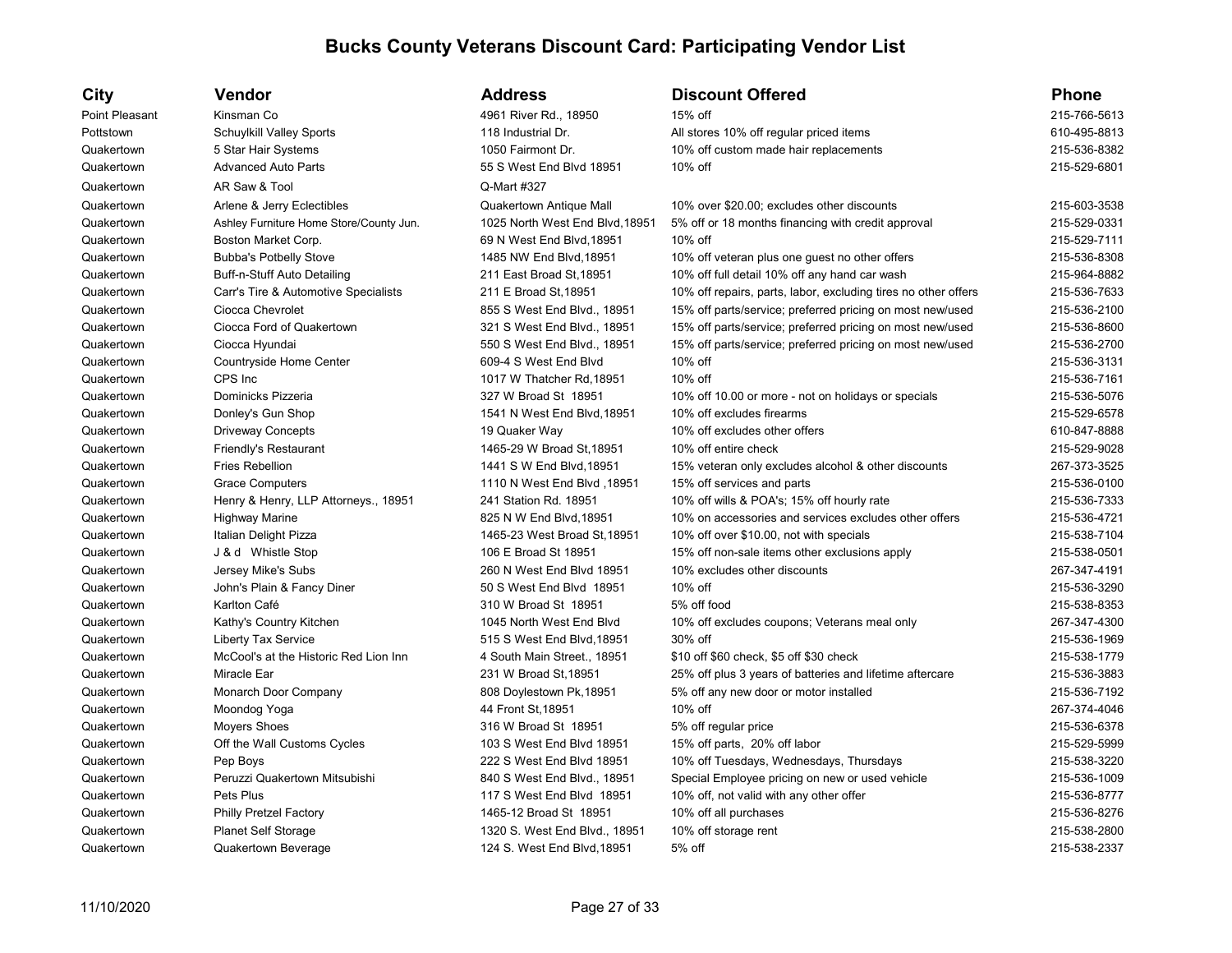| <b>City</b>  | Vendor                               | <b>Address</b>                  | <b>Discount Offered</b>                                      | <b>Phone</b> |
|--------------|--------------------------------------|---------------------------------|--------------------------------------------------------------|--------------|
| Quakertown   | <b>Quakertown Farmers Market</b>     | 201 Station Ave, 18951          | Please See list of participating stores at main office       | 215-490-5195 |
| Quakertown   | Quakertown Grocery Outlet            | 70 N West End Blvd              | \$3.00 off purchases over \$35.00                            | 610-217-3824 |
| Quakertown   | Re/Max 440                           | 440 S West End Blvd 18951       | \$500 Credit                                                 | 215-538-4400 |
| Quakertown   | Rossi's Pizza & Family Restaurant    | 17 Quakers Way                  | 10% off; excludes other offers                               | 215-536-6010 |
| Quakertown   | Sakura Hibachi & Supreme Buffet      | 1465-18 West Broad St 18951     | 10% off                                                      | 215-538-7578 |
| Quakertown   | Schuylkill Valley Sports             | 38 N West End Blvd 18951        | 10% off regular priced items                                 | 215-538-1171 |
| Quakertown   | <b>Sherwin Williams Paint</b>        | 47 S West End Blvd 18951        | 15% off                                                      | 215-536-4000 |
| Quakertown   | Sines 5 & 10 cent store              | 236-240 W Broad St 18951        | 10% off; excludes lunch counter purchases                    | 215-536-6102 |
| Quakertown   | STS Tire and Auto                    | 680 South West End Blvd 18951   | 5% off services                                              | 215-538-7700 |
| Quakertown   | <b>TGI Fridays</b>                   | 10 North West End Blvd., 18951  | 20% off food purchase; no other offer/discount               | 215-529-4490 |
| Quakertown   | The Tennis Zone Fitness Center       | 451 California Rd 18951         | 10% off any membership to vets                               | 215-536-7600 |
| Quakertown   | The West End                         | 750 N West End Blvd             | 10% off vet and 1 guest o other offers                       | 267-347-4003 |
| Quakertown   | Time Capsule Detector Sales          | 224 Station Rd., 18951          | 22% off full retail                                          | 215-536-0796 |
| Quakertown   | Tom's Help Desk                      | 2115 Allentown Rd, 18951        | \$10.00 off labor                                            | 215-536-0831 |
| Quakertown   | United Tire & Service                | 1113 N West End Blvd18951       | 10% off labor \$10.00 off oil change (no other coupons)      | 215-536-8511 |
| Quakertown   | Warehouse Battery Outlet Inc         | 335 14th Street 18951           | 10% off                                                      | 215-538-3112 |
| Quakertown   | Willie's Heating & A/C               | 122 E Broad St                  | 10% off Store sales only                                     | 215-536-1407 |
| Quakertown   | Willie's Plumbing                    | 122 E Broad St                  | 10% off Store sales only                                     | 215-536-1307 |
| Quakertown   | Yellowtail Grill and Bar             | 85 S West End Blvd, 18951       | 105 off veteran and one guest no other offers                | 215-536-8885 |
| Quakertown   | Yogurtree                            | 1465-24 West Broad St, 18951    | 15% off                                                      | 215-538-9100 |
| Quakertown   | Yum Yum Bake Shops                   | 1461 W. Broad St 18951          | \$1.00 off a 1/2 dozen; \$2.00 off dozen                     | 215-407-7227 |
| Quakertown   | <b>ZRZ Powder Ceramic Coating</b>    | 420 Station Ave, 18951          | 10% off                                                      | 215-453-1332 |
| Revere       | <b>Barber Beauty Box</b>             | 3739 N Easton Rd                | 10% off                                                      | 610-205-9235 |
| Richboro     | Aqua Pool                            | 1061 Second Street Pike, 18954  | 15% excludes other discounts                                 | 215-322-4292 |
| Richboro     | <b>Centre Pilates</b>                | www.centerpilates.com           | 20% off services, no other offers. by appt. only, no walkins | 215-579-0007 |
| Richboro     | DeSaro Chiropractic                  | 95 Almshouse Rd Suite 304       | 50% off or \$20.00 instead of \$40.00 per adjustment         | 215-346-6636 |
| Richboro     | Fast Trac Consulting (Quickbooks)    | P.O. Box 272., 18954            | 10% - 25% off Software & Services                            | 215-579-1465 |
| Richboro     | <b>Fireside Flowers</b>              | 1040C 2nd Street Pike, 18954    | 10% excludes other discounts                                 | 215-355-3066 |
| Richboro     | Giuseppe's Pizza                     | 990 Second Street Pike          | 10% off excludes alcohol                                     | 215-322-9272 |
| Richboro     | Go Bananas Frozen Yogurt             | 1057 Second St Pike 18954       | 20% off                                                      | 215-919-1314 |
| Richboro     | Mr. Printers Graphic Center          | 855 Bustleton Pike, 18954       | 10% off on Ups/FedEx shipping only                           | 215-354-5533 |
| Richboro     | Original Dominick's Pizza            | 1045 Second Street Pike., 18954 | 10% off all food purchases - no alcohol                      | 215-396-1950 |
| Richboro     | Rehab Equipment Hub                  | P O BOX 41,18954                | 10% off                                                      | 215-275-6910 |
| Richboro     | Richboro Beer and Soda               | 1078 N 2nd Street Pike 18954    | 10% off cases or 12 packs                                    | 215-322-0675 |
| Richboro     | Richboro Car Wash                    | 106 Almshouse Rd, 18954         | 25% off any car wash                                         | 215-357-1925 |
| Richboro     | <b>Sport Clips</b>                   | 1040 Second St Pike, 18954      | \$2.00 off with sport clips discount all star card           | 267-288-5729 |
| Richboro     | <b>Total Computer Services Inc</b>   | 56 Newtown Richboro Rd, 18954   | \$20 off carry in service only no other offers               | 215-230-8846 |
| Richboro     | <b>UVA Ristorante</b>                | 1040 Second Street Pike, 18954  | 10% off veteran and one guest excludes other offers          | 215-355-4454 |
| Richland     | Alcamo Italian Restaurant & Pizzeria | 546 Richlandtown Pk., 18955     | 10% off                                                      | 215-529-7011 |
| Riegelsville | <b>Guitar Parlor</b>                 | Delaware & Durham Rd 18077      | 10% off non sale items                                       | 610-749-2520 |
| Rockledge    | R C Discount Superstore              | 811 Huntingdon Pike             | 10% off excludes other discounts                             | 215-379-4700 |
| Sellersville | A & T Chevrolet/Subaru               | 801 Bethlehem Pike., 18960      | Preferred Pricing on most new & used cars                    | 215-257-8022 |
| Sellersville | Borderline Café                      | 700 Durham Rd., 18077           | 10% off                                                      | 610-749-0833 |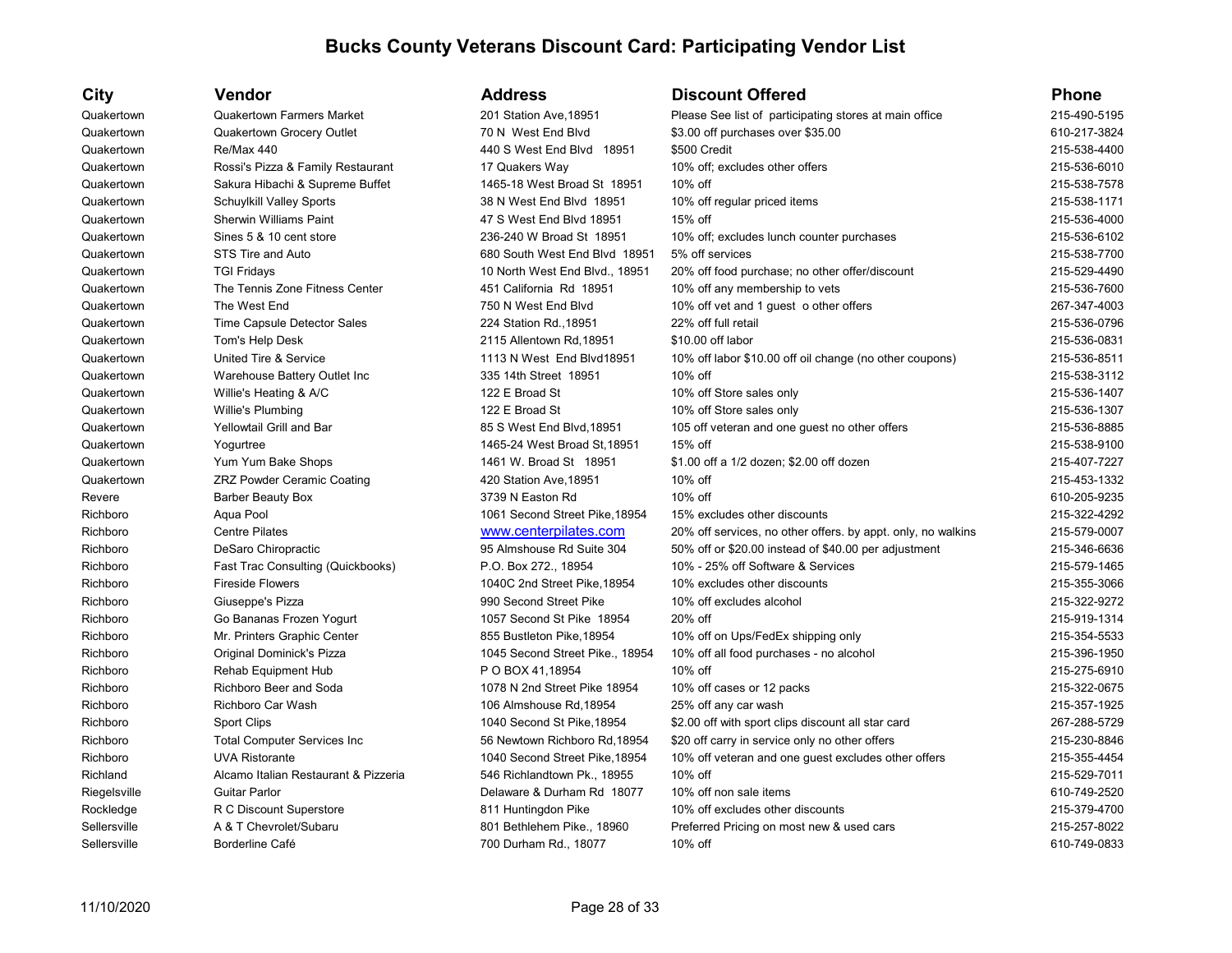### **City Vendor Address Discount Offered Phone** Sellersville Hannum's Harley Davidson of Sellersville 3255 State Rd,18960 10% off service & parts, clothing excludes other discounts 215-257-6112 Sellersville Kidaddy Kidaddy 120N Main St First floor 18960 10% off- non sale items, excludes American girl; no senior disc. 215-258-2800 Sellersville Modern Male Barbershop 7 E Temple Ave., 18960 \$2.00 off 215-257-5113 Sellersville Nock's Café 1613 Bethlehem Pk,18960 10% off veteran and 1 quest excludes other offers 267-404-2717 Sellersville Stella's House Blend Café 200 North Main St 18960 Free Coffee with purchase 215-404-2443 Sellersville The Horse Tavern & Grill 215-272-1571 1000 Old Bethlehem Pk,18960 10% off 215-272-1571 215-272-1571 Sellersville The Washington House 136 N Main St., 18960 10% off 215-257-3000 Sellersville World Famous Tattoos 118 North Main St,18960 20% off any tattoo over \$100.00 215-453-1030 Silverdale Bergey's Silverdale 141 E Main St 10% off up to \$50.00; \$25.00 off a set of tires 215-257-5061 Silverdale Pino's Pizza Pinote Pizza 102 W Main St., 18951 10% take out only: no other discounts 215-257-0454 Silverdale Reese's Garage Inc 15-257-6052 120 E Main St,18962 5% off parts labor over \$50.00 215-257-6052 215-257-6052 Silverdale Wright Flooring Co. Inc 149 W. Main St., 18951 10% off materials only, no other offers 215-257-9380 Souderton Action Karate 584 E Broad St,18964 Free trial, free uniform 215-723-4402 Souderton Advance Auto Parts 788 Rt. 113,18964 10% off non sale items 267-281-6860 Souderton Faulkner-Ciocca Ford of Souderton 3470 Bethlehem Pk.,18964 15% off parts & service preferred pricing on most new/used 215-721-9100 Souderton Montgomery Theater 124 Main St,18964 10% off regular ticket price 215-723-9984 215-723-9984 Souderton O'Grady's Family Restaurant of Souderton 714 Route 113,18964 10% off entire check 215-721-4770 Souderton Sellersville Pharmacy 218 S Main St 18960 15% off non Rx merchandise 215-257-9077 Southampton Angelo's Italian Restaurant 441 Second Street Pike, 18966 10% off 215-322-7775 Southampton **Artisan Marketplace 60 James way #2., 18966** 5% off USA made-handcrafted gifts 267-989-1481 Southampton Booters Discount Soccer 221 2nd Street Pike,18966 20% off 215-332-5300 215-332-5300 Southampton Counseling with Doug Fulford 325 Street Rd 18966 FREE 215-357-8732 Southampton Domenic Graziano Florist 60 James Way., 18966 15% off flowers/gifts/baskets-local delivery only 215-880-1060 Southampton Everest Home Inspections 1050 Street Rd #1640 10% off 267-966-8260 Southampton Glasses Galore 482 Second Street Pike.18966 Free eye exam and 15% off all eyeglasses 315-355-7733 Southampton Gutter Doctor Cutter Contocom Cutter Control Cutter Control and Area 472 Second St Pike #307 18966 10% off Cutter Doctor 215-322-7400 Southampton Holistic General Cosmetic Implant Dentistry 105 Lakeside Park Dr. 18966 15% off exam xrays, 5% general & 8% specialty dentistry 215-357-0110 Southampton Lee's Hoagie House 26 2nd Street Pike 18966 10% off food 215-322-2500 Southampton Monty's Sandwich Shop 354 2nd Street Pike,18966 10% off 610-716-5541 610-716-5541 Southampton Moore Energy 605 Meystone Rd 18966 \$250.00 generators, \$500.00 solar-discount after final price 215-917-7598 Southampton New York Camera & Video 1139 Street Rd 18966 20% off digital printing or enlargements 215-357-6222 Southampton Pike's Pub **Pike's Pub 1455-57 Second Street Pike** 20% off food checks - no early birds 215-364-1322 Southampton Rococo the store for men 265 2nd Street Pike 18966 20% off 215-322-1005 Southampton Steam Pub Steam Pub 606 2nd Street Pike,18966 20% off food only 215-942-6468 Southampton Strom Doctor 340 Street Rd,18966 10% off 215-355-8300 Southampton Susan's Hallmark Cases and Street Pike., 18966 15% off all purchases 215-355-0245 Southampton TN T Amusements 1310 Industrial Blvd,18966 5% off a Party, \$50.00 off reconditioned arcade machine 215-953-1188 Southampton The Mad Golfer 114 Street Road.,18966 1 FREE Small Bucket of Balls each week 215-357-1622 Southampton United Tire & Service 355-8300 340 Street Rd,18966 10% off labor \$10.00 off oil change (no other coupons) 215-355-8300 Southampton Wertheimer Liberty Monuments 758 Second St Pike,18966 \$100.00 off monument purchase only 215-396-7470 Springtown Eric Guy Furniture Maker 267-372-8138 3201 Rt. 212 18081 10% off 267-372-8138 Springtown Springtown Inn 3258 Rt. 212 18081 10% off veteran only 610-346-7262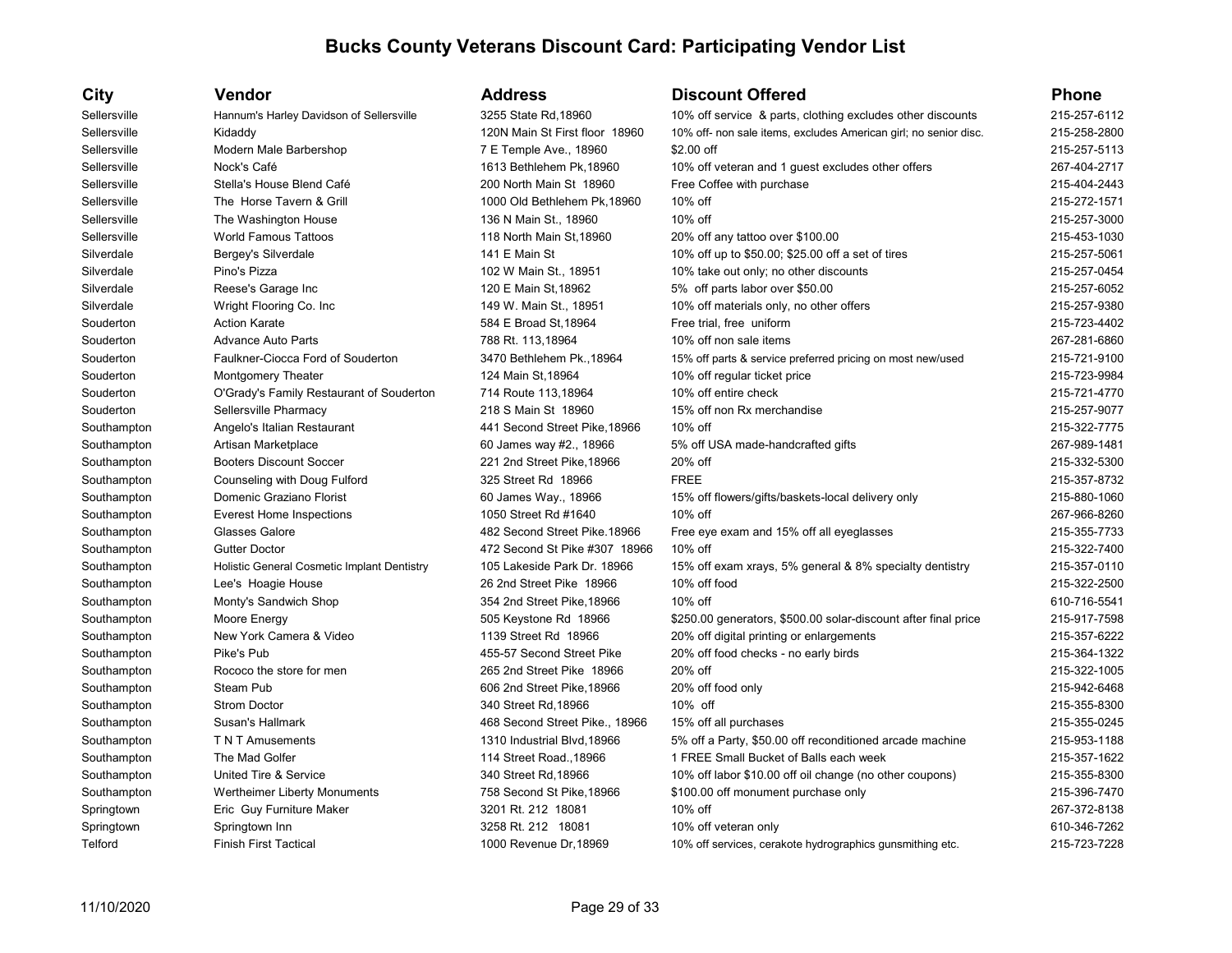| ∪ιту             |
|------------------|
| Telford          |
| Telford          |
| Trevose          |
| Trevose          |
| Trevose          |
| Trevose          |
| Trevose          |
| Trevose          |
| Trevose          |
| Trevose          |
| Trevose          |
| Trevose          |
| Trevose          |
| Trevose          |
| Trevose          |
| Trevose          |
| Trevose          |
| Trevose          |
| Upper Black Eddy |
| Warminster       |
| Warminster       |
| Warminster       |
| Warminster       |
| Warminster       |
| Warminster       |
| Warminster       |
| Warminster       |
| Warminster       |
| Warminster       |
| Warminster       |
| Warminster       |
| Warminster       |
| Warminster       |
| Warminster       |
| Warminster       |
| Warminster       |
| Warminster       |
| Warminster       |
| Warminster       |
| Warminster       |
| Warminster       |
| Warminster       |
|                  |

| City             | Vendor                                   | Address                        | Discount Offered                                          | <b>Phone</b> |
|------------------|------------------------------------------|--------------------------------|-----------------------------------------------------------|--------------|
| Telford          | Landis & James Electric Inc              | 4200 Bethlehem Pike 18969      | 10% off up to \$200.00                                    | 215-453-1443 |
| Telford          | United Home Services                     | 4200 Bethlehem Pike 18969      | 10% off up to \$200.00                                    | 215-453-7238 |
| <b>Trevose</b>   | A-1 Scuba Diving & Snorkeling Adventures | 4033 Brownsville Rd, 19053     | 5% off                                                    | 215-355-9945 |
| Trevose          | Al's Collision                           | 4122 Old Lincoln Hwy           | 10% off for the first \$1,000.00; \$200.00 off deductible | 215-364-1290 |
| Trevose          | Andy's Diner                             | 2224 Lincoln Hwy               | 10% off                                                   | 215-638-1449 |
| Trevose          | Baja Fresh                               | 551 E Street Rd, 19053         | 10% off                                                   | 215-354-4402 |
| Trevose          | Chick-Fil-A                              | 3621 Horizon Blvd 19053        | 20% off entree purchase not including catering            | 215-355-3500 |
| Trevose          | Erwin's Country Kitchen                  | 4059 Brownsville Rd, 19053     | 10% off dinner                                            | 215-953-9922 |
| Trevose          | Faulkner Buick/GMC                       | 4427 E. Street Rd. 19053       | GM Preferred Pricing & \$500 off                          | 215-639-9970 |
| Trevose          | <b>Faulkner Cadillac</b>                 | 4447 Street Rd 19053           | \$500 below invoice                                       | 215-639-9970 |
| Trevose          | Faulkner Mazda                           | 4437 Street Rd 19053           | 10% off service over \$100.00                             | 215-673-4444 |
| Trevose          | Infinity Technology Solutions            | 4033 Brownsville Rd, 19053     | 15% off                                                   | 215-970-7073 |
| Trevose          | John's Café                              | 1870 Brownsville Rd, 19053     | 20% off entire bill for food and beverage                 | 215-357-0315 |
| Trevose          | Kool Kwik                                | 1558 Brownsville Rd, 19053     | 10% off parts, \$5.00 off hourly rate                     | 215-630-8933 |
| Trevose          | Light World                              | 4625 Street Rd. 19053          | 10% off all purchases                                     | 215-357-2882 |
| Trevose          | Primo Hoagies Trevose                    | <b>Trevose Shopping Center</b> | 10% off no other offers                                   | 215-357-1411 |
| Trevose          | <b>Trevose Beer</b>                      | 550 Andrews Ave, 19053         | 5% off                                                    | 215-322-7844 |
| Trevose          | <b>Trevose Family Shoes</b>              | 1738 Brownsville Rd., 19053    | 10% off regular price.                                    | 215-357-0209 |
| Upper Black Eddy | <b>Riverview Antiques</b>                | 1738 River Rd, 18972           | 15% off regular priced items                              | 610-982-5122 |
| Warminster       | A & H Motorsport Inc                     | 433 Ivyland Rd,18974           | 10% off excludes other offers                             | 215-675-6769 |
| Warminster       | <b>ALR Landscapes</b>                    | 1252 Tulip Rd, 18974           | 15% off                                                   | 215-852-3191 |
| Warminster       | <b>Batteries Plus Bulbs</b>              | 509 York RD, 18974             | 10% off                                                   | 215-672-5200 |
| Warminster       | <b>Cheryl Hearn Funeral Services</b>     | 216 York Road., 18974          | 10% off caskets, urns & vaults                            | 267-252-3900 |
| Warminster       | Cowhey Family Shoprite                   | 942 W. Street Road., 18974     | 3% off every Thursday                                     | 215-328-4700 |
| Warminster       | Danmar Jewelers                          | 884 W. Street Rd., 18974       | 10% off of purchase or jewelry/watch repair               | 215-675-9458 |
| Warminster       | Decker Funeral Home                      | 216 York Road., 18974          | 10% off all caskets, vaults, and urns                     | 215-675-2070 |
| Warminster       | DGK Group, PC                            | 128 York Road., 18974          | 10% off services - Max \$75.00 discount                   | 215-682-9047 |
| Warminster       | Dick & Rip's Automotive Exxon            | 299 W. Street Rd 18974         | 10% off repairs and \$5.00 off any oil change             | 215-443-5310 |
| Warminster       | Domenic Graziano Flowers & Gifts         | 518 York Road., 18974          | 20% off flowers/baskets/local del. only                   | 215-675-2830 |
| Warminster       | <b>Dynamic Carpets Inc</b>               | 441 Ivyland Rd, 18974          | 10% off excludes other offers                             | 215-442-7847 |
| Warminster       | <b>EZ Accuracy</b>                       | 134 York Rd, 18974             | 10% off labor, parts not included                         | 267-961-2506 |
| Warminster       | Fur Street Pet Salon                     | 223 York Rd, 18974             | 10% off grooming appointments. Excludes other offers      | 215-323-4153 |
| Warminster       | Giuseppe's Pizza Restaurant              | 1523 W. Street Road., 18974    | 10% off - Food Only                                       | 215-674-5550 |
| Warminster       | <b>Grand Buffet</b>                      | 646 York Rd, 18974             | 10% off dine in only, Veteran's meal only                 | 646-431-6366 |
| Warminster       | <b>Hartsville Realty</b>                 | 1158 N York Rd, 18974          | \$500.00 credit at settlement                             | 215-674-4880 |
| Warminster       | King of Tarts Bakery                     | 1414 Old York Rd 18974         | 10% off, some restrictions apply                          | 215-672-2253 |
| Warminster       | La Bella Family Pizzeria & Restaurant    | 485 E County Line Rd           | 10% off                                                   | 215-674-8118 |
| Warminster       | Lens Hartsville Garage                   | 1075 W Bristol Rd 18974        | 10% off repairs over \$200.00                             | 215-675-6641 |
| Warminster       | Luxury Bath                              | 815 Nina Way 18974             | 15% off list price                                        | 215-675-5000 |
| Warminster       | M & H Custom Framing & Gallery           | 373 York Road., 18974          | 20% off custom framing 10% off gallery art                | 215-443-0968 |
| Warminster       | Manhattan Bagel                          | 477 E. County Line Rd, 19040   | 10% off; buy 12 bagels get 4 free                         | 215-237-3690 |
| Warminster       | Menchie's Warminster                     | 872 West Street Rd, 18974      | 10% off                                                   | 215-444-0811 |
| Warminster       | Mike's Lock Shop/Access Lock             | 271 York Road., 18974          | 10% off products and services                             | 215-672-3100 |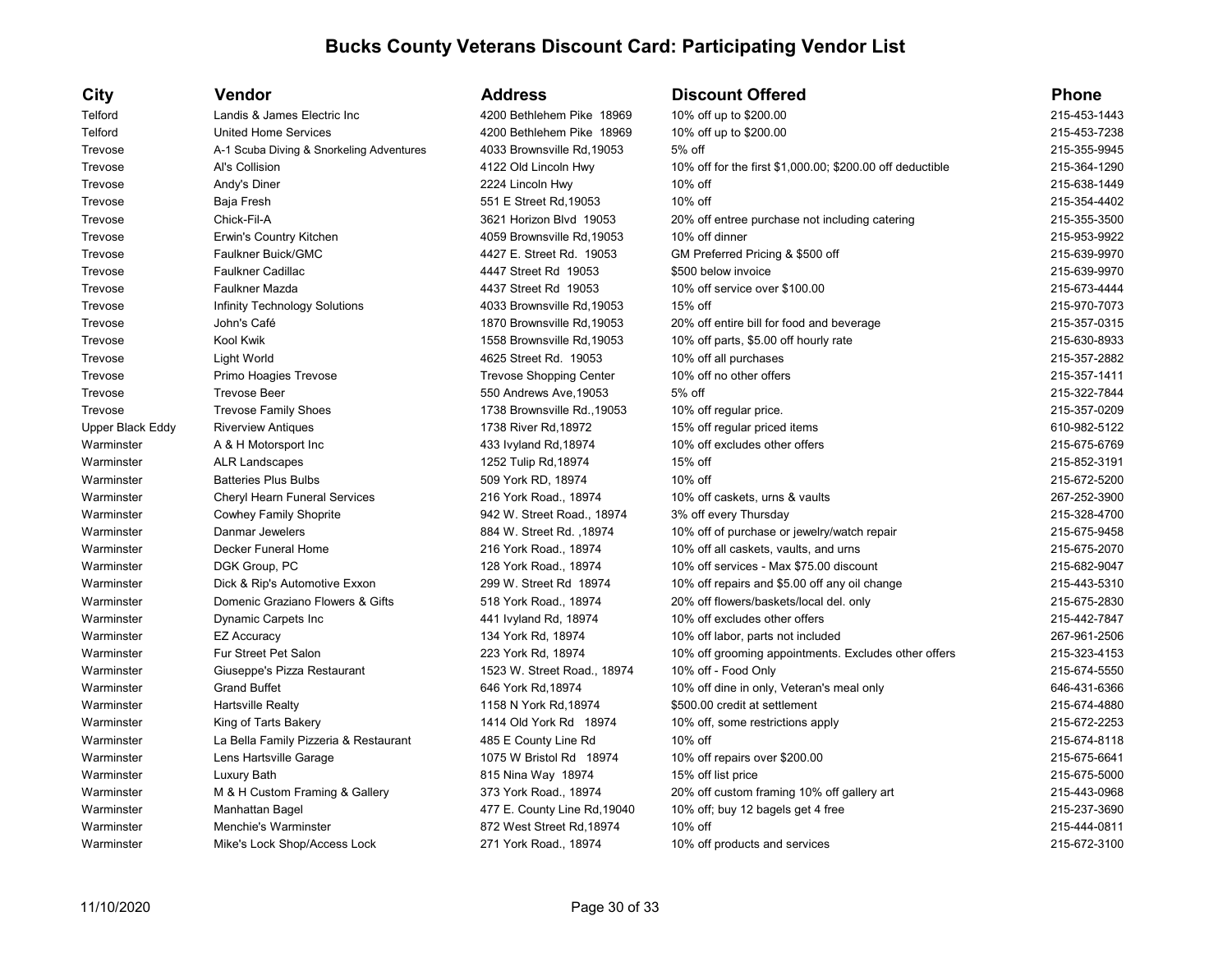| City       | Vendor                                  | <b>Address</b>                  | <b>Discount Offered</b>                                              | <b>Phone</b> |
|------------|-----------------------------------------|---------------------------------|----------------------------------------------------------------------|--------------|
| Warminster | Mikes York Street Bar & Grill           | 544 York Rd 18974               | 10% off, excludes alcohol tax & tips                                 | 215-672-3300 |
| Warminster | Monro Brake & Muffler Service           | 257 York Rd, 18974              | 10% off or current coupon, whichever is greater                      | 215-672-1040 |
| Warminster | O'Neil Buick GMC                        | 869 W. Street Rd. 18974         | GM Preferred pricing & \$500 off                                     | 215-672-0900 |
| Warminster | O'Neil Buick GMC                        | 869 W. Street Rd. 18974         | 10% off on Parts, Service & Detail                                   | 215-672-0900 |
| Warminster | O'Neil Nissan                           | 849 W Street Rd 18974           | 10% off service: extra \$100.00 off trade allowance                  | 215-674-9300 |
| Warminster | Pep Boys                                | 982 W Street Rd 18974           | 10% off                                                              | 215-328-9520 |
| Warminster | <b>Rilling's Bucks County Bakery</b>    | 868 East Street Rd, 18974       | 10% off any purchase over \$10.00                                    | 215-357-3860 |
| Warminster | Robert McCandless Opticians             | 529 North York Rd 18974         | 10% off all services                                                 | 215-672-6660 |
| Warminster | Roman Delight                           | 255 E Street Rd 18974           | 20% off no alcohol                                                   | 215-957-6465 |
| Warminster | Saladworks                              | 774 Street Rd, 18974            | 15% off veteran's meal only, excluding other discounts               | 215-444-0752 |
| Warminster | Santucci's Square Pizza Restaurant      | 460 West Street Rd, 18974       | 10% off veteran and one guest, excludes other offers                 | 215-441-9400 |
| Warminster | Schiano's Pizza & Restaurant            | 846 East Street Rd, 18974       | $10\%$ off                                                           | 215-355-0120 |
| Warminster | Shragher Chiropractic Center            | 1319 Foster Road., 18974        | \$35 per visit                                                       | 215-672-1996 |
| Warminster | Storagework's                           | 1634 Mearns Rd 18974            | 10% off                                                              | 215-441-4400 |
| Warminster | Super Value Beverage                    | 625 Mearns Rd, 18974            | 5% off beer/soda/juice/water purchases                               | 215-672-7250 |
| Warminster | Tags To Go                              | 1158 N York Rd, 18974           | 10% off service fees/ free notary to vets                            | 215-674-1155 |
| Warminster | The Q Group                             | 169 Madison Ave., 18974         | 10% off                                                              | 267-614-8295 |
| Warminster | <b>Trek Bikes Warminster</b>            | 375 York RD                     | 10% off parts/labor & bikes excludes other offers                    | 215-675-1739 |
| Warminster | The Bunker Gun Shop                     | 549 York Rd                     | call for offer                                                       | 215-675-3796 |
| Warminster | <b>Tricked Out Custom Cycles</b>        | 240 York Rd, 18974              | 10% off no other discounts apply                                     | 215-674-4340 |
| Warminster | U-Swirl                                 | 858 E Street Rd, 18974          | 20% off                                                              | 215-364-4000 |
| Warminster | Wash & Go Laundry Zone                  | 1503 W Street Rd 18974          | 10% off                                                              | 215-956-9663 |
| Warminster | <b>York Diner</b>                       | 41 York Rd, 18974               | 10% off excludes other offers                                        | 215-957-4777 |
| Warminster | Yum Yum Bake Shops                      | 500 West Street Rd 18974        | \$1.00 off 1/2 dozen; \$2.00 off dozen                               | 215-407-7227 |
| Warrington | <b>Accutech Mechanical Services</b>     | 366 Easton Rd Suite I, 18976    | 10% up to \$300.000 all services, install. No other offers           | 215-822-9115 |
| Warrington | Amelia's Flowers & Gifts                | 2291 Bristol Rd                 | 10% off                                                              | 215-343-6198 |
| Warrington | Animal Lifeline Thrift Shop             | 1111 Easton Rd., Suite 24       | 25% off Military everyday, 50% off 55+Wed                            | 215-343-5050 |
| Warrington | <b>Bar Louie</b>                        | 1500 Main St, 18976             | 15% off veterans only                                                | 484-322-6300 |
| Warrington | <b>Bench Smith LLC</b>                  | 429 Easton Rd                   | 10% off                                                              | 215-491-1711 |
| Warrington | <b>Blinds Shade and Shutter Factory</b> | 404 Easton Rd, 18976            | 10% off                                                              | 215-491-4400 |
| Warrington | <b>Blue Violet Flowers &amp; Gifts</b>  | 1345 Easton Rd, 18976 suite 100 | 20% off in store pick up and local delivery only                     | 215-220-1000 |
| Warrington | Bound Beverages of Warrington           | 308 Easton Rd, 18976            | 5% off beer/soda/juice/water purchases                               | 215-491-6600 |
| Warrington | <b>Buffalo Wild Wings</b>               | 201 Easton Rd, 18976            | 10% off all purchases excludes other offers                          | 215-343-2376 |
| Warrington | <b>Bugajewski Facility Services</b>     | 1432 Easton Rd Ste3 D., 18976   | 10% off all services                                                 | 215-491-3092 |
| Warrington | Carmel Kitchen                          | 1613 Main Street, 18976         | 10% off vets meal only; no alcohol                                   | 215-279-9607 |
| Warrington | Casablanca Restaurant                   | 1111 Easton Rd 18976            | 15% off food only (no alcohol)                                       | 215-343-7715 |
| Warrington | Chef Ray Catering                       | 847 Easton Rd Suite1600         | 10% off                                                              | 215-343-2240 |
| Warrington | Cornerstone Fitness & Spa               |                                 | 847 Easton Rd, Warrington, 18976 Enrollment fee waived (\$100 value) | 215-918-5900 |
| Warrington | Eastern Mountain Sports                 | 1700 Valley Square Blvd, 18976  | 20% off full price EMS brand; 15% off full price national brand      | 215-343-0169 |
| Warrington | Essentials Salons & Spa                 | 1593 Main St Valley Center      | 10% off services and retail                                          | 215-489-8800 |
| Warrington | <b>EveryHome Realtors</b>               | 113 Buttercup Blvd, 18976       | \$500 cash back at closing; list home for 4% commission              | 484-319-7901 |
| Warrington | First Light Home Care                   | 303 Hilltop Ct., 18976          | 10% off all services                                                 | 267-647-6717 |
| Warrington | Fratelli Pizza & Restaurant             | 112 Easton Rd                   | \$3.00 off \$25.00 or more excludes other offers                     | 215-491-7273 |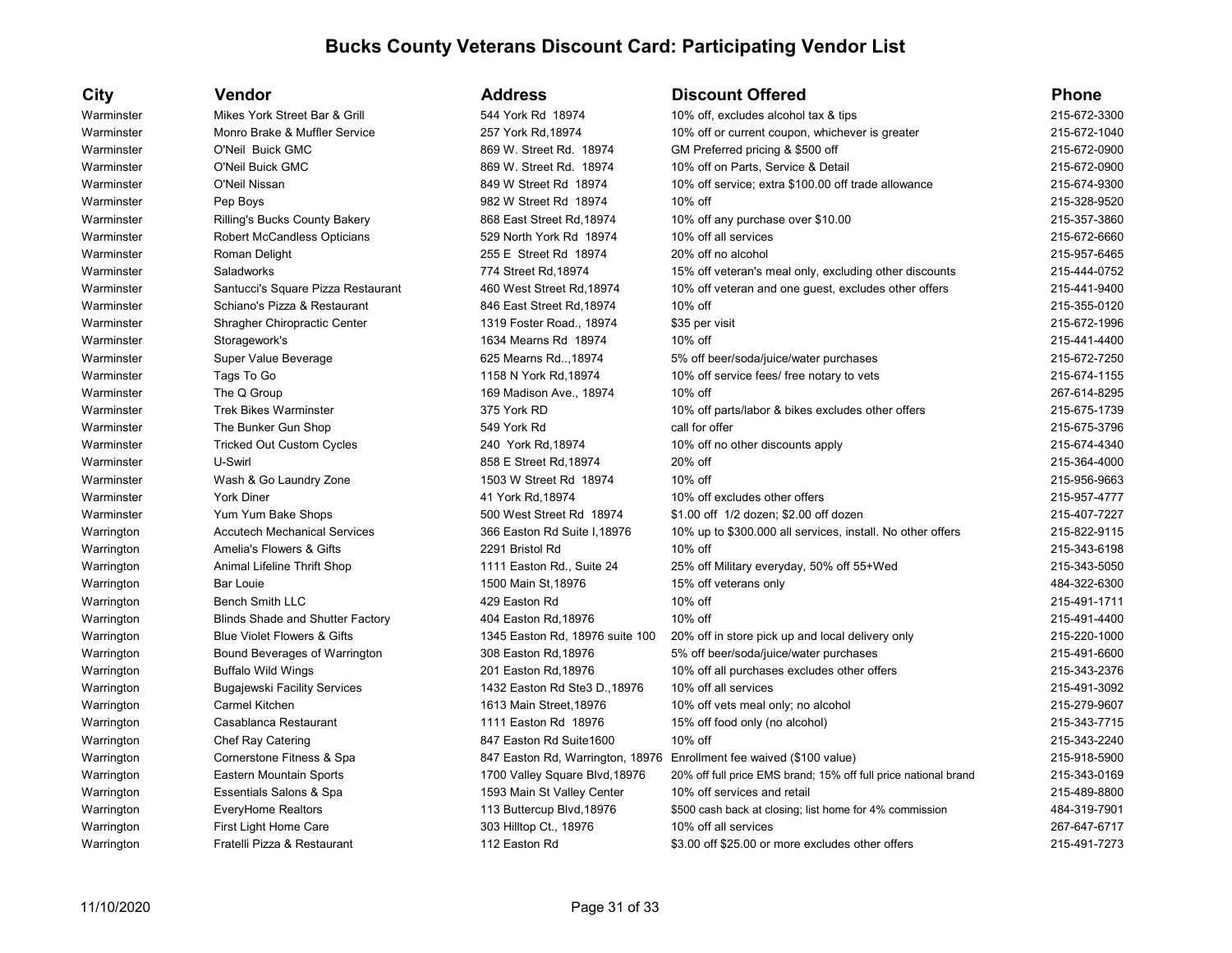| City                       | Vendor                                  | <b>Address</b>                     | <b>Discount Offered</b>                                      | <b>Phone</b> |
|----------------------------|-----------------------------------------|------------------------------------|--------------------------------------------------------------|--------------|
| Warrington                 | Joy Chalet                              | 638 Easton Rd, 18976               | 10% excludes other discounts                                 | 215-343-3889 |
| Warrington                 | Let's Get Stoned Inc                    | 414 Easton Rd, 18976               | 10% off excludes other discounts                             | 215-491-7814 |
| Warrington                 | Manhattan Bagel                         | 1661 #6 Easton Rd 18976            | 10% off                                                      | 215-491-3333 |
| Warrington                 | Moyer Pool & Spa                        | 1345 Easton Rd, 18976 suite 110    | 10% off not to be combined with any other offer              | 215-799-2008 |
| Warrington                 | Nutrishop Warrington                    | 1505 Main St., 18976               | 15% off non-sale products only                               | 267-483-5878 |
| Warrington                 | Partha B. Patel, DDS                    | 1214 Easton Rd., Suite 201., 18976 | 15% off all services                                         | 215-918-2900 |
| Warrington                 | Petrillos Appliance Inc                 | 1111 Easton Rd, 18976              | <b>Special Pricing</b>                                       | 215-343-7227 |
| Warrington                 | R.W. Mallon Auto Paints & Equipment     | 903 Easton Rd                      | 10% or 15% over \$100.00                                     | 215-491-7234 |
| Warrington                 | Roma Pizza                              | 1103 Main Street 18974             | 10%, or 15% over \$20.00; not to be combined                 | 215-343-5599 |
| Warrington                 | Salon Escape                            | 1432 Easton Rd Suite 1-B,          | 15% off any one service                                      | 215-343-1900 |
| Warrington                 | Sal's Pizza                             | 1111 Easton Rd., 18976             | 10% off                                                      | 215-343-2113 |
| Warrington                 | Sears Appliance & Hardware              | 1661 Easton Rd 18976               | 5% off some exclusions apply                                 | 215-343-6131 |
| Warrington                 | Slack's Hoagie Shack                    | 1409 Easton Rd, 18976              | 10% off excludes other offers                                | 215-491-7000 |
| Warrington                 | Sopranos Pizza                          | 1380 Easton Rd., 18976             | 10% off food only; no alcohol, no other offers               | 215-918-1681 |
| Warrington                 | Step In Time School of Dance            | 366 Easton Rd., Suite K., 18976    | 10% off Ballroom Dance Lessons                               | 215-491-9696 |
| Warrington                 | T J Smith's                             | 1585 Easton Rd., 18976             | 10% off food only                                            | 215-343-1440 |
| Warrington                 | T.N.T. Service Center                   | 2521 Bristol Rd, 18974             | 10% off                                                      | 215-918-2421 |
| Warrington                 | <b>Ted's Montana Grill</b>              | 1512 Main Street., 18976           | 15% off                                                      | 215-491-1170 |
| Warrington                 | <b>TGI Fridays</b>                      | 385 Easton Road., 18976            | 15% off veteran's meal                                       | 215-918-1320 |
| Warrington                 | The Game is Afoot Arcade                | 114 Easton Rd, 18976               | \$3.00 off purchase of \$6.00 or more                        | 267-400-5984 |
| Warrington                 | Uno Chicago Grill                       | 1661 Easton Rd 18976               | 10% off                                                      | 215-491-1212 |
| Warrington                 | <b>Valley Square Cleaners</b>           | 1107 Main St 18974                 | 10% off                                                      | 215-491-1451 |
| Warrington                 | Village Bagel Company                   | 1438 Easton Road 18976             | Buy 6 bagels, get 3 free (offer available once per day)      | 215-918-1000 |
| Warrington                 | <b>Warrington Billiards</b>             | 382 Easton Rd., 18976              | \$1.00 off per hour                                          | 215-491-0615 |
| Warrington                 | <b>Warrington Pastry Shop</b>           | 1380 Easton Rd., 18976             | 5% off                                                       | 215-343-1946 |
| Warrington                 | Yankee Candle                           | 1535 Main St., 18976               | $10\%$ off                                                   | 215-491-3106 |
| Warwick                    | Warwick Ice Rink                        | 1621 Mearns Rd, 18974              | Free public skating for veterans and their families          | 215-441-5004 |
| <b>Washington Crossing</b> | Francisco's on the River                | 1251 River Rd, 18977               | 10% off no other offers                                      | 215-321-8789 |
| <b>Washington Crossing</b> | Gabriel's II Pizzeria                   | 1118 Taylorsville Rd., 18977       | 10% off all menu items                                       | 215-493-2226 |
| <b>Washington Crossing</b> | Original Dominick's Pizza               | Route 532., 18977                  | 10% off all food purchases - no alcohol                      | 215-493-1376 |
| <b>Washington Crossing</b> | <b>Skerdlants Shell</b>                 | 1099 Washington Crossing Rd        | 10% off parts and Labor                                      | 215-493-4347 |
| <b>Willow Grove</b>        | Bergmann Vacuum Center                  | 46 N York Rd, 19090                | 10% discount on all purchases of parts and supplies          | 215-659-8001 |
| <b>Willow Grove</b>        | <b>Edward Linder Guild Opticians</b>    | 321 N Easton Rd., 19090            | 25% off full pair of eyeglasses                              | 215-659-2688 |
| <b>Willow Grove</b>        | Executive Auto Body                     | 1817 Easton Rd, 19090              | 10% off                                                      | 215-659-8215 |
| <b>Willow Grove</b>        | Fred W. Dobisch, CFP, CLU, CHFC, RHU    | 419 Davisville Rd                  | Complimentary consultation, Common Sense Retirement Planning | 215-366-7724 |
| <b>Willow Grove</b>        | John J. Bryers Funeral Home             | 406 N Easton Rd.                   | 10% off all caskets, vaults & urns                           | 215-659-1630 |
| <b>Willow Grove</b>        | United Tire & Service                   | 1140 Easton Rd, 19090              | 10% off labor/\$10.00 off oil change (no other coupons)      | 215-659-4044 |
| Wyncote                    | Constance Financial Group               | P.O. Box 117 19095                 | 100% pro bono                                                | 215-717-7256 |
| Yardley                    | Angelo's Carpet Gallery                 | 11 East Afton Ave                  | 10% off on material only on non sale items                   | 215-493-7545 |
| Yardley                    | <b>Bridge Cleaners &amp; Tailors II</b> | 673 Heacock Rd, 19067              | 10% off any incoming dry cleaning or alterations             | 267-392-5039 |
| Yardley                    | <b>Burritos</b>                         | 15 S. Main St., 19067              | 10% off veteran and 1 guest excludes other offers            | 215-493-2424 |
| Yardley                    | Cairo Cakes                             | 25 South Main St, 19067            | 10% off                                                      | 215-321-5731 |
| Yardley                    | <b>Canal Street Grille</b>              | 27 East Afton Ave, 19067           | 10% off vet and 1 quest excludes other offers                | 215-321-1333 |